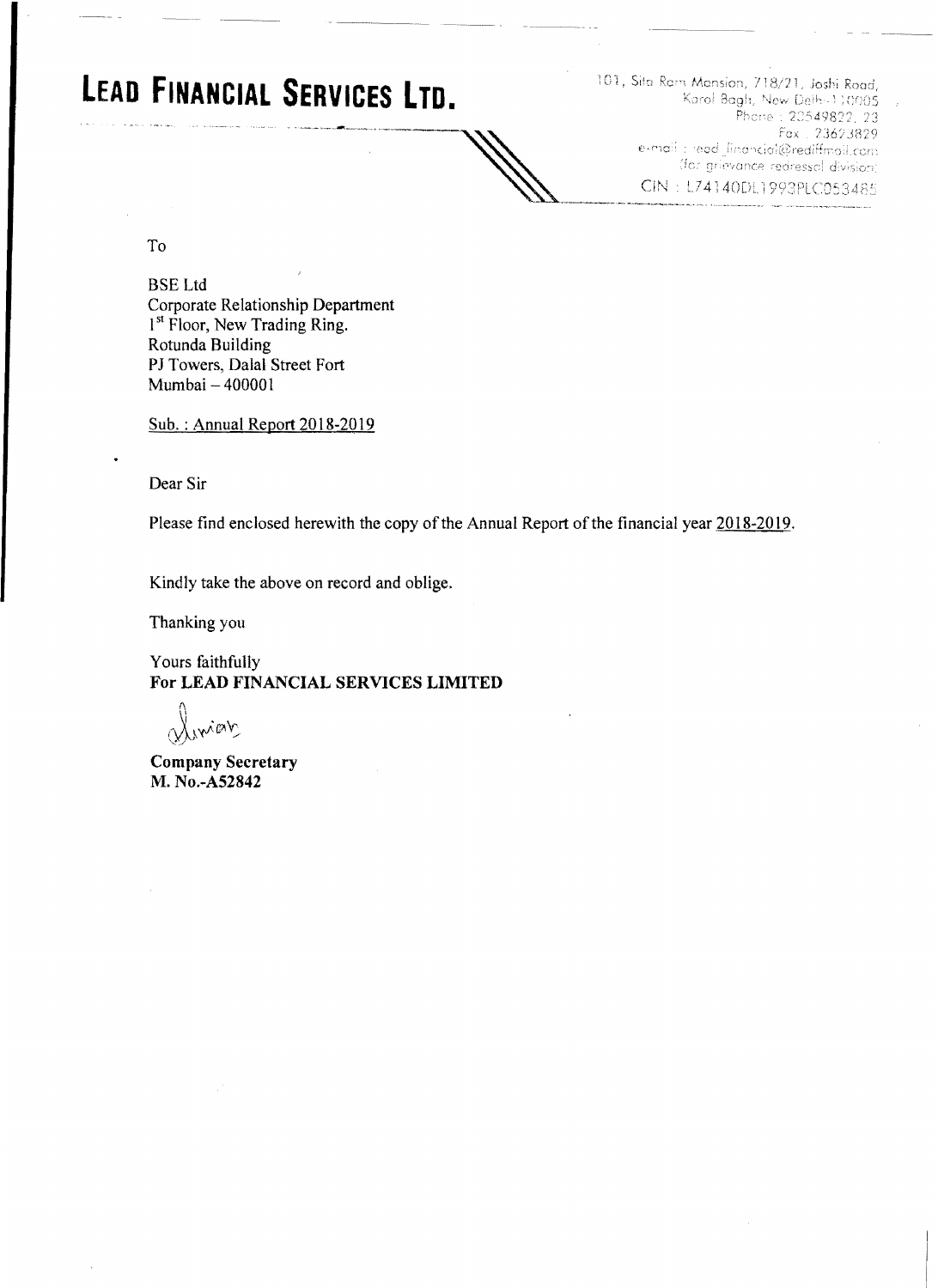## **BOARD OF DIRECTORS**

Padam Chandra Bindal Chairman

Sanjay Kumar Agarwal **Director** 

Pradeep Kumar Jain **Director** 

> Kusha Bindal **Director**

Jitender Kumar Sharma **Director** 

### **BANKERS**

ICICI Bank 2212/61, Gurudwara Road, Karol Bagh, New Delhi

### **STATUTORY AUDITORS**

B G G & Associates Chartered Accountants New Delhi

### **REGISTERED OFFICE**

Lead Financial Services Limited 101, Sita Ram Mansion, 718/21, Joshi Road, Karol Bagh, New Delhi-110005 Tel. 23549822-23 Fax. 23623829 email : lead\_financial@rediffmail.com Website : www.leadfinancialservices.in CIN : L74140DL1993PLC053485

### **REGISTRAR & TRANSFERS AGENTS**

Beetal Financial & Computer Services Private Limited, Beetal House, 3rd Floor, 99, Madangir, B/4, Local Shopping Centre, New Delhi-110062 Tel: 011-29961281, 29961282, Fax: 011-29961284, E-Mail ID: beetal @ beetalfinancial.com, Website: www.beetalfinancial.com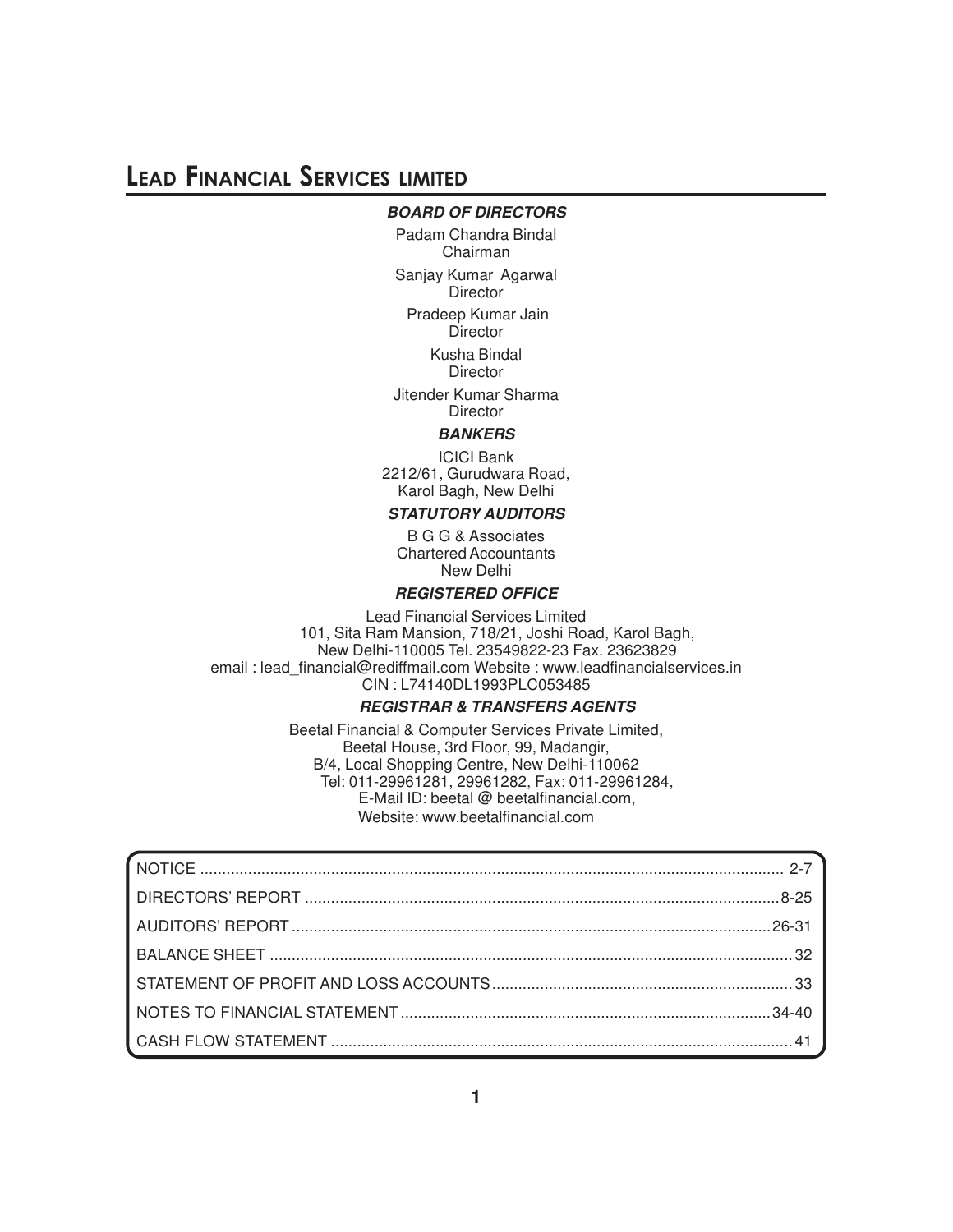## **LEAD FINANCIAL SERVICES LIMITED NOTICE OF ANNUAL GENERAL MEETING**

Notice is hereby given that the 26<sup>th</sup>Annual General Meeting of the members of Lead Financial Services Limited will be held on Saturday, the 28<sup>th</sup> day of September, 2019 at 10:00 a.m. at Khandelwal Samaj Vikas Trust, 2C/24, New Rohtak Road, Sarai Rohilla, New Delhi-110005, to transact the following business:

#### **Ordinary Business**

- 1. To receive, consider and adopt the Audited Financial Statement of the Company for the financial year ended  $31^{st}$  March, 2019 together with Reports of the Board of Directors and the Auditors thereon.
- 2. To appoint Director in place of Ms. Kusha Bindal (DIN: 06952708) who retires by rotation and being eligible offers herself for re-appointment.

#### **Special Business**

#### **3. Re-appointment of Mr. Pradeep Kumar Jain as an Independent Director**

To consider and, if thought fit, to pass the following resolution as a Special Resolution:

**"RESOLVED THAT** pursuant to provisions of Section 149 & 152 read with Schedule IV and all other applicable provisions of the Companies Act, 2013 and the Companies (Appointment and Qualification of Directors) Rules, 2014 and Regulation 16(1)(b) and other applicable provisions of the SEBI (Listing Obligations and Disclosure Requirements) Regulation, 2015 ("Listing Regulations"), (including any statutory modification or re-enactment thereon, for the time being in force) Mr. Pradeep Kumar Jain (DIN: 00303976), who was appointed as an Independent Director of the Company at 21<sup>st</sup> AGM held on 29.09.2014 and who holds office of Independent Director upto 28<sup>th</sup> September, 2019 and who being eligible for reappointment as an Independent Director has given his consent along with a declaration that he meets the criteria for independence under Section 149(6) of the Act and Regulation 16(1)(b) of the Listing Regulations and in respect of whom the Company has received a Notice in writing from a Member under Section 160 of the Companies Act, 2013 proposing his candidature for the office of Director, be and is hereby re-appointed as an Independent Director of the Company, not liable to retire by rotation, to hold office for a second term of 5 (five) consecutive years commencing from 29<sup>th</sup> September, 2019 to 28<sup>th</sup> September, 2024."

> By Order of the Board of Directors **For Lead Financial Services Limited**

Suman **Place:** New Delhi Company Secretary **Place:** New Delhi Company Secretary **Dated:** 12.08.2019 M. No. - A52842

#### **NOTES:**

- 1. The relative Explanatory Statement pursuant to Section 102 of the Companies Act, 2013 ("Act") setting out material facts concerning the business under Item No. 3 of the Notice, is annexed hereto.
- 2. The Register of Members and the Share Transfer books of the Company will remain closed from 21<sup>st</sup> day of September, 2019 to 28th day of September, 2019 (both days inclusive).
- 3. The relevant details as required under Regulation 36(3) of SEBI (Listing Obligations and Disclosure Requirements) Regulations, 2015 ("Listing Regulations") and the provisions of Companies Act, 2013, of the person seeking appointment/ re-appointment/change in terms, are as under:

| <b>Particulars</b>                 | Name of Directors/KMP   |                                                                                                                         |  |
|------------------------------------|-------------------------|-------------------------------------------------------------------------------------------------------------------------|--|
|                                    | <b>Ms. Kusha Bindal</b> | Mr. Pradeep Kumar Jain                                                                                                  |  |
| Date of Birth                      | 26/01/1990              | 20/12/1960                                                                                                              |  |
| Date of Appointment/re-appointment | 29/09/2014              | 10/03/2007<br>(Date of first appointment as Director)<br>29/09/2014<br>(Date of appointment as<br>Independent Director) |  |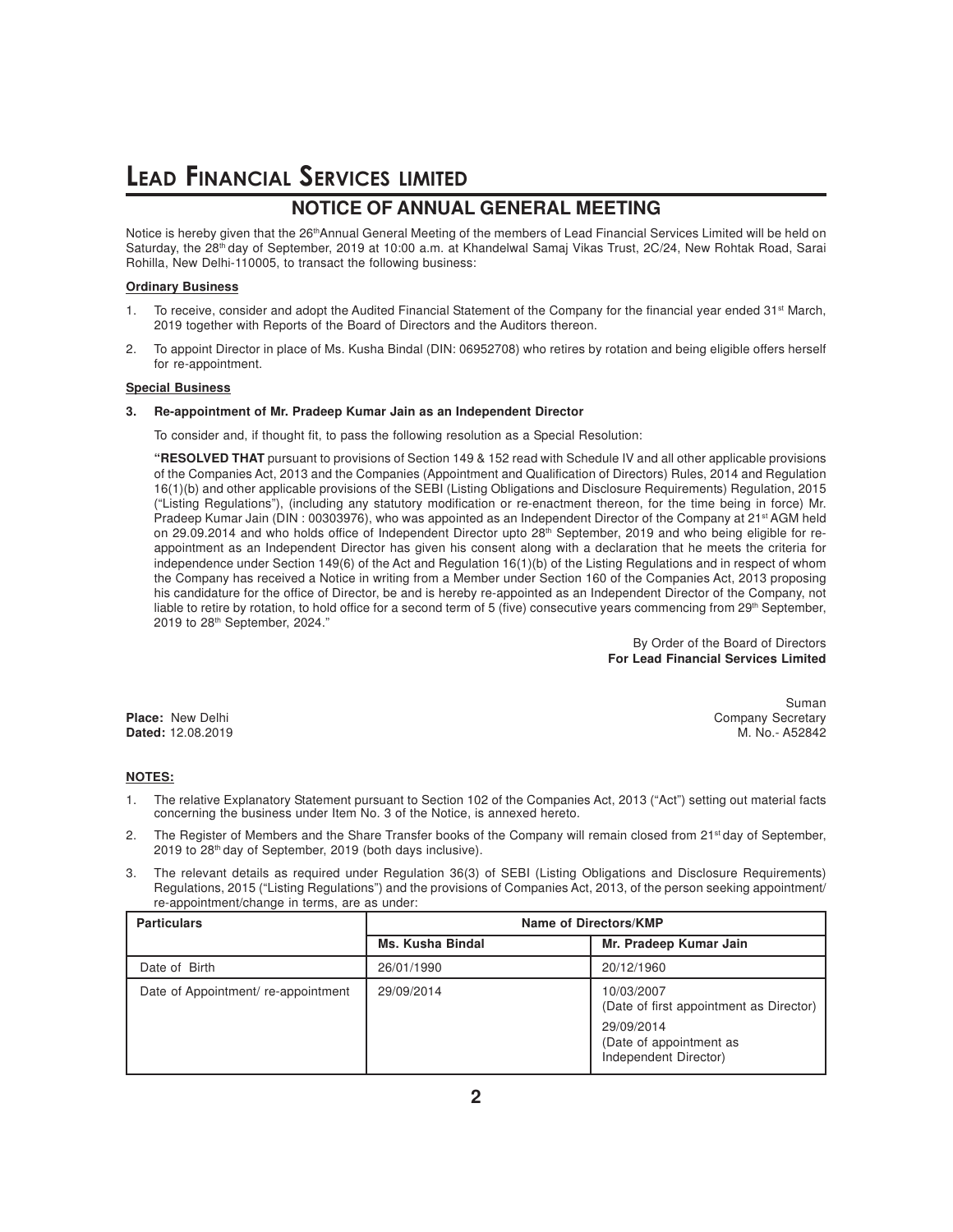| Expertise in specific areas                                                                                                                              | Ms. Kusha Bindal, a commerce<br>graduate is an Associate member<br>of the Institute of Chartered<br>Accountants of India. She has vast<br>experience in the field of finance and<br>Capital Market. | Mr. Pradeep Kumar Jain, a commerce<br>graduate and a fellow member of the<br>Institute of Chartered Accountants of<br>India. He has more than 30 years of<br>vast experience in the field of in<br>finance and Capital Market. |
|----------------------------------------------------------------------------------------------------------------------------------------------------------|-----------------------------------------------------------------------------------------------------------------------------------------------------------------------------------------------------|--------------------------------------------------------------------------------------------------------------------------------------------------------------------------------------------------------------------------------|
| Qualifications                                                                                                                                           | B.Com., ACA                                                                                                                                                                                         | B.Com., FCA                                                                                                                                                                                                                    |
| Shareholding in the company<br>as on 31.03.2019                                                                                                          | 161000<br>$(4.88\%)$                                                                                                                                                                                | <b>NIL</b>                                                                                                                                                                                                                     |
| Inter se relationship with other<br><b>Directors</b>                                                                                                     | Mr. P C Bindal and Ms. Kusha<br>Bindal are relative.                                                                                                                                                | <b>NIL</b>                                                                                                                                                                                                                     |
| Names of other Indian Public Limited<br>Companies in which the person also<br>holds the directorship and the<br>membership of Committees of the<br>board | <b>NIL</b>                                                                                                                                                                                          | <b>NIL</b>                                                                                                                                                                                                                     |

- 4. Keeping in view of "Green Initiative in Corporate Governance" taken by Ministry of Corporate Affairs vide their circular no. 17/2011 dated 21/04/2011 and 18/2011 dated 29/04/2011, your Company has decided to send henceforth, all documents, required to be sent to the shareholders like General Meeting Notice (including AGM), Audited Financial Statements, Directors' Report, Auditors' Report etc. in electronic form on the e-mail Id provided and made available to us by the Depository. In case you have not registered your E-mail ID or you desire to have different E-mail ID to be registered, please update the same with your Depository Participant and E-mail to us also at lead financial@rediffmail.com. Members may note that this Notice and the Annual Report 2018-19 will also be available on the Company's website viz. www.leadfinancialservices.in.
- 5. All documents referred to in the accompanying notice and the explanatory statement are open for inspection at the registered office of the Company during working day, except Saturdays, during office hours from 10 A.M. upto 5.00 P.M.
- **6. A Member entitled to attend and vote at the Annual General Meeting (AGM) is entitled to appoint a proxy to attend and vote instead of himself and the proxy need not be a Member of the Company. The instrument appointing the proxy, in order to be effective, must be deposited at the Company's Registered Office, duly completed and signed, not less than FORTY-EIGHT HOURS before the commencement of the AGM.** Proxies submitted on behalf of limited companies, societies etc., must be supported by appropriate resolutions / authority, as applicable. A person can act as proxy on behalf of Members not exceeding fifty (50) and holding in the aggregate not more than 10% of the total share capital of the Company carrying voting right. In case a proxy is proposed to be appointed by a Member holding more than 10% of the total share capital of the Company carrying voting rights, then such proxy shall not act as a proxy for any other person or shareholder.
- 7. Corporate members intending to send their authorised representative(s) to attend the Meeting are requested to send to the Company a certified true copy of the relevant Board Resolution together with the specimen signature(s) of the representative(s) authorised under the said Board Resolution to attend and vote on their behalf at the Meeting.
- 8. Members are requested to bring their ID cards and attendance slip along with their copy of the Notice of the Meeting.
- 9. The notice is being sent to all the members, whose names appeared in the register of members/ Record of RTA as on the close of business hours on 17<sup>th</sup>August, 2019. Voting rights shall be reckoned on the paid-up value of the shares registered in the name of the member as on record date.
- 10. In case of joint holders attending the AGM, the Member whose name appears as the first holder in the order of names as per the Register of Members of the Company will be entitled to vote.
- 11. In accordance with provisions of section 108 of the Companies Act, 2013 read with the Companies (Management and Administration) Rules, 2014 as amended from time to time, and Regulation 44 of the SEBI (Listing Obligations and Disclosure Requirements) Regulations, 2015, the business proposed for the Annual General Meeting, may be transacted through electronic voting system and the Company is providing facility for voting by electronic means ("remote e-voting") to its members.
- 12. The Company has engaged the services of Central Depository Services (India) Limited ("CDSL") to provide remote evoting facilities and for security and enabling the members to cast their vote in a secure manner.
- 13. It may be noted that this remote e-voting facility is optional. The remote e-voting facility will be available at the link https://www.evotingindia.co.in during the following voting period.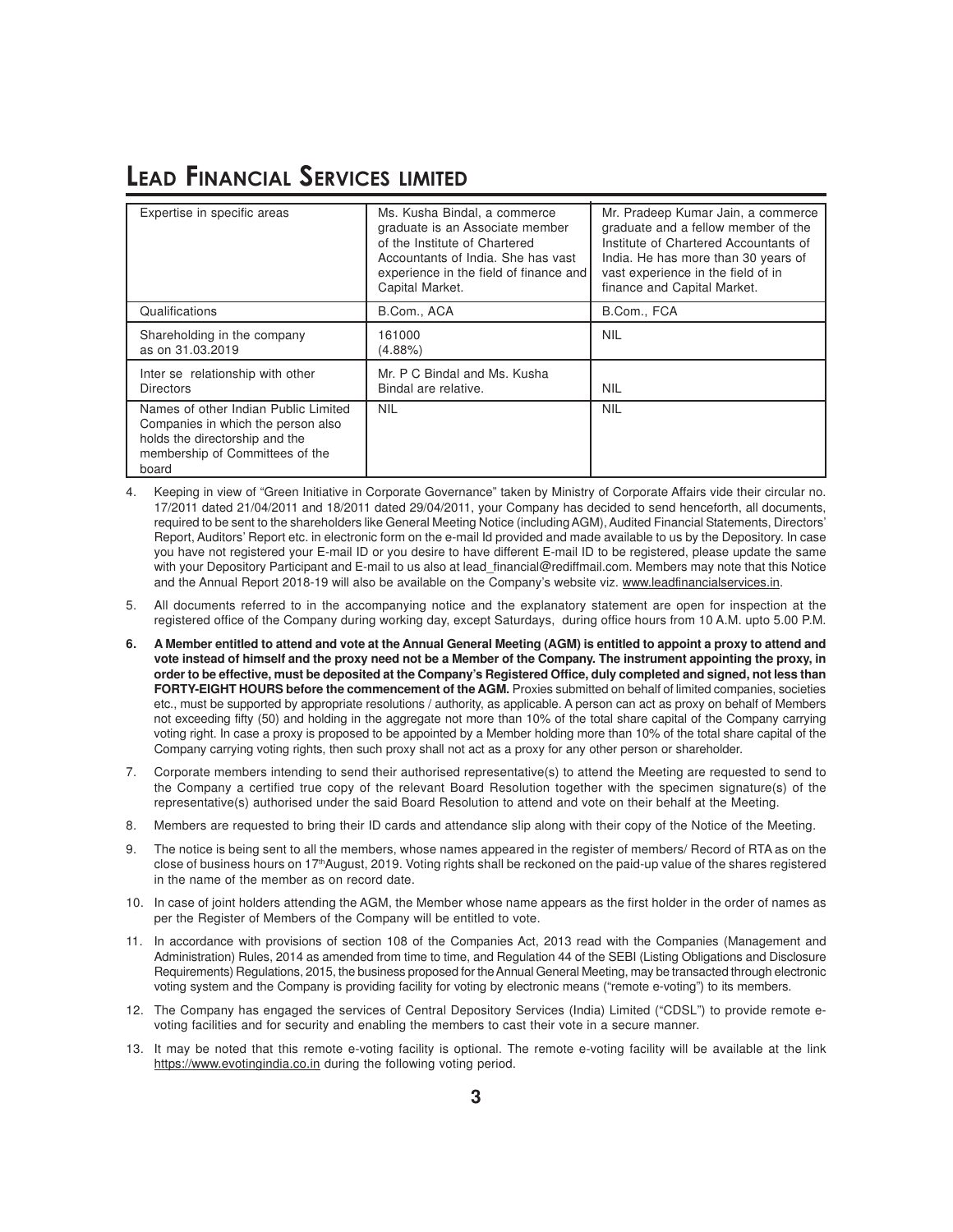**Commencement of remote e-voting: From 9.00 a.m. of September 25th 2019, Wednesday End of remote e-voting: at 5.00 p.m. of September 27th 2019, Friday**

- 14. Remote e-voting shall not be allowed beyond 5.00 p.m. of **September 27th 2019, Friday**. During the remote e-voting period, Shareholders of the Company, holding shares either in physical form or in dematerialized form, as on the cut-off date may cast their vote electronically. The cut-off date for the limited purpose of remote e-voting is **21st September, 2019**.
- 15. The login ID and password for remote e-voting along with process, manner and instructions for remote e-voting is being sent to the members who have not registered their e-mail IDs with the Company along with physical copy of the notice.
- 16. Those members who have registered their e-mail IDs with the Company / their respective Depository Participants are being forwarded the login ID and password for remote e-voting along with process, manner and instructions by e-mail.
- 17. The Company has, in compliance with Rule 20 of the Companies (Management and Administration) Rules, 2014, appointed CS Mukul Tyagi, partner of M/s Pooja Anand & Associates, Company Secretaries in practice, as Scrutinizer (as consented by him to be appointed as scrutinizer) for conducting the electronic Process in a fair and transparent manner.
- 18. Members are requested to intimate immediately any change in their address or other mandates to their Depository Participants with whom they are maintaining their Demat accounts. The Company or its Registrar and Transfer Agent cannot change mandates for shares in electronic form.
- 19. Non-resident Indian Members are requested to inform Company's Share Registrar Beetal Financial & Computer Services (P) Limited immediately for the change in the residential status on return to India for permanent settlement;
- 20. Members holding shares in single name and physical form are advised to make nomination in respect of their shareholding in the Company. The nomination form can be obtained from the Company's Registrar.
- 21. Members who have not registered their e-mail addresses so far are requested to register their e-mail address so that they can receive the communication from the Company electronically.
- 22. Shareholders seeking any information or clarification on the accounts are requested to send written queries to the Company, at least 10 days before the date of the meeting, to enable the management to keep the required information available at the meeting.

#### **23. Voting through electronic means:**

Pursuant to the provisions of section 108 of the Companies Act, 2013, Rule 20 and Rule 21 of Companies (Management and Administration) Rules, 2014, as amended from time to time, and Regulation 44 of the SEBI (Listing Obligations and Disclosure Requirements) Regulations, 2015,the Company is pleased to provide members facility to exercise their right to vote for the resolution proposed at the Annual General Meeting (AGM) by electronic means and the business may be transacted through remote e-voting services provided by Central Depository Services Limited (CDSL). It is hereby clarified that it is not mandatory for a member to vote using the remote e-voting facility, and a member may avail of the facility at his/her/it discretion, subject to compliance with the instructions prescribed below:

#### **The instructions for shareholders voting electronically are as under:**

- (i) The voting period begins on <**9.00 a.m. of September 25th 2019, Wednesday > and ends on <5.00 p.m. of September 27th 2019, Friday>**. During this period the shareholders of the Company, holding shares either in physical form or in dematerialized form, as on the cut-off date (record date) of **<21st September, 2019>**, may cast their vote electronically. The e-voting module shall be disabled by CDSL for voting thereafter.
- (ii) The shareholders should log on to the e-voting website www.evotingindia.com.
- (iii) Click on Shareholders/ Members.
- (iv) Now Enter your User ID
	- a. For CDSL: 16 digits beneficiary ID,
	- b. For NSDL: 8 Character DP ID followed by 8 Digits Client ID,
	- c. Members holding shares in Physical Form should enter Folio Number registered with the Company.
- (v) Next enter the Image Verification as displayed and Click on Login.
- (vi) If you are holding shares in demat form and had logged on to www.evotingindia.com and voted on an earlier voting of any company, then your existing password is to be used.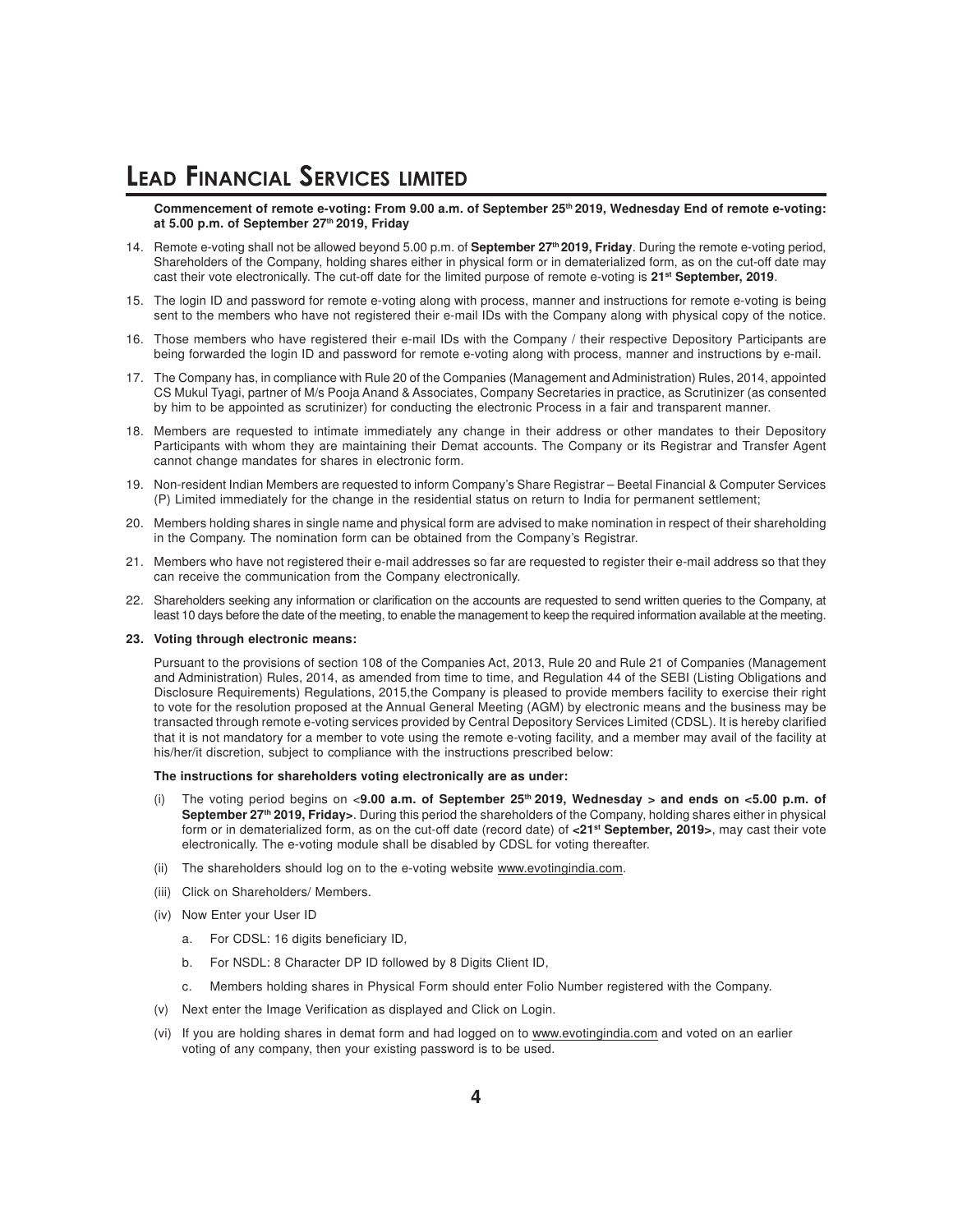(vii) If you are a first time user follow the steps given below:

|                                  | For Members holding shares in Demat Form and Physical Form                                                                                                                                                                                                                    |  |
|----------------------------------|-------------------------------------------------------------------------------------------------------------------------------------------------------------------------------------------------------------------------------------------------------------------------------|--|
| <b>PAN</b>                       | Enter your 10 digit alpha-numeric *PAN issued by Income Tax Department (Applicable for both<br>demat shareholders as well as physical shareholders)                                                                                                                           |  |
|                                  | Members who have not updated their PAN with the Company/Depository Participant are<br>requested to use the first two letters of their name and the 8 digits of the sequence number<br>in the PAN field.                                                                       |  |
|                                  | • In case the sequence number is less than 8 digits enter the applicable number of 0's before the<br>number after the first two characters of the name in CAPITAL letters. Eq. If your name is<br>Ramesh Kumar with sequence number 1 then enter RA00000001 in the PAN field. |  |
| Dividend Bank<br>Details OR Date | Enter the Dividend Bank Details or Date of Birth (in dd/mm/yyyy format) as recorded in your<br>demat account or in the company records in order to login                                                                                                                      |  |
| of Birth (DOB)                   | If both the details are not recorded with the depository or company please enter the member<br>id/folio number in the Dividend Bank details field as mentioned in Instruction (iv)                                                                                            |  |

- (viii) After entering these details appropriately, click on "SUBMIT" tab.
- (ix) Members holding shares in physical form will then directly reach the Company selection screen. However, members holding shares in demat form will now reach 'Password Creation' menu wherein they are required to mandatorily enter their login password in the new password field. Kindly note that this password is to be also used by the demat holders for voting for resolutions of any other company on which they are eligible to vote, provided that company opts for e-voting through CDSL platform. It is strongly recommended not to share your password with any other person and take utmost care to keep your password confidential.
- (x) For Members holding shares in physical form, the details can be used only for e-voting on the resolutions contained in this Notice.
- (xi) Click on the EVSN of LEAD FINANCIAL SERVICES LIMITED on which you choose to vote.
- (xii) On the voting page, you will see "RESOLUTION DESCRIPTION" and against the same the option "YES/NO" for voting. Select the option YES or NO as desired. The option YES implies that you assent to the Resolution and option NO implies that you dissent to the Resolution.
- (xiii) Click on the "RESOLUTIONS FILE LINK" if you wish to view the entire Resolution details.
- (xiv) After selecting the resolution you have decided to vote on, click on "SUBMIT". A confirmation box will be displayed. If you wish to confirm your vote, click on "OK", else to change your vote, click on "CANCEL" and accordingly modify your vote.
- (xv) Once you "CONFIRM" your vote on the resolution, you will not be allowed to modify your vote.
- (xvi) You can also take a print of the votes cast by clicking on "Click here to print" option on the Voting page.
- (xvii) If a Demat account holder has forgotten the login password then Enter the User ID and the image verification code and click on Forgot Password & enter the details as prompted by the system.
- (xviii)Shareholders can also cast their vote using CDSL's mobile app m-Voting available for android based mobiles. The m-Voting app can be downloaded from Google Play Store. Apple and Windows phone users can download the app from the App store and the Window phone store respectively. Please follow the instructions as prompted by the mobile app while voting on your mobile.

#### (xix) **Note for Non – Individual Shareholders and Custodians**

- Non-Individual shareholders (i.e. other than Individuals, HUF, NRI etc.) and Custodian are required to log on to www.evotingindia.com and register themselves as Corporates.
- A scanned copy of the Registration Form bearing the stamp and sign of the entity should be emailed to helpdesk.evoting@cdslindia.com.
- After receiving the login details a compliance user should be created using the admin login and password. The Compliance user would be able to link the account(s) for which they wish to vote on.
- The list of accounts linked in the login should be mailed to helpdesk.evoting@cdslindia.com and on approval of the accounts they would be able to cast their vote.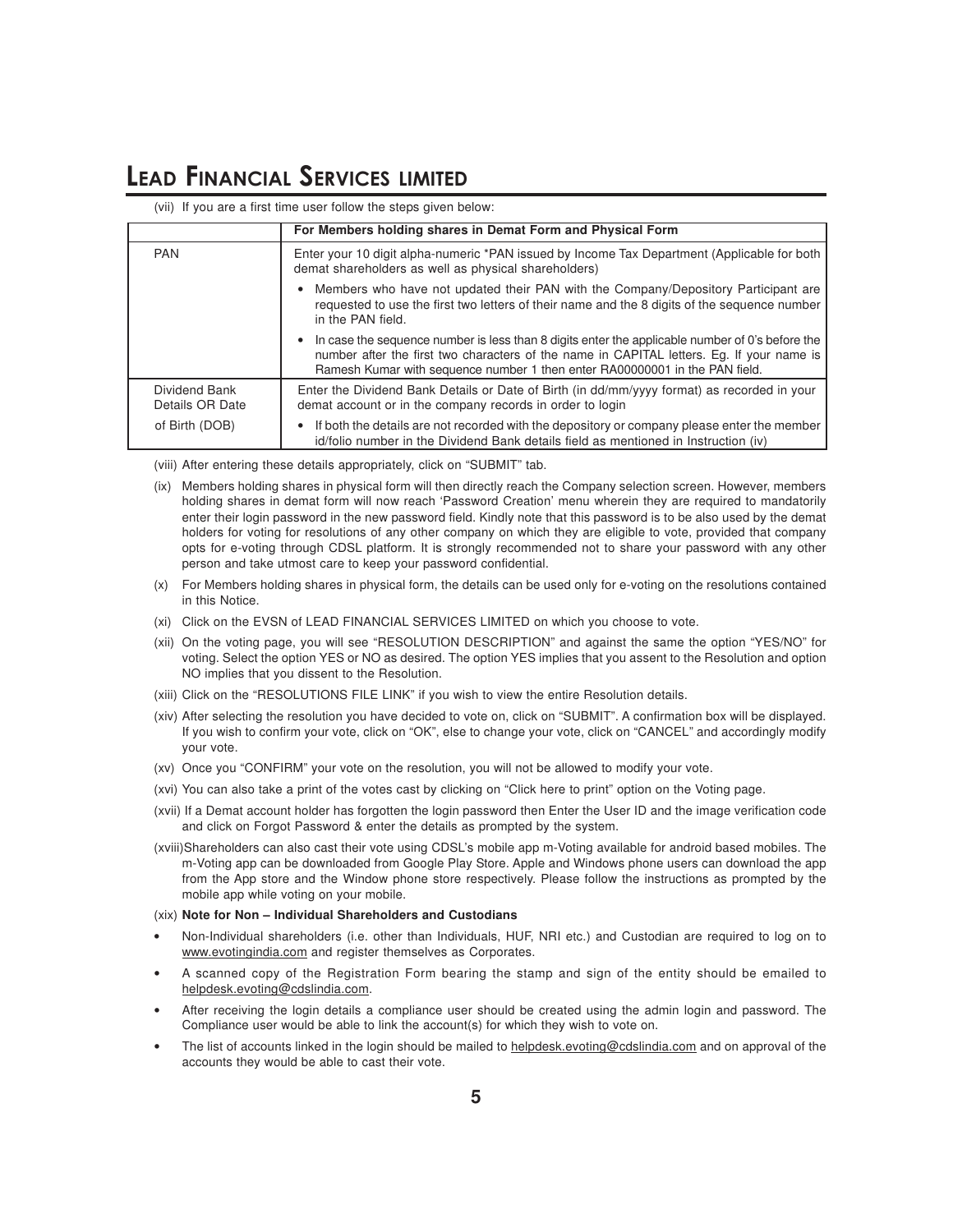- A scanned copy of the Board Resolution and Power of Attorney (POA) which they have issued in favour of the Custodian, if any, should be uploaded in PDF format in the system for the scrutinizer to verify the same.
- (xx) In case you have any queries or issues regarding e-voting, you may refer the Frequently Asked Questions ("FAQs") and e-voting manual available at www.evotingindia.com, under help section or write an email to helpdesk.evoting@cdslindia.com.
- 24. The shareholders can opt for only one mode of voting, i.e. either physically by attending AGM or remote e-voting. If any shareholders opt for remote e-voting, may also attend the AGM but shall not be eligible to vote physically in the AGM again.
- 25. The scrutinizer shall within a period of not exceeding three days from the conclusion of the AGM unblock the votes in the presence of at least two witnesses not in employment of the Company and make a scrutinizer's report of the votes cast in favour or against, if any, forthwith to the Chairman of the Company.
- 26. The results of the remote e-voting along with the scrutinizer's report shall be communicated to the stock exchanges where the shares of the Company are listed.
- 27. Route Map for venue of Annual General Meeting is also annexed.

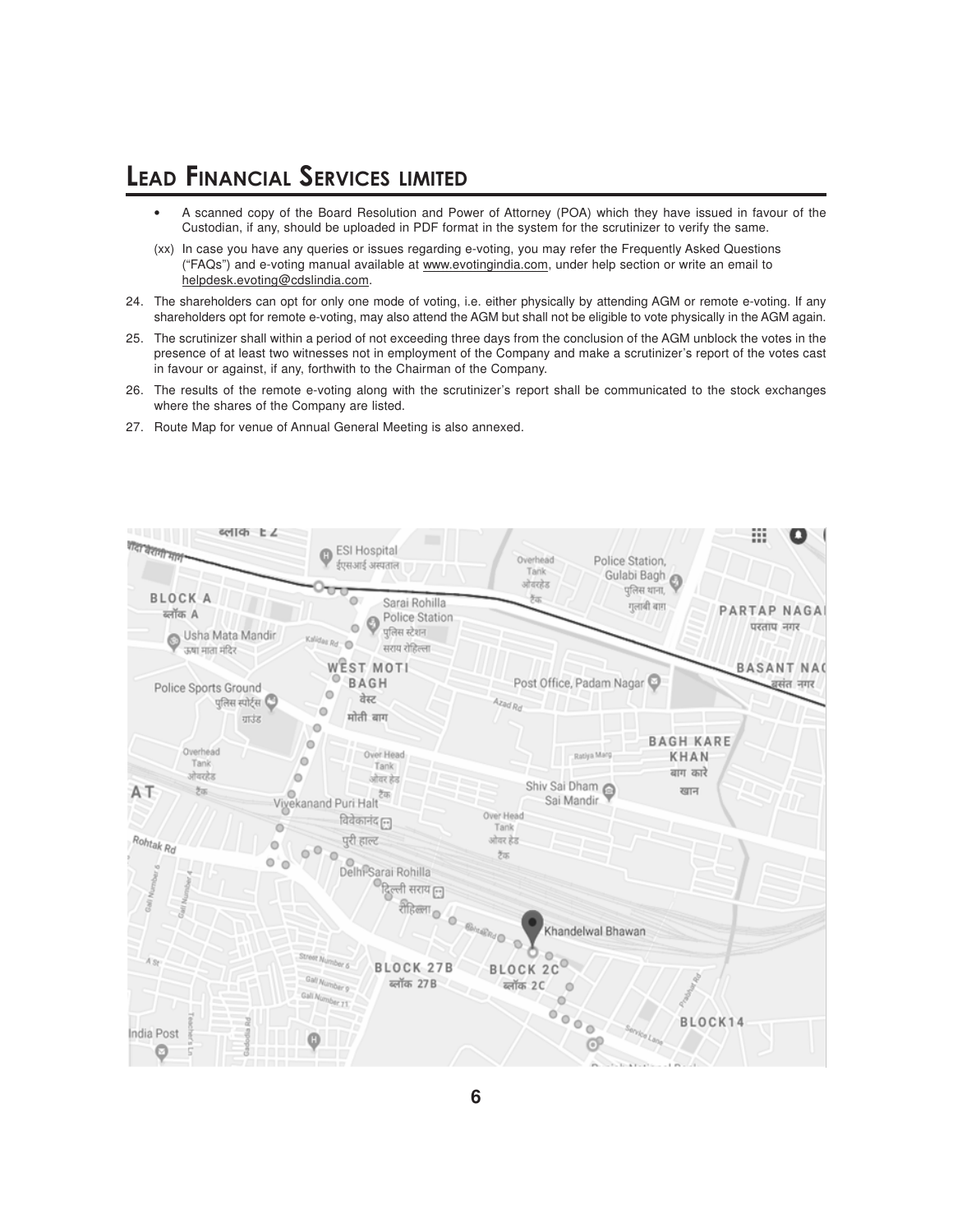### **EXPLANATORY STATEMENT PURSUANT TO SECTION 102 OF THE COMPANIES ACT, 2013 ITEM NO. 3**

#### **Re-appointment of Mr. Pradeep Kumar Jain as an Independent Director**

Mr. Pradeep Kumar Jain was appointed as an Independent Director on the Board of your Company pursuant to the provisions of Section 149 of the Companies Act, 2013 ("the Act") read with the Companies (Appointment and Qualifications of Directors) Rules, 2014 and the erstwhile Clause 49 of the Listing Agreement with the Stock Exchanges, by the Shareholders at the 21<sup>st</sup> Annual General Meeting ("AGM") of the Company held on 29<sup>th</sup> September, 2014. He holds office as Independent Director of the Company up to 28<sup>th</sup> September, 2019 ("first term" in line with the explanation to Section 149(10) and 149(11) of the Act).

The Nomination & Remuneration Committee, on the basis of performance evaluation of Independent Director and taking into account the external business environment, the business knowledge, experience and the substantial contribution made by Mr. Pradeep Kumar Jain during his tenure, has recommended to the Board that the continued association of Mr. Pradeep Kumar Jain as Independent Director of the Company would be beneficial to the Company.

In the opinion of the Board, Mr. Pradeep Kumar Jain, fulfils the conditions for appointment as Independent Director as specified in the Companies Act, 2013 and the Listing Regulations, and Mr. Pradeep Kumar Jain is an independent of the Management.

Based on the above and the performance evaluation of Independent Director, the Board recommends the re-appointment of Mr. Pradeep Kumar Jain as Independent Director of the Company, not liable to retire by rotation, to hold office for second term of 5(five) consecutive years commencing from 29<sup>th</sup> September, 2019 to 28<sup>th</sup> September, 2024.

Mr. Pradeep Kumar Jain has confirmed that he is not disqualified from being appointed as a Director under Section 164 of the Act and the Company has received declaration from Mr. Pradeep Kumar Jain stating that he meets the criteria of independence as prescribed under sub-section (6) of Section 149 of the Companies Act, 2013 and SEBI (Listing Obligations and Disclosure Requirements) Regulations, 2015 ("Listing Regulations") as presently applicable.

In compliance with the provisions of Section 149 read with Schedule IV of the Act, Regulation 17 of the Listing Regulations and other applicable regulations, the proposals for re-appointment of Mr. Pradeep Kumar Jain as an Independent Director is now being placed before the Members for their approval.

The Board recommends the Special Resolution set out at Item No. 3 of the Notice for approval of the Members.

Save and except Mr. Pradeep Kumar Jain, and his relatives to the extent of his shareholding interest, if any, in the Company, none of the other Directors, Key Managerial Personnel of the Company and their relatives are, in any way, concerned or interested, financially or otherwise, in the Resolution set out at Item No. 3 of the Notice.

By Order of the Board of Directors

#### **For Lead Financial Services Limited**

**Dated: 12.08.2019** 

Suman **Place:** New Delhi Company Secretary<br> **Dated:** 12.08.2019 M. No. 452842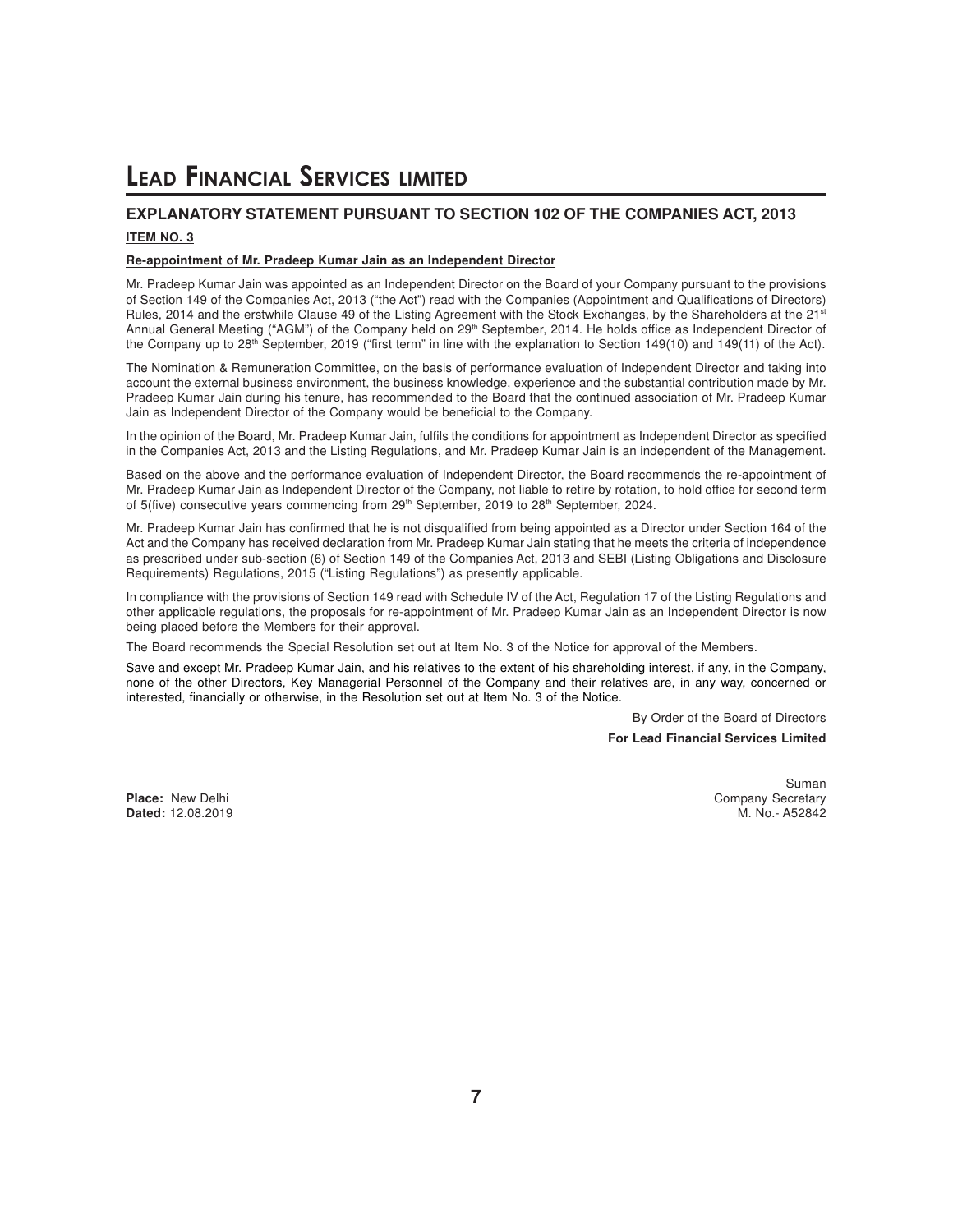## **DIRECTORS' REPORT**

### To,

The Members

### **Lead Financial Services Limited**

Your Directors are presenting their 26<sup>th</sup>Annual Report on the business and operations of the Company and Audited Accounts for the Financial Year ended March 31, 2019.

### 1. **Financial Performance**

The Financial results of the Company during the period ended on 31<sup>st</sup> March, 2019 are as under:

|    |                                                                                            |                                    | (Rs in Lacs)                        |
|----|--------------------------------------------------------------------------------------------|------------------------------------|-------------------------------------|
|    | <b>PARTICULARS</b>                                                                         | <b>CURRENT YEAR</b><br>$(2018-19)$ | <b>PREVIOUS YEAR</b><br>$(2017-18)$ |
| 1. | <b>Total Income</b>                                                                        | 17.08                              | 119.04                              |
|    | i)<br>Operating, Administrative & other Exp.<br>Less:                                      | 22.02                              | 42.23                               |
| 2. | Earnings before interest and depreciation                                                  |                                    |                                     |
|    | Less:<br>Interest<br>i)                                                                    | 1.13                               | 0.02                                |
|    | ii)<br>Depreciation                                                                        | 0.11                               | 0.42                                |
| 3. | Profit/(Loss) before Extra-ordinary item                                                   | (6.18)                             | 76.37                               |
|    | Add: Extra-ordinary item                                                                   |                                    |                                     |
| 3. | Profit/(Loss) before Tax                                                                   | (6.18)                             | 76.37                               |
|    | <b>Less:</b> provision for Tax                                                             |                                    |                                     |
|    | Current<br>i)                                                                              |                                    | 14.81                               |
|    | ii)<br>Deferred                                                                            | (1.76)                             | 0.23                                |
|    | iii)<br>Earlier year Tax                                                                   | 0.24                               | (0.03)                              |
|    | <b>MAT Credit</b><br>iv)                                                                   |                                    | (0.72)                              |
| 4. | Profit/(Loss) after Tax                                                                    | (4.67)                             | 62.08                               |
|    | Add: Balance of Profit as per last Balance Sheet                                           | 184.74                             | 135.07                              |
|    | Less: Adjustment of depreciation on account of<br>change in estimated life of fixed assets |                                    |                                     |
|    | <b>Less: Transfer to Statutory Reserve</b>                                                 |                                    | (12.41)                             |
| 5. | Balance available for appropriation                                                        | 221.88                             | 226.55                              |
| 6. | <b>Equity Capital</b>                                                                      | 330.00                             | 330.00                              |
| 7. | Earnings Per Share                                                                         | (0.14)                             | 1.88                                |

#### **2**. **Dividend**

Your Directors regret their inability to recommend any dividend in view of losses during the financial year under review.

#### **3. Reserves and surplus**

Reserves and Surplus as at 31st March, 2019 is Rs. 2,21,88,150/-. The Company has not transferred any amount to the Statutory Reserve, during the year under review.

#### **4. Management and Discussion Analysis**

The Management Discussion and Analysis of financial condition and results of operation of the Company for the year under review, as required under Regulation 34 of SEBI (LODR) Regulations, 2015, is given separately under the head "Management Discussion & Analysis Report" in Annual Report as **'Annexure-1'.**

#### **5. Material Changes:**

There are no material changes and commitments, affecting the financial position of the company between the end of financial year of your Company and the date of Director's Report.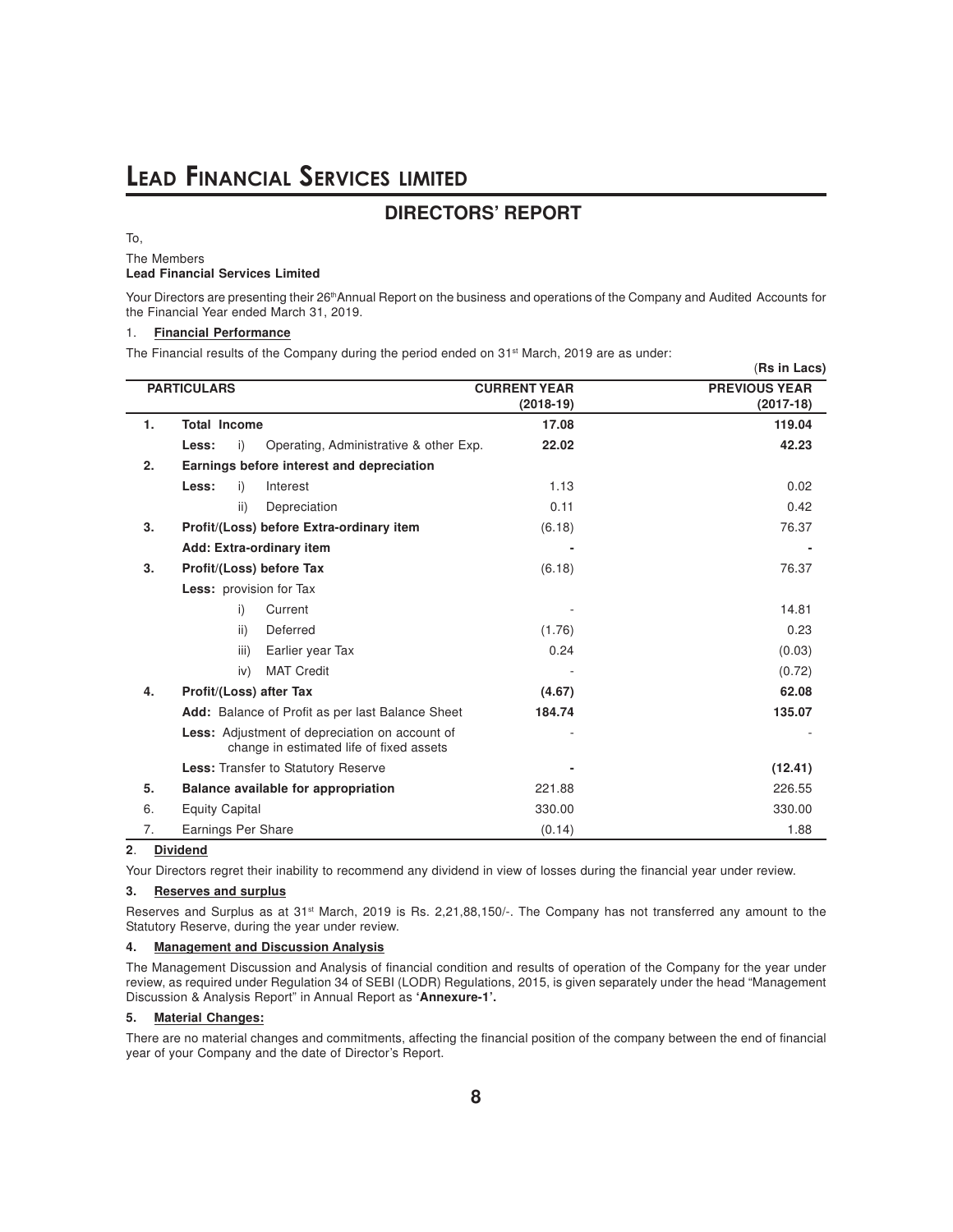#### **6. Details in respect of adequacy of internal financial controls with reference to the Financial Statements:**

The Company has in place adequate internal financial controls with reference to financial statements. During the Financial year, such controls were checked and no reportable material weaknesses were observed.

#### **7. Details of Subsidiary/Joint Ventures/Associate Companies**

| The names of companies which have become or ceased to be its Subsidiaries,<br>joint ventures or associate companies during the year.                      | Not Applicable |
|-----------------------------------------------------------------------------------------------------------------------------------------------------------|----------------|
| Performance & Financial position of each of the subsidiaries, associates and<br>joint venture companies included in the consolidated financial statement. | Not Applicable |

#### **8. Deposits**

The Company did not hold any public deposits at the beginning of the year nor has it accepted any public deposits during the year under review.

#### **9**. **Auditors**

#### ÿ **STATUTORY AUDITORS**

M/s B G G & Associates, Chartered Accountants (ICAI Firm Registration Number: 016874N), New Delhi, were appointed as statutory auditors of the company to hold office for a period of 5 years, commencing from the conclusion of the 24th Annual General Meeting ("AGM") held on 28<sup>th</sup> September, 2017 till the conclusion of the 29<sup>th</sup> AGM of the Company to be held in the year 2022, subject to ratification of their appointment by the Members at every AGM, as may be applicable.

Pursuant to the Notification issued by the Ministry of Corporate Affairs on 7th May, 2018 amending Section 139 of the Companies Act, 2013 and the applicable Rules, the mandatory requirement for ratification of appointment of Auditors by the Members at every AGM has been omitted and hence the Company has not proposed ratification of appointment of M/ s B G G & Associates, Chartered Accountants, at the ensuing AGM.

The Statutory Auditors have given a confirmation to the effect that they are eligible to continue with their appointment and that they are not disqualified in any manner from continuing as Statutory Auditors. The remuneration payable to the Statutory Auditors shall be determined by the Board of Directors based on the recommendation of the Audit Committee.

#### ÿ **SECRETARIAL AUDITORS**

Pursuant to the provisions of Section 204 of the Companies Act, 2013 and the Companies (Appointment and Remuneration of Managerial Personnel) Rules, 2014, the Company has appointed M/s Pooja Anand & Associates, Company Secretaries to undertake the secretarial audit of the company.

#### ÿ **INTERNAL AUDITORS**

Ms. Seema Gupta, Chartered Accountant, performs the duties of internal auditor of the Company and her report is reviewed by the audit committee from time to time

#### **10. Auditors' Report**

The observations in the Auditor's Report are dealt in the notes forming part of accounts at appropriate places and the same being self explanatory, no further comment is considered necessary.

#### **11. Secretarial Audit Report**

A Secretarial Audit Report in Form MR-3 given by Mr. Mukul Tyagi partner of M/s Pooja Anand & Associates, Company Secretary in whole time practice is annexed with the report in **'Annexure 2'**.

Regarding the remarks of Secretarial Auditor, the Company has appointed Mr. Atul Vaibhav as Chief Financial Officer (CFO) of the Company w.e.f. 22nd April, 2019, in compliance with provisions of Section 203 of Companies Act 2013 read with Companies (Appointment and Remuneration of Managerial Personnel) Rules, 2014.

#### **12. Directors:**

#### **A) Changes in Directors and Key Managerial Personnel**

- Ms. Kusha Bindal, Director of the Company retires by rotation at the forthcoming Annual General Meeting and being eligible offers herself for re-appointment. The Board recommends her re-appointment for the consideration of the Members of the Company at the Annual General Meeting.
- ÿ Mr. Jitender Kumar Sharma was appointed as an Independent Director for five consecutive years with effect from 29th September, 2018.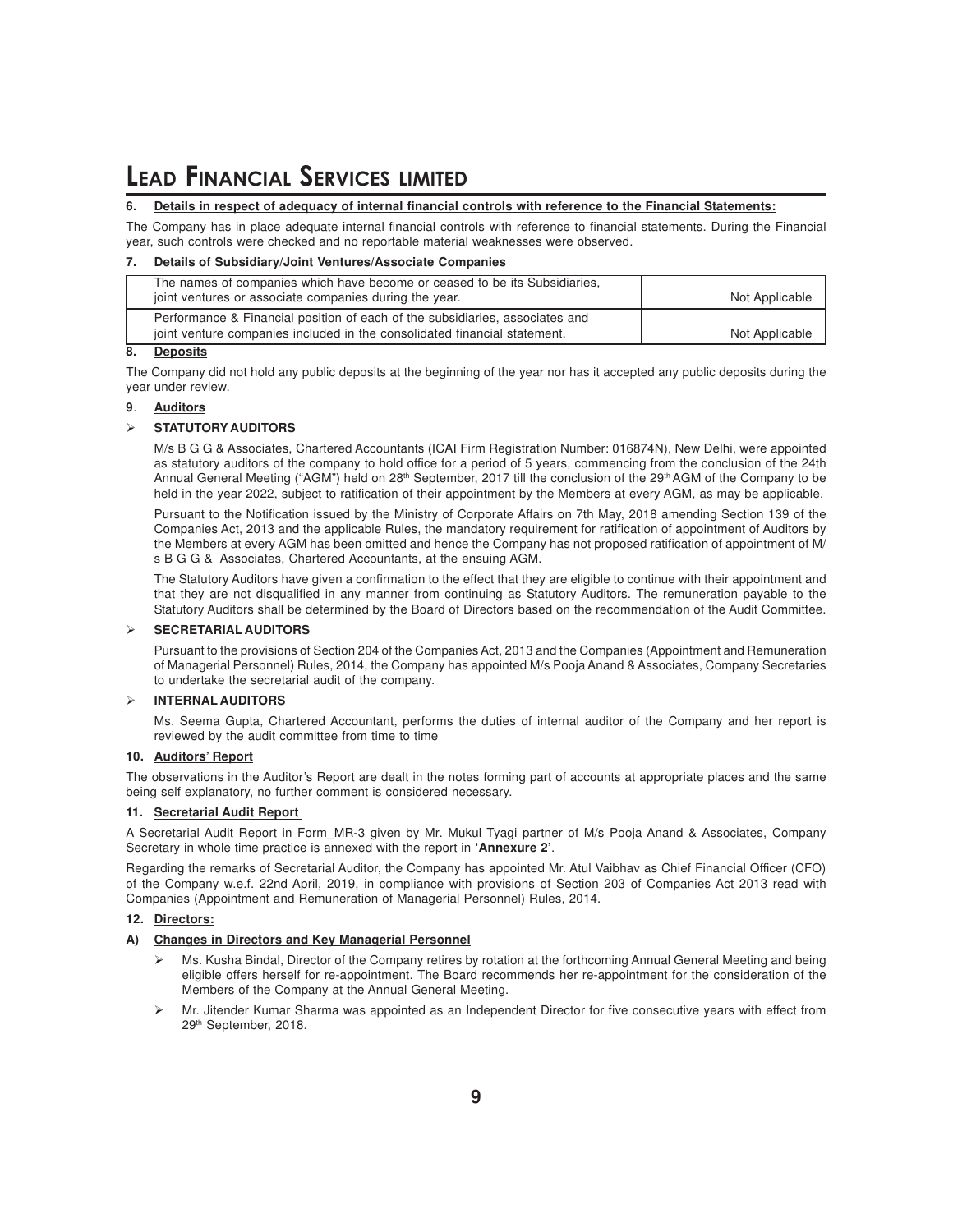- $\triangleright$  Mr. Vijay Kumar was re-appointed as the Manager of the Company for a period of three years with effect from 21<sup>st</sup> December, 2018 at remuneration of Rs. 20,000/- per month, with approval of shareholders in last Annual General Meeting held on 29.09.2018.
- $\triangleright$  Mr. Atul Vaibhav was appointed as Chief Financial Officer (CFO) of the Company in the Board meeting held on 22<sup>nd</sup> April, 2019.
- $\triangleright$  The Board recommends the re-appointment of Mr. Pradeep Kumar Jain as an Independent Director of the Company for a second term of five consecutive years commencing from 29th September, 2019 to 28th September, 2024.
- $\triangleright$  Mr. Sanjay Kumar Agarwal was appointed as an Independent Director of the Company to hold office upto 28<sup>th</sup> September, 2019. However, the Board did not recommend the re-appointment of Mr. Sanjay Kumar Agarwal as an Independent Director of the Company. Due to expiry of his tenure on 28.09.2019, he will ceased to be Independent Director of the Company.

#### **B) Declaration by an Independent Director(s)**

The Company has received necessary declaration from all the Independent Directors of the Company confirming that they fulfill the criteria of Independence as prescribed under sub section (6) of Section 149 of the Companies Act, 2013 and Regulation 16(1)(b) of Securities and Exchange Board of India (Listing Obligations and Disclosure Requirements) Regulations, 2015.

#### **C) Evaluation of the Board, its Committees and Individual Directors**

The Company has devised a Policy for performance evaluation of Independent Directors, Board, Committees and other individual Directors which include criteria for performance evaluation of the non-executive directors and executive directors.

Pursuant to the provisions of the Companies Act and the corporate governance requirements as prescribed by Securities and Exchange Board of India (Listing Obligations and Disclosure Requirements), Regulations 2015 ("Listing Regulations"), the Board has carried out an annual evaluation of its own performance, the individual Directors (including the Chairman) as well as an evaluation of the working of all Board Committees. The Board of Directors was assisted by the Nomination and Remuneration Committee. The performance evaluation was carried out by seeking inputs from all the Directors/ Members of the Committees, as the case may be and discussions with the Directors by the Chairman of the NRC.

#### **13. Number of meetings of the Board of Directors**

During the financial year ended March 31, 2019, 06 (Six) meetings of the Board were held, as follows:

| S. No. | Dates of Board Meeting | <b>Board Strength</b> | No. of directors present |
|--------|------------------------|-----------------------|--------------------------|
| 01.    | 13th April, 2018       |                       |                          |
| 02.    | 28th May, 2018         |                       |                          |
| 03.    | 13th August, 2018      |                       | 4                        |
| 04.    | 13th November, 2018    | 5                     | 5                        |
| 05.    | 12th February, 2019    | 5.                    | 5                        |
| 06.    | 30th March, 2019       | 5.                    | 5                        |

\*The maximum time gap between two meetings was not more than 120 days.

#### **14. Committee of the Board**

The Board has constituted three Committees of the Board – the Audit Committee, the Nomination and Remuneration Committee, Stakeholders' Relationship Committee. The composition of these Committees, including the number of the meetings held during the financial year are as follows:

#### **A. Audit Committee**

The composition, quorum, powers, role and scope are in accordance with Section 177 of the Companies Act, 2013 and the provisions of Regulation 18 of the SEBI (LODR) Regulations, 2015.

The Audit Committee is responsible for the effective supervision of the financial reporting process, reviewing with the management the financial statements and ensuring their compliance with accounting standards, Listing Regulations and other legal requirements and ensuring compliance with internal controls; reviewing finding of internal audit and ensuring follow up action on significant findings and reviewing quarterly, half yearly and annual accounts. All the recommendations made by the Audit Committee were accepted by the Board.

Six meetings of Audit Committee were held during the year 2018-19, on 13th April, 2018, 28<sup>th</sup> May, 2018, 13<sup>th</sup> August 2018, 13<sup>th</sup> November, 2018, 12<sup>th</sup> February 2019 and 30<sup>th</sup> March, 2019.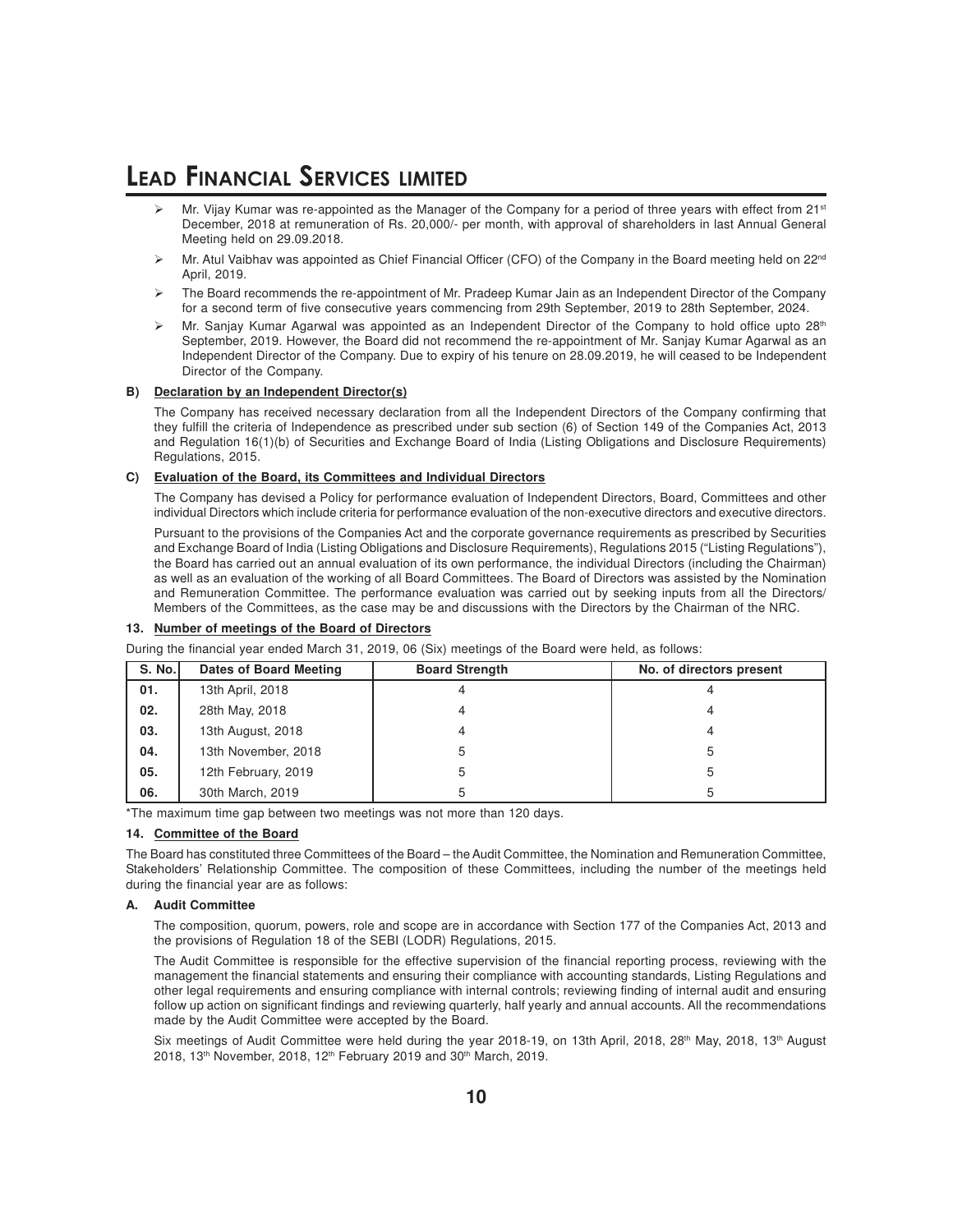The composition of Audit Committee as on March 31, 2019 including the attendance of the committee members at the meeting held during financial year is as follows:

| Name of Members            | Category               |          | Designation Number of Meetings during the year 2018-19 |                 |
|----------------------------|------------------------|----------|--------------------------------------------------------|-----------------|
|                            |                        |          | <b>Held during tenure</b><br>of Member/Chairman        | <b>Attended</b> |
| Mr. Pradeep Kumar Jain     | Independent Director   | Chairman |                                                        |                 |
| **Mr. Sanjay Kumar Agarwal | Independent Director   | Member   |                                                        |                 |
| *Mr. Jitender Kumar Sharma | Independent Director   | Member   |                                                        |                 |
| Mr. P C Bindal             | Non Executive Director | Member   | 6                                                      |                 |

\*Mr. Jitender Kumar Sharma was appointed as an Independent Director of the Company for a term of consecutive 5 years w.e.f. 29.09.2018. The Board of Directors in their meeting held on 12<sup>th</sup> February, 2019 has reconstituted the Audit Committee and appointed Mr. Jitender Kumar Sharma as member of Audit Committee in place of Mr. Sanjay Kumar Agarwal.

\*\*Mr. Sanjay Kumar Agarwal ceased to be the member of Audit Committee w.e.f. 12<sup>th</sup> February, 2019.

#### **B. Nomination & Remuneration Committee**

The Nomination and Remuneration Committee (N & R Committee) of the Company is constituted in line with the Section 178 of the Companies Act, 2013 and as per provisions of Regulation 19 of the SEBI (Listing Obligations and Disclosure Requirements) Regulations, 2015.

The Nomination and Remuneration Committee of the Board, inter alia, recommends to the Board of Directors, the compensation terms of Executive Director/ Manager. It also recommends successions and appointments for the membership of the Board and the senior management.

#### **Nomination and Remuneration Policy**

The Company's Nomination and Remuneration Policy is driven by the success and performance of the individual employee and the Company. Through its compensation programme, the Company endeavour's to attract, retain, develop and motivate a high performance workforce. Individual performance pay is determined by business performance and the performance of the individuals measured through the annual appraisal process.

The Company pays remuneration by way of salary, benefits, perquisites and allowances (fixed component) and commission (variable component) to the Executive Director, if any. Annual increments are decided by the Remuneration Committee within the salary scale approved by the members and are effective from April 1, each year. The Nomination and Remuneration Committee decides on the commission payable to the Executive Director, if any, out of the profits for the financial year and within the ceilings prescribed under the Companies Act, 2013, and amendment thereof based on the performance of the Company as well as that of the each Executive Director.

The Company firmly believes in attracting and retaining high caliber talent. The Nomination and remuneration policy, therefore, takes into account the competitive circumstances so as to attract & retain quality talent.

Moreover, the policy on Directors' appointment and remuneration including criteria for determining qualifications, positive attributes, independence of a director and other matters provided under sub-section (3) of section 178, is available on our website i.e. www.leadfinancialservices.in.

Three meetings of N & R Committee were held during the year 2018-19, on 16<sup>th</sup> July, 2018, 13<sup>th</sup> August 2018, and 30<sup>th</sup> March, 2019.

The composition of Nomination & Remuneration Committee as on March 31, 2019 including the attendance of the committee members at the meeting held during financial year is as follows:

| <b>Name of Members</b>     | Category               |          | Designation Number of Meetings during the year 2018-19 |                 |
|----------------------------|------------------------|----------|--------------------------------------------------------|-----------------|
|                            |                        |          | <b>Held during tenure</b><br>of Member/Chairman        | <b>Attended</b> |
| *Mr. Jitender Kumar Sharma | Independent Director   | Chairman |                                                        |                 |
| **Mr. Sanjay Kumar Agarwal | Independent Director   | Member   |                                                        | 2               |
| Mr. Pradeep Kumar Jain     | Independent Director   | Member   |                                                        | 3               |
| Mr. P C Bindal             | Non Executive Director | Member   |                                                        |                 |

\*Mr. Jitender Kumar Sharma was appointed as Independent Director of the Company for a term of consecutive 5 years w.e.f. 29.09.2018. The Board of Directors in their meeting held on 12<sup>th</sup> February, 2019 has reconstituted the Nomination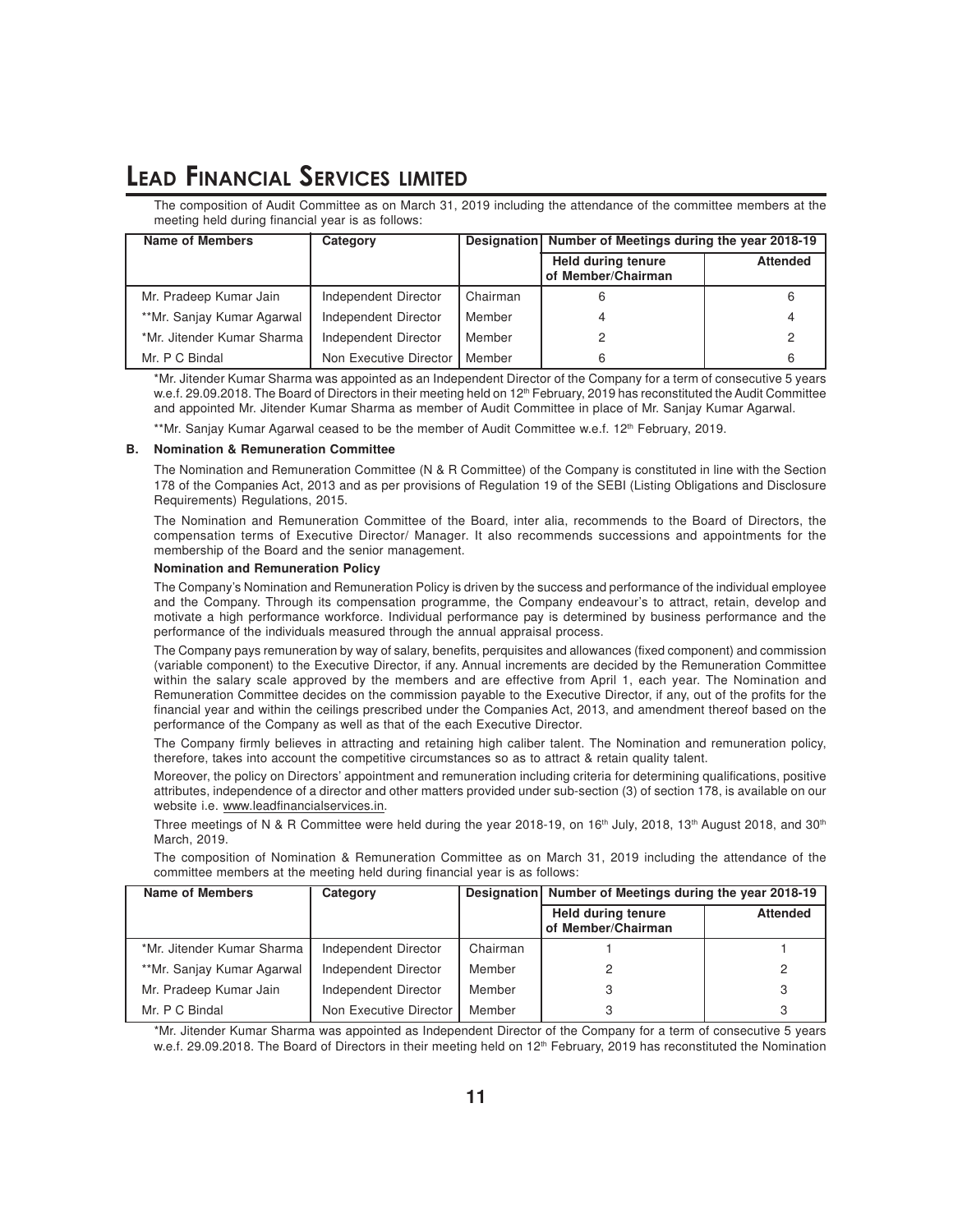& Remuneration Committee and appointed Mr. Jitender Kumar Sharma as Chairman of N & R Committee in place of Mr. Sanjay Kumar Agarwal.

\*\*Mr. Sanjay Kumar Agarwal ceased to be the Chairman of N & R Committee w.e.f. 12<sup>th</sup> February, 2019.

#### **C. Stakeholder Relationship Committee**

The Stakeholder Relationship committee of the Company is constituted in line with the Section 178 of the Companies Act, 2013 and as per provisions of Regulation 20 of the SEBI (Listing Obligations and Disclosure Requirements) Regulations, 2015.

The Stakeholder's Relationship Committee is primarily responsible to review all matters connected with the Company's transfer of securities and redressal of shareholders' / investors' / security holders' complaints transposition, issue of duplicate share certificates, approval of demat/ remat of share certificates, issue of duplicate share / debenture certificates. The Committee also monitors the implementation and compliance with the Company's Code of Conduct for prohibition of Insider Trading.

Seven meetings of Stakeholder's Relationship Committee were held during the year 2018-19, on 13th April, 2018, 28<sup>th</sup> May, 2018, 13<sup>th</sup> August 2018, 13<sup>th</sup> November, 2018, 26<sup>th</sup> December, 2018, 12<sup>th</sup> February 2019 and 30<sup>th</sup> March, 2019.

The composition of Stakeholder Relationship Committee as on March 31, 2019 including the attendance of the committee members at the meeting held during financial year is as follows:

| Name of Members            | Category               | <b>Designation</b> | Number of Meetings during the year 2018-19 |                 |
|----------------------------|------------------------|--------------------|--------------------------------------------|-----------------|
|                            |                        |                    | Held during tenure of<br>Member/Chairman   | <b>Attended</b> |
| *Mr. Jitender Kumar Sharma | Independent Director   | Chairman           |                                            |                 |
| **Mr. Sanjay Kumar Agarwal | Independent Director   | Member             | 5                                          | 5               |
| Mr. Pradeep Kumar Jain     | Independent Director   | Member             |                                            |                 |
| Mr. P C Bindal             | Non Executive Director | Member             |                                            |                 |

\*Mr. Jitender Kumar Sharma was appointed as Independent Director of the Company for a term of consecutive 5 years w.e.f. 29.09.2018. The Board of Directors in their meeting held on 12<sup>th</sup> February, 2019 has reconstituted the Stakeholder Relationship Committee and appointed Mr. Jitender Kumar Sharma as Chairman of Stakeholder Relationship Committee in place of Mr. Sanjay Kumar Agarwal.

\*\*Mr. Sanjay Kumar Agarwal ceased to be the Chairman of Stakeholder Relationship Stakeholder Relationship Committee w.e.f. 12<sup>th</sup> February, 2019.

During the year under review no investor grievance was received or was pending in the SCORES account of the Company. There are no pending transfers as on 31<sup>st</sup> March 2019.

#### **15. Vigil Mechanism and Whistle Blower Policy:**

The Company promotes ethical behaviour in all its business activities and has put in place a mechanism for reporting illegal or unethical behaviour. The Company has a Vigil mechanism and Whistle blower policy under which the employees are free to report violations of applicable laws and regulations and the Code of Conduct. Employees may also report to the Chairman of the Audit Committee. During the financial year, no employee was denied access to the Audit Committee.

#### **16. Particulars of Loans, Guarantees or Investments under section 186**

The provisions of Section 186 of the Act pertaining to granting of loans to any persons or bodies corporate and giving of guarantees or providing security in connection with the loan to any other bodies corporate or persons are not applicable to the Company, as the Company is a Non Banking Financial Company.

#### **17. Corporate Social Responsibility (CSR)**

Section 135 of the Companies Act, 2013, is not applicable to the company.

#### **18. Related Party Transactions :**

Particulars of Contracts or Arrangements with Related parties referred to in Section 188(1) are mentioned in Form AOC- 2 **(Annexure – 3)**

#### **19. Share Capital**

The paid-up Equity Share Capital of the Company as on March 31, 2019, was Rs. 3,30,00,000/- There was no change in the Authorised or Paid-up Capital or Subscribed Capital during FY 2018-19.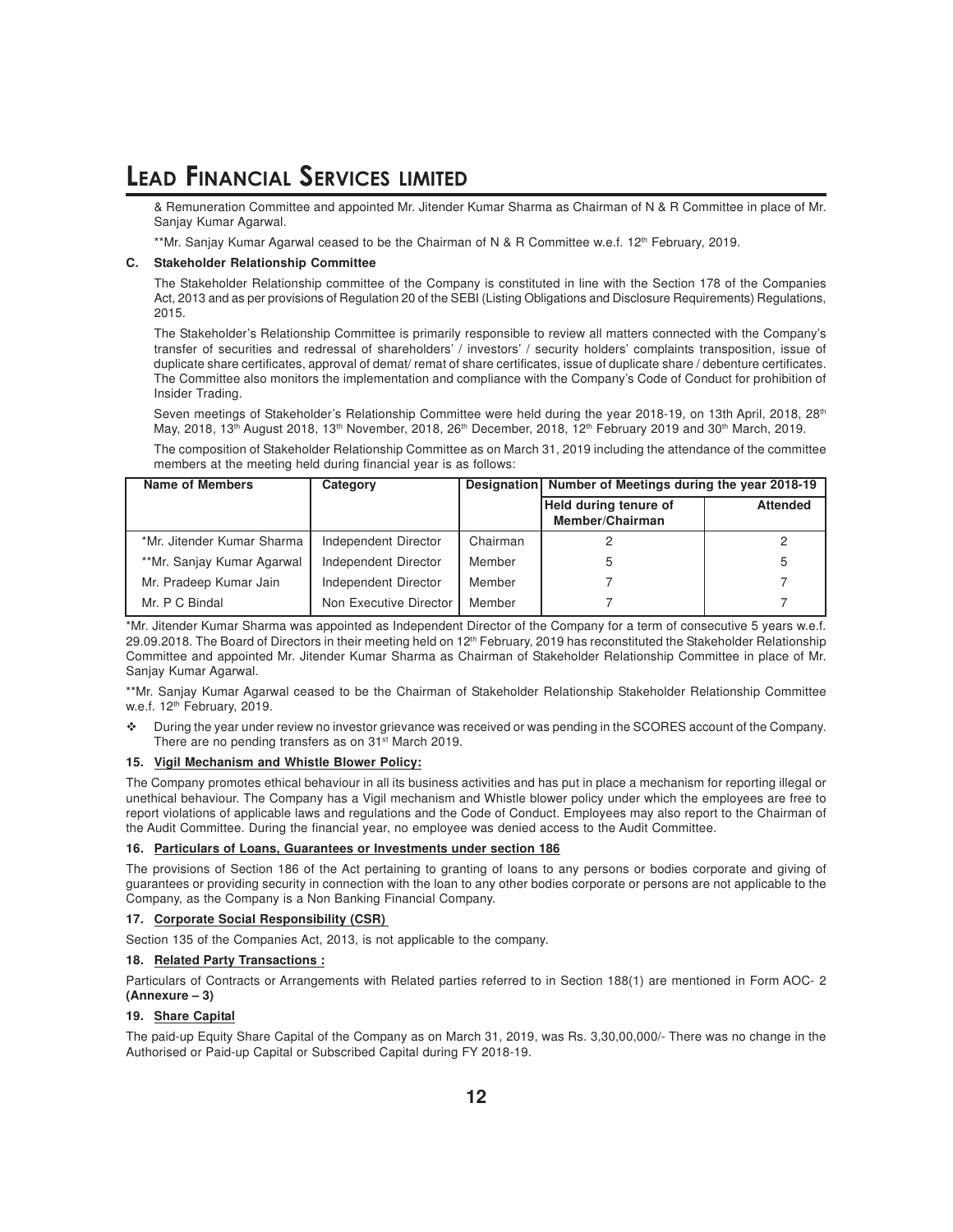#### **20. Conservation of Energy, Technology Absorption and Foreign Exchange Earnings and Outgo**

The details of conservation of energy, technology absorption, foreign exchange earnings and outgo are as follows:

| A)  |       | Conservation of energy:                                                                        |            |
|-----|-------|------------------------------------------------------------------------------------------------|------------|
|     | (i)   | the steps taken or impact on conservation of energy;                                           | N.A.       |
|     | (ii)  | the steps taken by the company for utilising alternate sources of energy;                      | N.A.       |
|     | (iii) | the capital investment on energy conservation equipments;                                      | N.A.       |
| B)  |       | <b>Technology absorption:</b>                                                                  |            |
|     | (i)   | the efforts made towards technology absorption;                                                | N.A.       |
|     | (ii)  | the benefits derived like product improvement, cost reduction,                                 |            |
|     |       | product development or import substitution;                                                    | N.A.       |
|     | (iii) | in case of imported technology (imported during the last three years                           |            |
|     |       | reckoned from the beginning of the financial year)-                                            | N.A.       |
|     | (a)   | the details of technology imported;                                                            | N.A.       |
|     | (b)   | the year of import;                                                                            | N.A.       |
|     | (c)   | whether the technology been fully absorbed;                                                    | N.A.       |
|     | (d)   | if not fully absorbed, areas where absorption has not taken place, and                         |            |
|     |       | the reasons thereof; and                                                                       | N.A.       |
|     | (iv)  | the expenditure incurred on Research and Development.                                          | N.A.       |
| (C) |       | Foreign exchange earnings and Outgo:                                                           |            |
|     | 1.    | Activities relating to exports; initiative taken to increase exports;                          |            |
|     |       | development of new export markets for products, services and export plans.                     | <b>NIL</b> |
|     | 2.    | Total foreign exchange used and earned.                                                        | <b>NIL</b> |
|     |       | The information of foreign exchange earnings and outflow<br>is furnished in notes to accounts. |            |

#### **21. Extract of the annual return**

Pursuant to section 92(3) of the Companies Act, 2013 and rule 12(1) of the Companies (Management and Administration) Rules, 2014, an extract of annual return in MGT 9 is annexed **(Annexure- 4)**

#### **22. Regulatory Action:**

There are no significant and material orders passed by the regulators or courts or tribunals impacting the going concern status and operations of the Company in future.

#### **23. Managerial Remuneration:**

The information required under section 197 of the Act read with rule 5(1) of the Companies (Appointment and Remuneration of Managerial Personnel) Rules, 2014 is mentioned in **(Annexure– 5)**

No employees are in receipt of remuneration as specified under section 197(12) of the Act read with Rule 5(2) of the Companies (Appointment and Remuneration of Managerial Personnel) Rules, 2014

#### **24. Corporate Governance:**

Since, the paid- up capital of the Company is less than Rs10 Crores and Net worth is less than Rs 25 Crores, the provisions of the Corporate Governance (specified in the regulations 17 to 27 and clauses (b) to (i) of sub-regulation (2) of regulation 46 and Para C, D and E of Schedule V) as stipulated under Regulation 15(2) of SEBI (Listing Obligations and Disclosure Requirements) Regulations, 2015 are not applicable to the Company. Hence, no separate report on Corporate Governance Report has been given.

However, your Company is complying and doing every effort to comply with the provisions of the Corporate Governance and to see that the interest of the Shareholders and the Company are properly served. It has always been the Company's endeavor to excel through better Corporate Governance and fair & transparent practices, many of which have already been in place even before they were mandated by the law of land.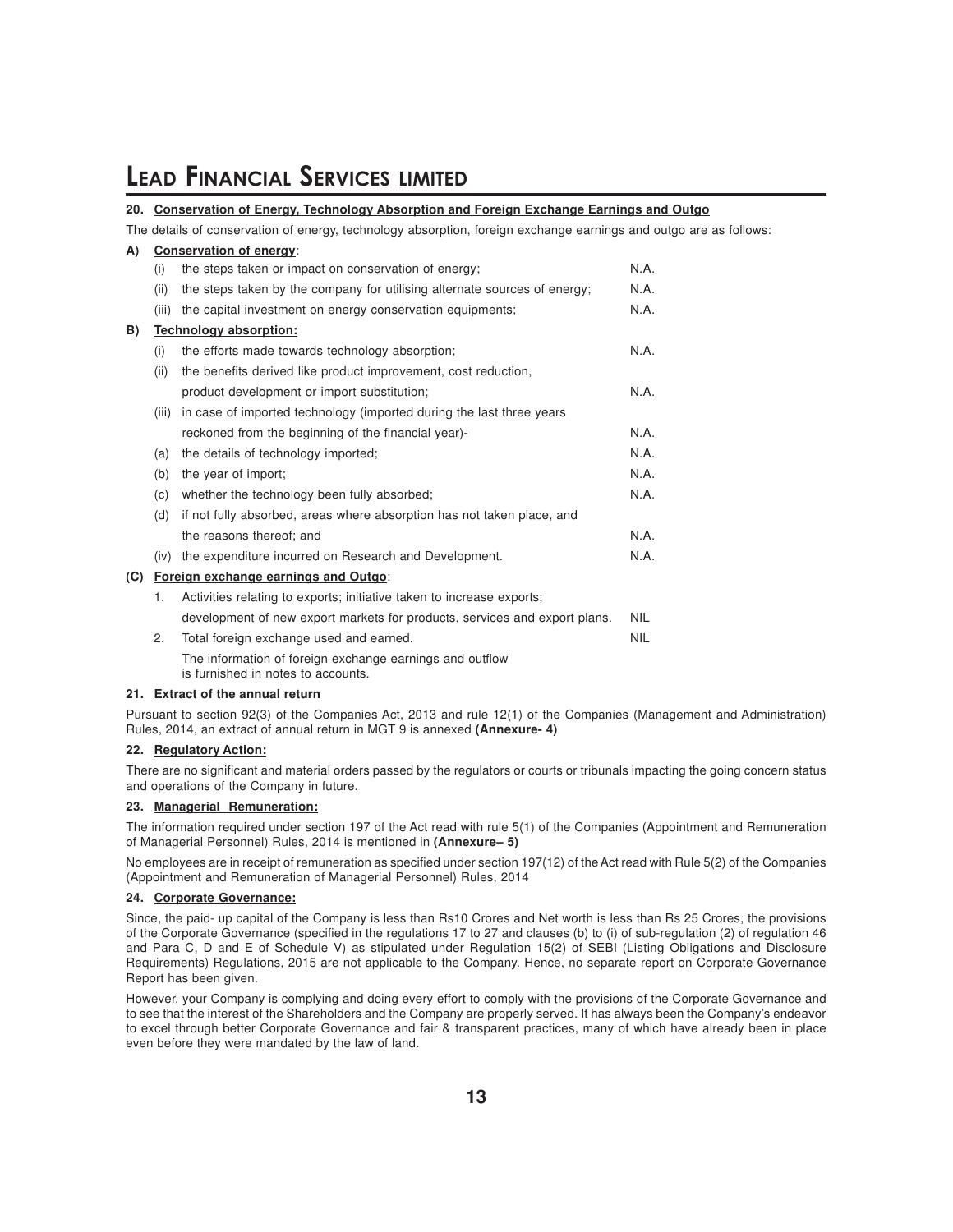#### **25. Directors' Responsibility Statement**

The Directors' Responsibility Statement referred to in clause (*c*) of sub-section (*3*) of Section 134 of the Companies Act, 2013, confirm that ;-

- (*a*) in the preparation of the annual accounts, the applicable accounting standards have been followed along with proper explanation relating to material departures;
- (*b*) the directors have selected such accounting policies and applied them consistently and made judgments and estimates that are reasonable and prudent so as to give a true and fair view of the state of affairs of the company at the end of the financial year and of the profit and loss of the company for that period;
- (*c*) the directors have taken proper and sufficient care for the maintenance of adequate accounting records in accordance with the provisions of this Act for safeguarding the assets of the company and for preventing and detecting fraud and other irregularities;
- (*d*) the directors have prepared the annual accounts on a going concern basis; and
- (*e*) the directors have laid down internal financial controls to be followed by the company and that such internal financial controls are adequate and were operating effectively.
- the directors have devised proper systems to ensure compliance with the provisions of all applicable laws and that such systems were adequate and operating effectively.

#### **26. Maintenance of Cost Record**

The maintenance of cost records as specified by the Central Government under sub-section (1) of section 148 of the Companies Act, 2013, is not applicable to the Company.

#### **27. Risk Management and policy**

Your Company being a NBFC is subjected to both Business and Financial risk. While the business risk associated with operating environment, ownership structure, Management, System & Policy, the financial risk lies in Asset Quality, Liquidity, Profitability and Capital Adequacy. The company recognizes these risks and makes best effort to mitigate them in time. Risk Management is also an integral part of the Company's business strategy. Business Risk Evaluation and Management is an ongoing process within the Organization.

The Company has a robust risk management framework to identify, monitor and minimize risk as also identify business opportunities.

#### **28. Listing on Stock Exchanges**

Your company's shares are listed on the following stock exchanges:

(1) BSE Ltd. Corporate Relationship Department Phiroze Jeejeebhoy Towers, Dalal Street, Mumbai – 400 001

Listing fees including for the year 2019-20 has been paid within due date to the Stock Exchange.

#### **29. Registrar & Share Transfer Agent**

The company has appointed Beetal Financial and Computer Services (P) Limited (Beetal) as its Registrar and Share Transfer Agent. The shareholders are advised to approach Beetal on the following address for any share & demat related queries and problem.

Beetal Financial & Computer Services Private Limited, Beetal House, 3rd Floor, 99, Madangir, B/4, Local Shopping Centre, New Delhi-110062 Tel: 011-29961281, 29961282, Fax: 011-29961284, E-Mail ID: beetal @ beetalfinancial.com, Website: www.beetalfinancial.com

#### **30. Transfer System**

During the year, shares in physical form were processed by the Registrar and Share Transfer Agents within 15 days from the date of receipt, provided the documents are valid and complete in all respects. Beetal Financial and Computer Services (P) Limited, Share Transfer Agents of the Company, is authorized to sign the share certificates on behalf of the Company for expeditious disposal of transfer requests.

SEBI vide its Notification No. SEBI/LAD-NRO/GN/2018/24 dated 8th June, 2018 amended Regulation 40 of SEBI Listing Regulations which mandated transfer of securities only in dematerialised mode from 5th December, 2018. Further, as per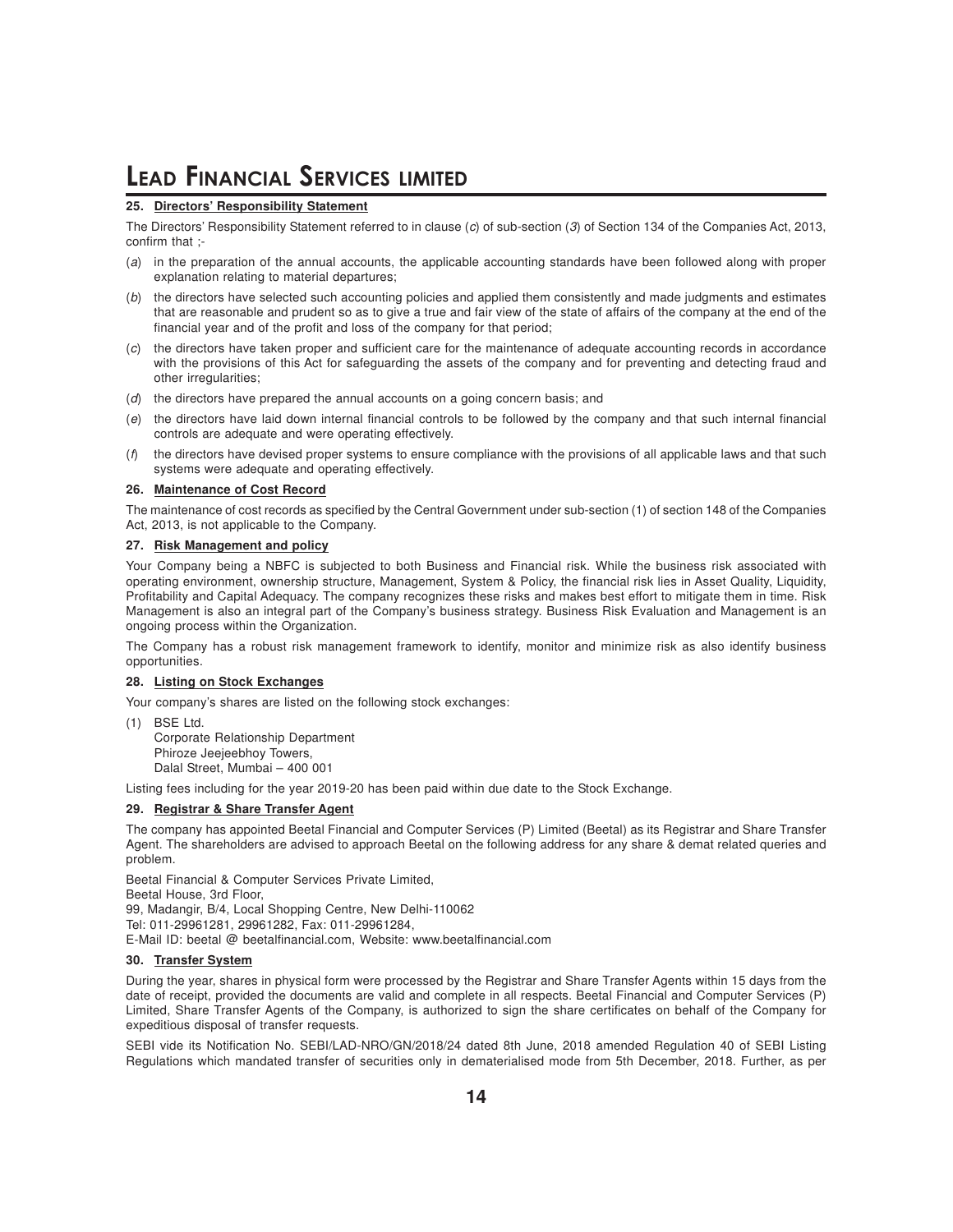SEBI Notification No. SEBI/LAD-NRO/GN/2018/49 dated 30th November, 2018, the date for transfer of securities in physical form was extended from 5th December, 2018 to 1st April, 2019. Accordingly, requests for effecting transfer of securities shall not be processed unless the securities are held in the dematerialised form with the depository, with effect from 1st April, 2019.

In case of shares in electronic form, the transfers are processed by NSDL/CDSL through respective Depository Participants.

#### **31. Dematerialization of Shares**

The company's equity shares are eligible for dematerialization. The company has signed agreements with both the depositories namely NSDL and CDSL. The shareholders may therefore hold company's shares in electronic mode.

The company's ISIN No. for both the depositories is INE531D01010. Stock Code for the Equity Shares of the Company at BSE Ltd. is: 531288

As on 31st March, 2019, 53.54 % and 1.81 % of the Equity Shares of the Company are held in dematerialized form with NSDL and CDSL respectively.

#### **32. Details in respect of frauds reported by Auditors other than those which are reportable to the Central Government**

The Statutory Auditors, Secretarial Auditors, Internal Auditors of the Company have not reported any frauds to the Audit Committee or to the Board of Directors under Section 143(12) of the Companies Act, 2013, including rules made thereunder.

### **33. Disclosure under the Sexual Harassment of Women at Work Place (Prevention, Prohibition and Redressal) Act, 2013.**

As required by the Sexual Harassment of Women at Workplace (Prevention, Prohibition & Redressal) Act, 2013, the Company has formulated and implemented a policy on prevention of sexual harassment at workplace with a mechanism of loading complaints. There is an Internal Complaints Mechanism wherein any wrongful conduct as regards sexual harassment or any discrimination can be reported. The following is a summary of sexual harassment complaints received and disposed of during the year under review-

- No. of complaints received: Nil
- No. of complaints disposed of: NA
- No. of complaints pending: Nil

#### **ACKNOWLEDGEMENT:**

We thank our clients, investors and bankers for their continued support during the year. We place on record our appreciation of the contribution made by employees at all levels. We thank the Government of India, particularly the Securities and Exchange Board of India (SEBI), Stock Exchanges, and other government agencies/authorities for their support, and look forward to their continued support in future.

Your Company's employees are the keys for its attaining new heights. Your Directors place on record their deep appreciation of the commitment and professionalism displayed by them.

We also value the support provided by the Company's Shareholders and we look forward to your continuing future support.

**For and on behalf of the Board For Lead Financial Services Limited**

Date : 12.08.2019

**PADAM CHANDRA BINDAL KUSHA BINDAL** Place : New Delhi **CHAIRMAN DIRECTOR**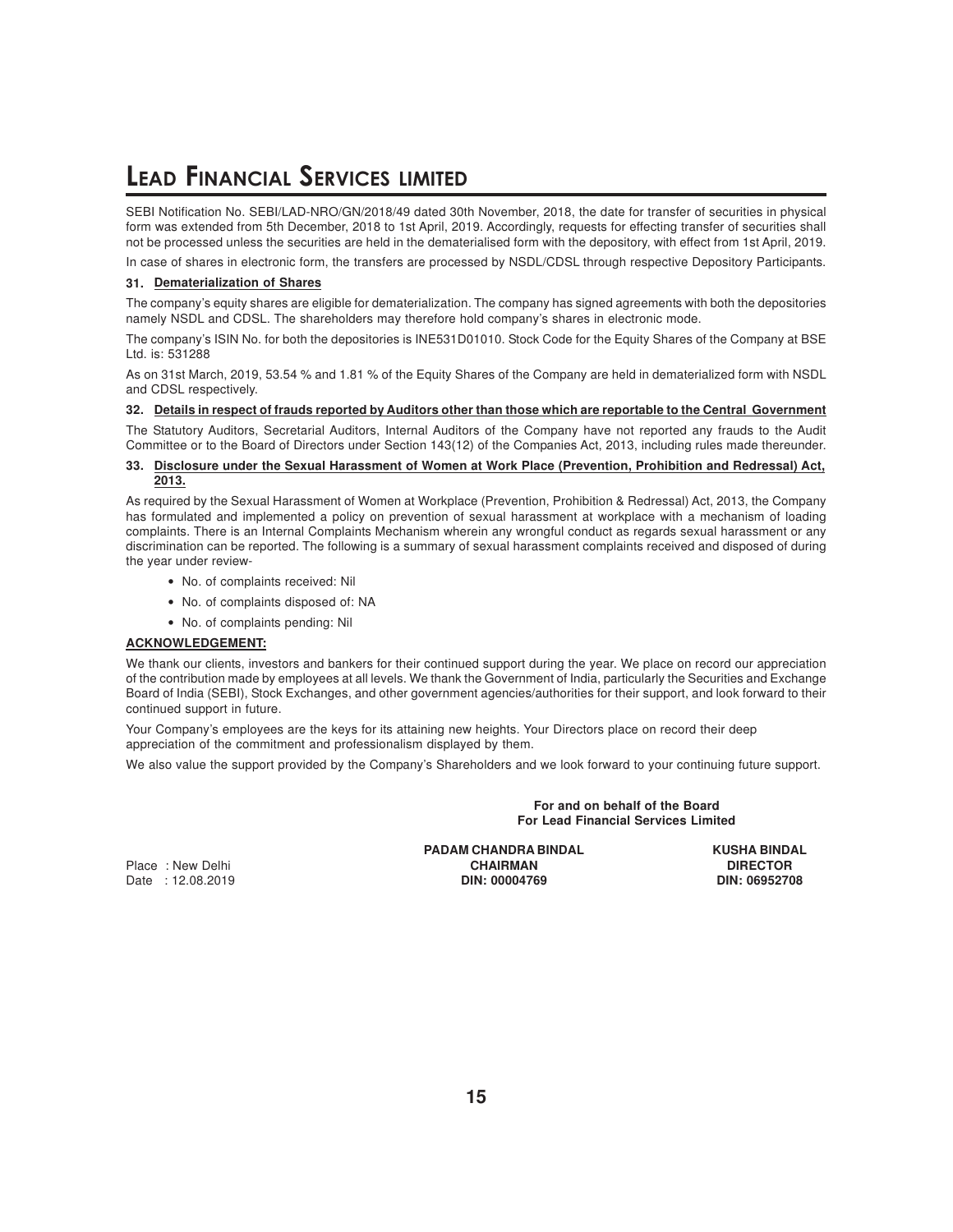### **MANAGEMENT DISCUSSION AND ANALYSIS REPORT**

#### **Industrial Structure and Development**

The NBFC sector is expected to remain at the forefront and drive new credit disbursals for India's underserved retail and MSME space. In the last five years the lending book of NBFCs has grown nearly by 18% due to a deep understanding of target consumer segments, technological advancements, lean cost structures and differential business model to reach credit-starved customer segments. The year 2018 was a year of crisis for some of the NBFCs. To occupy the space vacated by Public Sector Banks (PSBs), certain NBFCs went into a frenzy of credit expansions without considering the asset-liability scenario. This resulted in huge defaults on the part of such companies and intensified fears that the funding cost for NBFCs will zoom and result in a sharp deterioration of their margins.

However, the government took several quick measures not letting this crisis turn into a contagion and spilling over to other sectors. These measures included altering operating mechanism and making relevant changes in the risk management framework. Though the outlook for NBFCs for 2019 seems weak, a gradual improvement in the liquidity situation indicates that there could be a stabilisation in the coming days.

#### **Indian Economy Overview**

The Indian economy retained its tag of the fastest growing major economy in the world in 2018-19. However, overall growth for 2018-19 slumped to a five-year low of 6.8% compared with 7% projected in the second advance estimates released in February.

#### **Opportunities and threats**

#### v **Opportunities**

The NBFC sector in India is large with significant growth potential and has consistently created value for its shareholders. The NBFC sector has a double digit credit market share and has consistently gained market share from banks over the last 10 years. The growth in the sector appears sustainable as India has a low GDP to credit penetration.

The RBI constantly issues new regulations and / or modifies existing regulations endeavouring to balance the multiple objectives of financial stability, consumer and depositor protection and regulatory arbitrage concerns. The RBI, however, implements major changes in a structured manner providing companies operating in the sector adequate time to adapt and adjust.

#### v **Threats**

Being an NBFC, the Company has to face various threats as under mentioned;

- High cost of funds.
- Slow industrial growth.
- Competition from other NBFCs and banks.

#### **Segment wise Performance:**

The Company is a Non Banking Finance Company (NBFC). It is engaged in the business of financing which is the only segment in the Company. Hence, the results for the year under review pertain to only financing activity

#### **Outlook, Risk and Concern**

The Outlook of the Company for the year ahead is to diversify risk and stabilize its asset quality. Credit risk, Market risk, Operational risk and Liquidity risk are the key risks faced by the Company. The Company takes risk management seriously and in process to set the procedures and policies in the area for the assessment and management of individual risk categories.

Except for some unforeseen and extreme event, the Company is well placed on the liquidity front and appropriate policies exist for underwriting credit risk. The Company endeavors to continuously learn and modifies its policies to manage the aforementioned risks.

The RBI constantly issues new regulations and / or modifies existing regulations endeavouring to balance the multiple objectives of financial stability, consumer and depositor protection and regulatory arbitrage concerns. The RBI, however, implements major changes in a structured manner providing companies operating in the sector adequate time to adapt and adjust.

#### **Adequacy of Internal Control System**

The Company's internal control system is designed to ensure operational efficiency, protection and conservation of resources, accuracy and promptness in financial reporting and compliance with laws and regulations. The internal control system is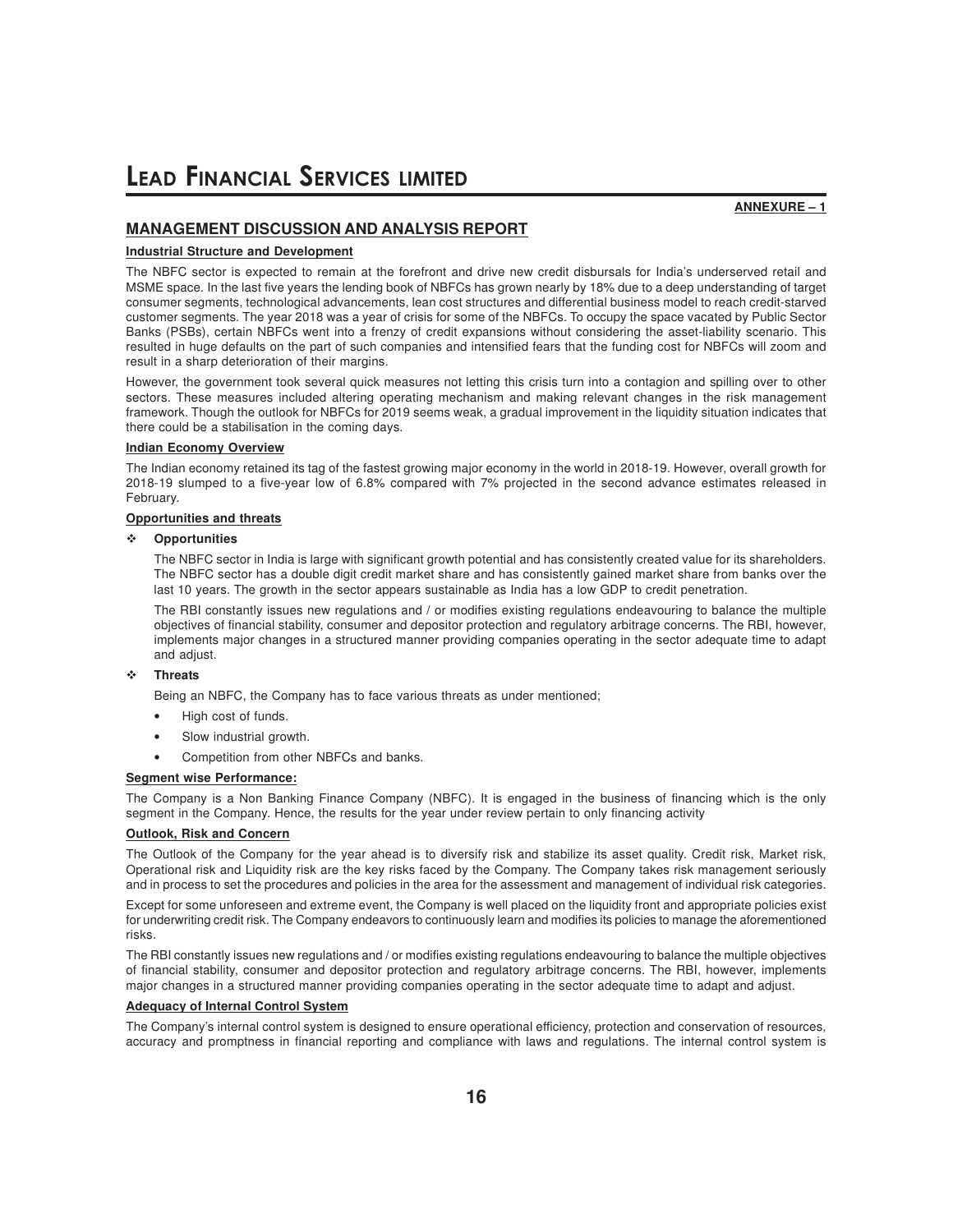supported by an internal audit process for reviewing the design, adequacy and efficacy of the Company's internal controls, including its systems and processes and compliance with regulations and procedures. Internal Audit Reports are discussed with the Management and are reviewed by the Audit Committee of the Board, which also reviews the adequacy and effectiveness of the internal controls in the Company.

The Company's internal control system is commensurate with the size, nature and operations of the Company.

#### **Performance Review**

During the Financial year under review, your company achieved total revenue of Rs. 17.08 Lacs as compared to Rs. 119.04 Lacs in the previous year. Net Loss (after tax) for the year is Rs. 4.67 Lacs as compared to Net Profit of Rs. 62.08 Lacs in the previous year. Your directors are undertaking new initiatives for long term growth of the Company.

#### **Material developments in Human Resources / Industrial Relations front, including number of people employed**.

The Company recognizes people as its most valuable asset and it has built an open, transparent and meritocratic culture to nurture this asset. Employees are central as well as critical to the Company as they are the real assets of the organization. The Company believes in retaining high caliber employees while engaging and nurturing them to achieve great heights in the area of operations. The employee relationship with the company remained harmonious throughout the year.

The Company had 3 permanent employees on the rolls of the Company as at March 31, 2019.

**For and on behalf of the Board For Lead Financial Services Limited**

Date : 12.08.2019

**PADAM CHANDRA BINDAL KUSHA BINDAL** Place : New Delhi **CHAIRMAN DIRECTOR**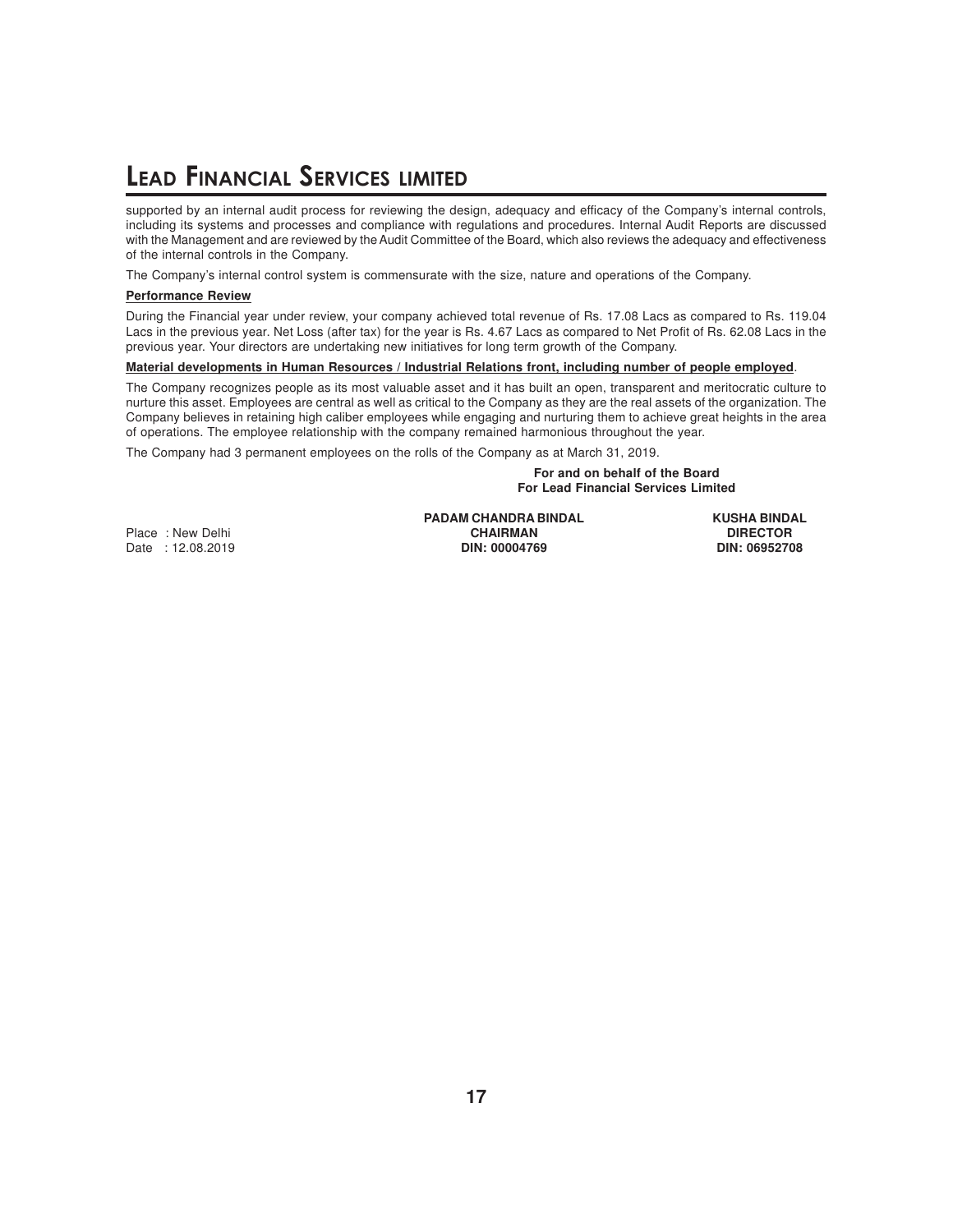**Annexure 2**

## **Form No. MR-3 SECRETARIAL AUDIT REPORT** FOR THE FINANCIAL YEAR ENDED 31st March, 2019

*[Pursuant to section 204(1) of the Companies Act, 2013 and rule No.9 of the Companies (Appointment and Remuneration Personnel) Rules, 2014]*

To, The Members, Lead Financial Services Limited New Delhi

We have conducted the Secretarial Audit of the compliance of applicable statutory provisions and the adherence to good corporate practices by Lead Financial Services Limited (hereinafter called the Company). Secretarial Audit was conducted in a manner that provided us a reasonable basis for evaluating the corporate conducts/statutory compliances and expressing our opinion thereon.

Based on our verification of the Company's books, papers, minute books, forms and returns filed and other records maintained by the Company and also the information provided by the Company, its officers, agents and authorized representatives during the conduct of secretarial audit, we hereby report that in our opinion, the Company has, during the audit period covering the financial year ended on 31<sup>st</sup> March, 2019 complied with the statutory provisions listed hereunder and also that the Company has proper board-processes and compliance mechanism in place to the extent, in the manner and subject to the reporting made hereinafter.

We have examined the books, papers, minute books, forms and returns filed and other records maintained by Lead Financial Services Limited ("the Company") for the financial year ended on 31<sup>st</sup> March, 2019 according to the provisions of:

- (i) The Companies Act, 2013 (the Act) and the rules made thereunder;
- (ii) The Securities Contracts (Regulation) Act, 1956 ('SCRA') and the rules made thereunder (Not applicable to the Company during the Audit Period);
- (iii) The Depositories Act, 1996 and the Regulations and Bye-laws framed thereunder (Not applicable to the Company during the Audit Period);
- (iv) Foreign Exchange Management Act, 1999 and the rules and regulations made thereunder to the extent of Foreign Direct Investment, Overseas Direct Investment and External Commercial Borrowings (Not applicable to the Company during the Audit Period);
- (v) The following Regulations and Guidelines prescribed under the Securities and Exchange Board of India Act, 1992 ('SEBI Act'):
	- a) The Securities and Exchange Board of India (Substantial Acquisition of Shares and Takeovers) Regulations, 2011;
	- b) The Securities and Exchange Board Of India (Prohibition Of Insider Trading) Regulations, 2015;
	- c) The Securities and Exchange Board of India (Issue of Capital and Disclosure Requirements) Regulations, 2018, (Not applicable to the Company during the Audit Period);
	- d) The Securities and Exchange Board of India (Share Based Employee Benefits) Regulations, 2014; (Not applicable to the Company during the Audit Period);
	- e) The Securities and Exchange Board of India (Issue and Listing of Debt Securities) Regulations, 2008 (Not applicable to the Company during the Audit Period);
	- f) The Securities and Exchange Board of India (Registrars to an Issue and Share Transfer Agents) Regulations, 1993 regarding the Companies Act and dealing with client;
	- g) The Securities and Exchange Board of India (Delisting of Equity Shares) Regulations, 2009 (Not applicable to the Company during the Audit Period); and
	- h) The Securities and Exchange Board of India (Buyback of Securities) Regulations, 2018 (Not applicable to the Company during the Audit Period);
	- i) The Securities and Exchange Board of India (Listing Obligations And Disclosure Requirements) Regulations, 2015
	- j) Securities and Exchange Board of India(Issue and Listing of Non-Convertible and Redeemable Preference Shares) Regulations,2013 (Not applicable to the Company during the Audit Period);
- (vi) The laws relating to Non Banking Financial Companies to the extent applicable to the Company as per the representations made by the Company.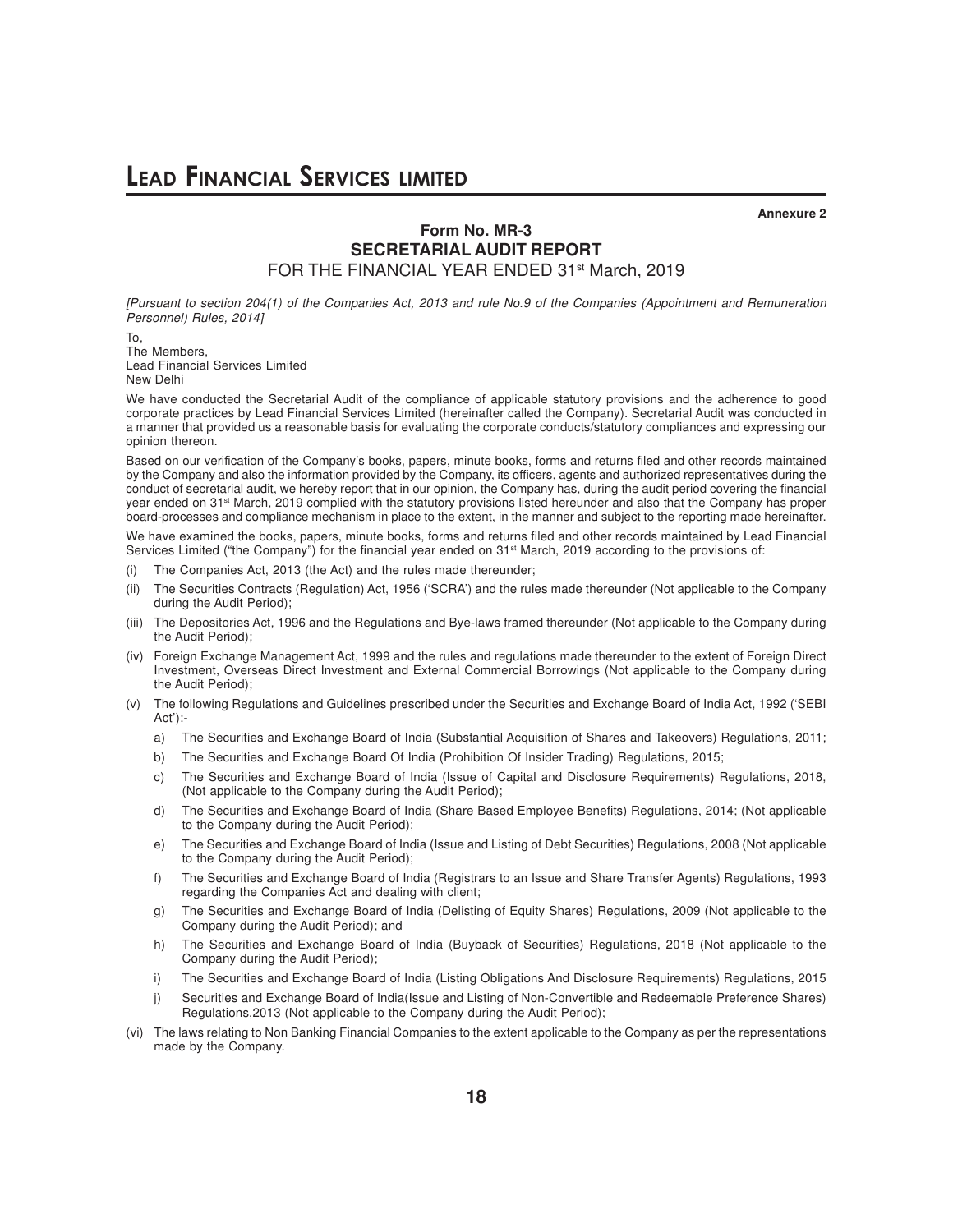We have also examined compliance with the applicable clauses of the following:

- (i) Secretarial Standards issued by The Institute of Company Secretaries of India.
- (ii) The Listing Agreements entered into by the Company with BSE Limited;

During the period under review the Company has complied with the provisions of the Act, Rules, Regulations, Guidelines, Standards, etc. mentioned above subject to the following observations:

1 Chief Financial Officer was not appointed as per provisions of Section 203 of Companies Act 2013 read with Companies (Appointment and Remuneration of Managerial Personnel) Rules, 2014, during the period under review. However, after the closure of financial year, the Company has appointed Mr. Atul Vaibhav as Chief Financial Officer (CFO) of the Company w.e.f 22nd April, 2019.

#### **We further report that**

The Board of Directors of the Company is duly constituted with proper balance of Executive Directors, Non-Executive Directors and Independent Directors. The changes in the composition of the Board of Directors that took place during the period under review were carried out in compliance with the provisions of the Act.

Adequate notice is given to all the directors to schedule the Board Meetings, Agenda and detailed notes on agenda were sent at least seven days in advance, and a system exists for seeking and obtaining further information and clarifications on the agenda items before the meeting and for meaningful participation at the meeting.

All the decision are carried unanimously and recorded as part of the minutes.

**We further report that** there are adequate systems and processes in the company commensurate with the size and operations of the company to monitor and ensure compliance with applicable laws, rules, regulations and guidelines.

|                         | <b>For Pooja Anand &amp; Associates</b> |
|-------------------------|-----------------------------------------|
|                         | <b>Company Secretaries</b>              |
|                         | Sd                                      |
|                         | <b>MUKUL TYAGI</b>                      |
| Date:12.08.2019         | <b>FCS: 9973</b>                        |
| <b>Place: New Delhi</b> | <b>CP No.: 16631</b>                    |

**Annexure - 3**

### **FORM NO. AOC.2**

Form for disclosure of particulars of contracts/arrangements entered into by the company with related parties referred to in sub-section (1) of section 188 of the Companies Act, 2013 including certain arms length transactions under third proviso thereto

#### **(Pursuant to clause (h) of sub-section (3) of section 134 of the Act and Rule 8(2) of the Companies (Accounts) Rules, 2014)**

#### **1) Details of contracts or arrangements or transactions not at arm's length basis**

| Name of the<br><b>Related Party</b><br>and Nature of<br>Relationship | Nature of contracts/<br>arrangements /<br>transactions | Duration of the<br>contracts/<br>arrangements/<br>transactions | Salient terms of<br>the contracts or<br>arrangements or<br>transactions including<br>the value.if any | Justification<br>for enterning<br>into such<br>contracts or<br>arrangements or<br>transactions | Date (s) of<br>approval by<br>the Board | Amount paid<br>as advances.<br>if any | Date on which the<br>special resolution was<br>passed in general<br>meeting as required<br>under first proviso<br>to section 188 |  |  |
|----------------------------------------------------------------------|--------------------------------------------------------|----------------------------------------------------------------|-------------------------------------------------------------------------------------------------------|------------------------------------------------------------------------------------------------|-----------------------------------------|---------------------------------------|----------------------------------------------------------------------------------------------------------------------------------|--|--|
| NIL                                                                  |                                                        |                                                                |                                                                                                       |                                                                                                |                                         |                                       |                                                                                                                                  |  |  |

#### **2) Details of material contracts or arrangement or transactions at arm's length basis**

| Name of the<br><b>Related Party</b><br>and Nature of<br>Relationship | Nature of contracts/<br>arrangements /<br>transactions | Duration of the<br>contracts/<br>arrangements/<br>transactions | Salient terms of<br>the contracts or<br>arrangements or<br>transactions including<br>the value.if any | Date (s) of<br>approval by<br>the Board | Amount paid<br>as advances,<br>if any |  |  |  |
|----------------------------------------------------------------------|--------------------------------------------------------|----------------------------------------------------------------|-------------------------------------------------------------------------------------------------------|-----------------------------------------|---------------------------------------|--|--|--|
| NIL                                                                  |                                                        |                                                                |                                                                                                       |                                         |                                       |  |  |  |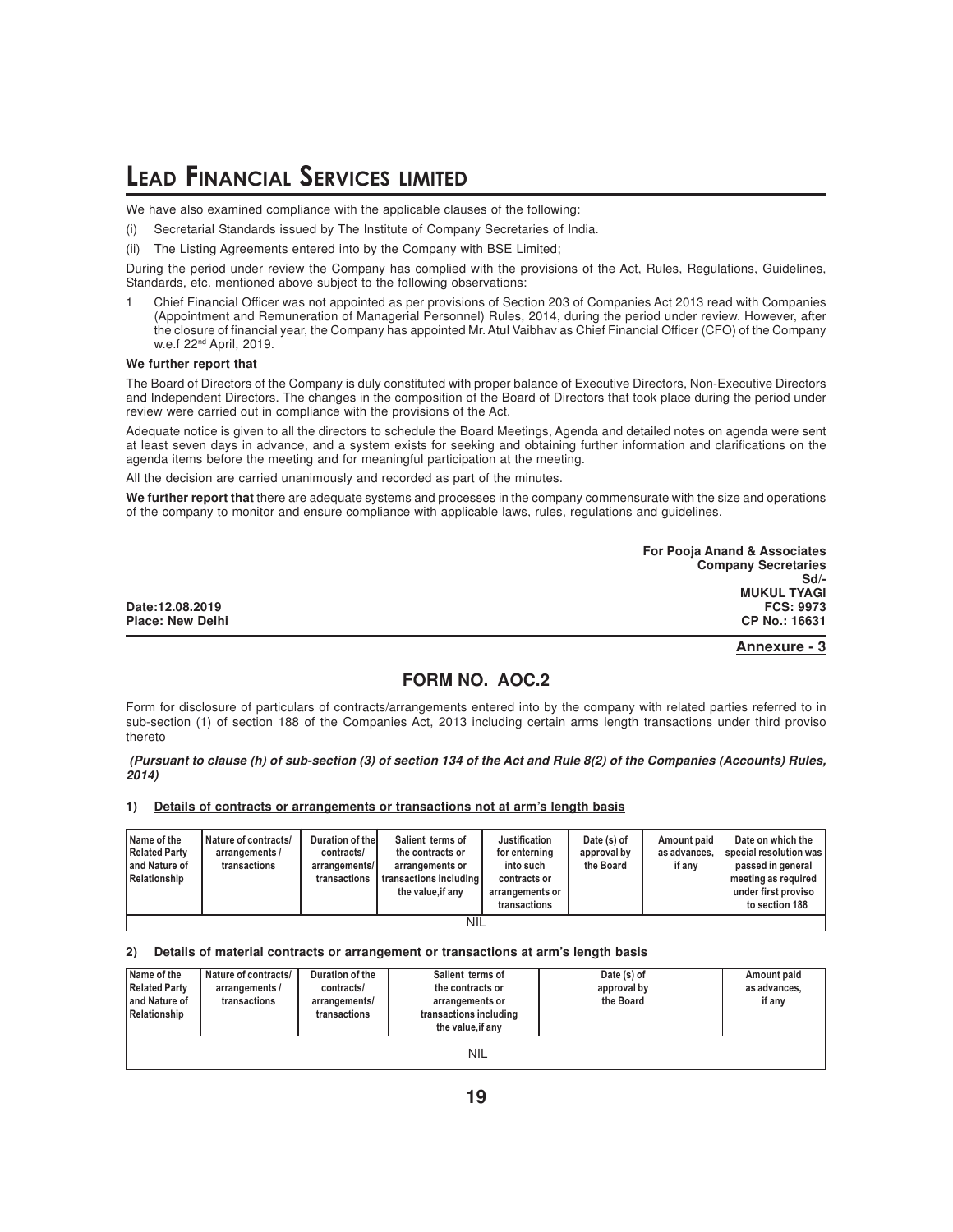**Annexure - 4**

### **Form No. MGT-9** EXTRACT OF ANNUAL RETURN as on the financial year ended on 31<sup>st</sup> March, 2019

[Pursuant to section 92(3) *of the Companies Act, 2013* and rule 12(1) of the Companies (Management and Administration) Rules, 2014]

|   | <b>REGISTRATION AND OTHER DETAILS:</b>           |   |                                                                                                                                                                                    |
|---|--------------------------------------------------|---|------------------------------------------------------------------------------------------------------------------------------------------------------------------------------------|
|   | CIN                                              | ÷ | L74140DL1993PLC053485                                                                                                                                                              |
| 2 | <b>Registration Date</b>                         | ÷ | 11/05/1993                                                                                                                                                                         |
| 3 | Name of the Company                              |   | : Lead Financial Services Limited                                                                                                                                                  |
| 4 | Category/Sub-Category of the Company             |   | : Company Limited by Shares                                                                                                                                                        |
| 5 | Address of the Registered office of the Company  |   | : 101 Sita Ram Mansion, 718/21, Joshi Road, Karol Bagh,<br>Delhi -110005                                                                                                           |
| 6 | Whether listed Company                           |   | Yes                                                                                                                                                                                |
|   | Name, Address and Contact details of RTA, If any |   | Beetal Financial & Computer Services Private Limited<br>Add: Beetal House, 3rd Floor, 99, Madangir, B/4, Local<br>Shopping Centre, New Delhi-110062<br>Tel: 011-29961281, 29961282 |

### **II. PRINCIPAL BUSINESS ACTIVITIES OF THE COMPANY**

All the business activities contributing 10 % or more of the total turnover of the company shall be stated:-

| ! Sr. | Name and Description of                                                     | NIC Code of the  | % to total turnover of |
|-------|-----------------------------------------------------------------------------|------------------|------------------------|
| No.   | main products / services                                                    | Product/ service | the company            |
|       | Interest Income, Sale of Shares,<br>Dividend Income, Income from Investment | 64990            | 35.60%                 |

### **III. PARTICULARS OF HOLDING, SUBSIDIARY AND ASSOCIATE COMPANIES –**

| ISr.<br>IN <sub>o</sub> | Name and Address<br>lof the companv | CIN/GLN | Holding/Subsidiary<br>Associate | % of No.<br>shares Held | Applicable Section |
|-------------------------|-------------------------------------|---------|---------------------------------|-------------------------|--------------------|
|                         |                                     |         |                                 |                         |                    |

### **IV. SHARE HOLDING PATTERN (Equity Share Capital Breakup as percentage of Total Equity)**

#### **i) Category-wise Share Holding**

| <b>Category of Shareholders</b>                                                                        | No. of Shares held at the<br>beginning of the year |        | No. of Shares held at the<br>end of the year |          | % Change<br>during the year |                             |  |
|--------------------------------------------------------------------------------------------------------|----------------------------------------------------|--------|----------------------------------------------|----------|-----------------------------|-----------------------------|--|
|                                                                                                        | Physical                                           | Demat  | % of Total<br><b>Shares</b>                  | Physical | Demat                       | % of Total<br><b>Shares</b> |  |
| A. Promoters                                                                                           |                                                    |        |                                              |          |                             |                             |  |
| (1)<br>Indian                                                                                          |                                                    |        |                                              |          |                             |                             |  |
| a) Individual/HUF                                                                                      |                                                    | 356200 | 10.79                                        |          | 356200                      | 10.79                       |  |
| b) Central Govt                                                                                        |                                                    |        |                                              |          |                             |                             |  |
| State Govt (s)<br>C)                                                                                   |                                                    |        |                                              |          |                             |                             |  |
| Bodies Corp.<br>d)                                                                                     | $\overline{\phantom{a}}$                           | 294500 | 8.92                                         | ٠        | 294500                      | 8.92                        |  |
| Banks / FI<br>e)                                                                                       |                                                    |        |                                              |          |                             |                             |  |
| Any Other director and their<br>f)<br>relatives, societies partnership<br>firms, RBI, Employee welfare |                                                    |        |                                              |          |                             |                             |  |
| fund, EBIP/ESOS Trusts                                                                                 | 800                                                | 280020 | 8.51                                         |          | 280820                      | 8.51                        |  |
| Sub-total $(A)$ $(1)$ :-                                                                               | 800                                                | 930720 | 28.23                                        |          | 931520                      | 28.23                       |  |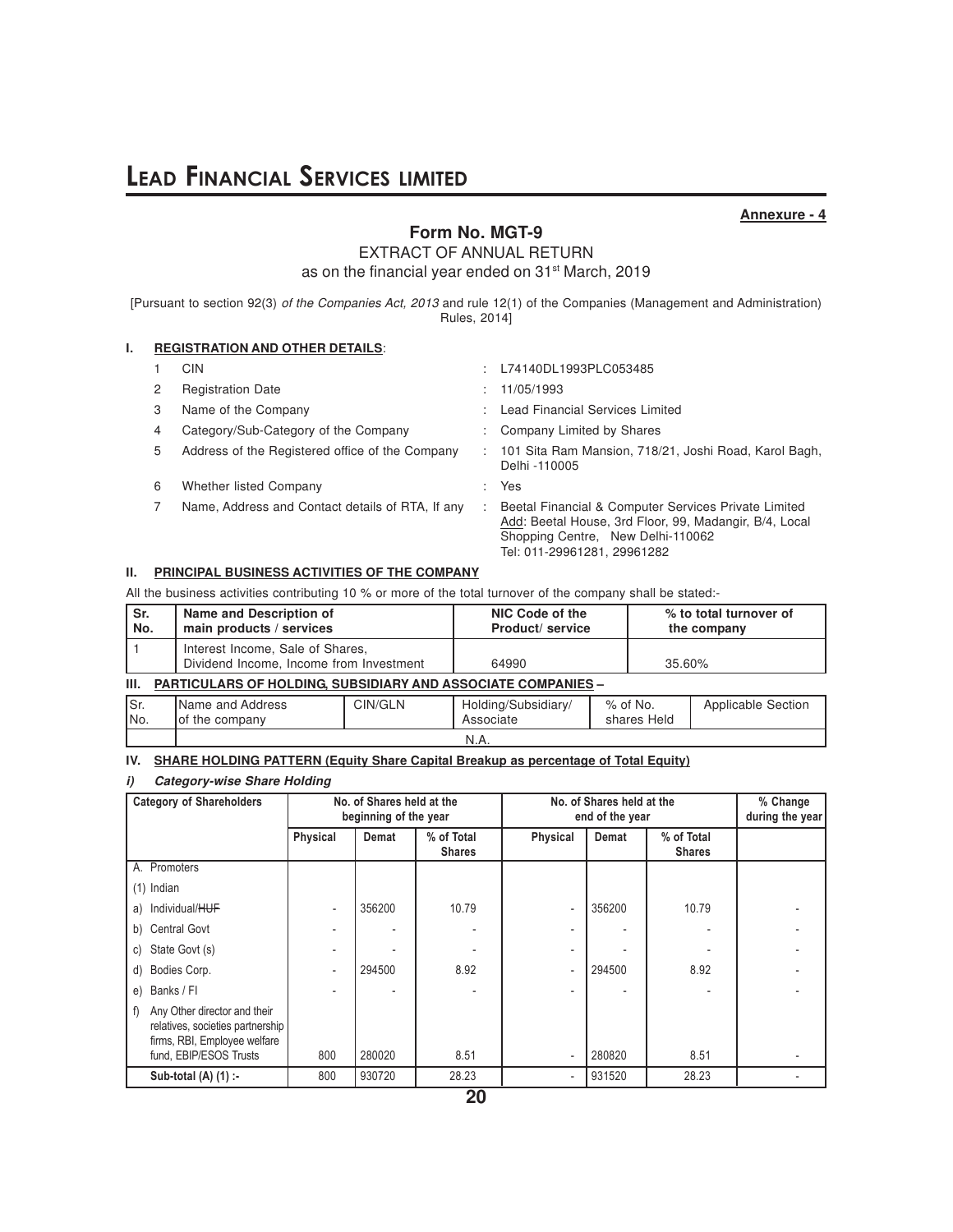| (2) Foreigna) NRIs -Individuals                                                            | $\overline{\phantom{a}}$ | ÷,      | $\overline{a}$ |         | ÷,      |        |        |
|--------------------------------------------------------------------------------------------|--------------------------|---------|----------------|---------|---------|--------|--------|
| b) Other -Individuals                                                                      |                          |         |                |         |         |        |        |
| Bodies Corp.<br>C)                                                                         |                          |         |                |         |         |        |        |
| Banks / Fl<br>d)                                                                           |                          |         |                |         |         |        |        |
| e) Any Other                                                                               | $\overline{a}$           |         |                |         |         |        |        |
| Sub-total (A) (2) :-                                                                       |                          |         |                |         |         |        |        |
| <b>Total shareholding of</b><br>Promoter (A) = $(A)(1)+(A)(2)$                             | 800                      | 930720  | 28.23          |         | 931520  | 28.23  |        |
| <b>B. Public Shareholding</b>                                                              |                          |         |                |         |         |        |        |
| 1. Institutions                                                                            |                          |         |                |         |         |        |        |
| <b>Mutual Funds</b><br>a)                                                                  |                          |         |                |         |         |        |        |
| b) Banks / Fl                                                                              | $\overline{\phantom{a}}$ | 17988   | 0.55           |         | 17988   | 0.55   |        |
| Central Govt<br>C)                                                                         |                          |         |                |         |         |        |        |
| State Govt(s)<br>d)                                                                        |                          |         |                |         |         |        |        |
| Venture Capital funds<br>e)                                                                |                          |         |                |         |         |        |        |
| Insurance Companies<br>f)                                                                  |                          |         |                |         |         |        |        |
| Flls<br>g)                                                                                 |                          |         |                |         |         |        |        |
| Foreign Venture Capital Funds<br>h)                                                        |                          |         |                |         |         |        |        |
| i)<br>Others (specify)                                                                     | ÷,                       |         |                |         |         |        |        |
| Sub-total $(B)(1)$ :-                                                                      | $\overline{\phantom{a}}$ | 17988   | 0.55           |         | 17988   | 0.55   |        |
| 2. Non-Institutions                                                                        |                          |         |                |         |         |        |        |
| Bodies Corp.<br>a)                                                                         | 697160                   | 2074    | 21.19          | 448760  | 1764    | 13.65  | (7.54) |
| Individuals<br>b)                                                                          |                          |         |                |         |         |        |        |
| Individual shareholders holding<br>i)<br>nominal share capital upto<br>Rs. 2 lakh          | 550100                   | 100475  | 19.71          | 549400  | 97452   | 19.60  | (0.11) |
| Individual shareholders holding<br>ii)<br>nominal share capital in excess<br>of Rs. 2 lakh | 497820                   | 394952  | 27.05          | 408320  | 735858  | 34.67  | 7.62   |
| c) Others                                                                                  |                          |         |                |         |         |        |        |
| - NRI                                                                                      | 67000                    | 60      | 2.03           | 67000   | 360     | 2.04   | 0.01   |
| - HUF                                                                                      |                          | 40799   | 1.24           |         | 41578   | 1.26   | 0.02   |
| - Clearing Members                                                                         |                          | 52      |                |         |         |        |        |
| Sub-total (B)(2):-                                                                         | 1812080                  | 538412  | 71.22          | 1473480 | 877012  | 71.22  |        |
| Total Public Shareholding(B)=(B)<br>$(1)+(B)(2)$                                           | 1812080                  | 556400  | 71.77          | 1473480 | 895000  | 71.77  |        |
| C. Shares held by Custodian for<br><b>GDRs &amp; ADRs</b>                                  |                          |         |                |         |         |        |        |
| Grand Total(A+B+C)                                                                         | 1812880                  | 1487120 | 100.00         | 1473480 | 1826520 | 100.00 |        |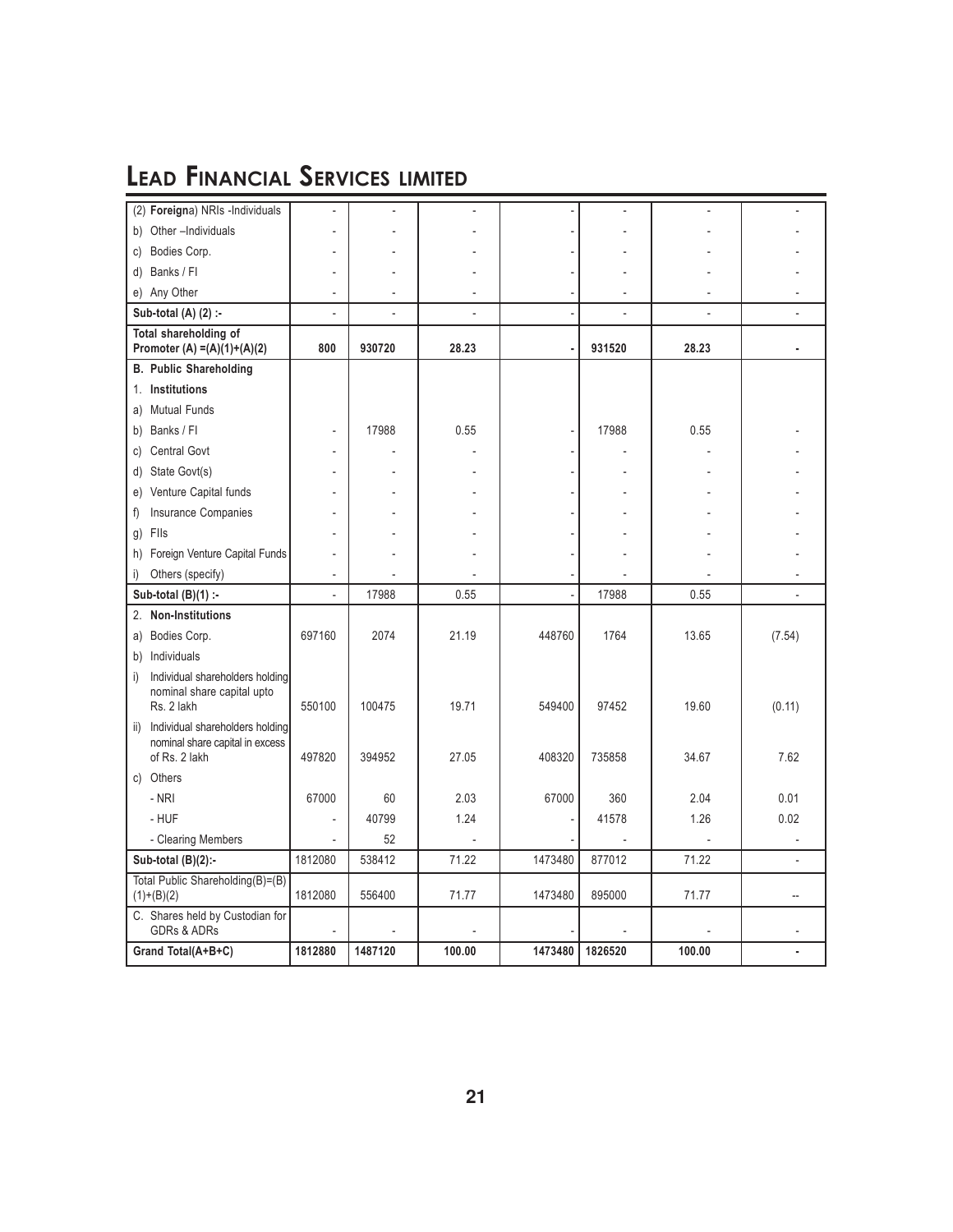### (ii) **Shareholding of Promoters**

| Sr.<br>No.     | Shareholder's Name           |                         | Shareholding at the<br>beginning of the year |                                                           |                         | Shareholding at the<br>end of the year       | % Change in<br>Shareholding<br>during the year            |  |
|----------------|------------------------------|-------------------------|----------------------------------------------|-----------------------------------------------------------|-------------------------|----------------------------------------------|-----------------------------------------------------------|--|
|                |                              | No. of<br><b>Shares</b> | % of total<br><b>Sharesof</b><br>the company | % of Shares<br>Pledged /<br>encumbered<br>to total shares | No. of<br><b>Shares</b> | % of total<br><b>Sharesof</b><br>the company | % of Shares<br>Pledged /<br>encumbered<br>to total shares |  |
| $\mathbf{1}$   | Padam Chandra Bindal         | 195200                  | 5.92                                         |                                                           | 195200                  | 5.92                                         |                                                           |  |
| $\overline{2}$ | Manushree Bindal             | 189000                  | 5.73                                         |                                                           | 189000                  | 5.73                                         |                                                           |  |
| 3              | Kusha Bindal                 | 161000                  | 4.88                                         |                                                           | 161000                  | 4.88                                         |                                                           |  |
| 4              | D.K. Bindal                  | 4510                    | 0.14                                         |                                                           | 4510                    | 0.14                                         |                                                           |  |
| 5              | <b>Privy Capital Limited</b> | 184500                  | 5.59                                         |                                                           | 184500                  | 5.59                                         |                                                           |  |
| 6              | <b>LFS Services Private</b>  |                         |                                              |                                                           |                         |                                              |                                                           |  |
|                | Limited                      | 110000                  | 3.33                                         |                                                           | 110000                  | 3.33                                         |                                                           |  |
| $\overline{7}$ | K C Gupta                    | 20810                   | 0.63                                         |                                                           | 20810                   | 0.63                                         |                                                           |  |
| 8              | Reni Gupta                   | 6500                    | 0.20                                         |                                                           | 6500                    | 0.20                                         |                                                           |  |
| 9              | Suman Bindal                 | 60000                   | 1.82                                         |                                                           | 60000                   | 1.82                                         |                                                           |  |
|                | Total                        | 931520                  | 28.23                                        |                                                           | 931520                  | 28.23                                        |                                                           |  |

## (iii) **Change in Promoters' Shareholding (Specify, if there is no change)**

|                                                                                                                             |                                                      | Shareholding at the beginning of the year | Cumulative Shareholding during the year |                                     |  |
|-----------------------------------------------------------------------------------------------------------------------------|------------------------------------------------------|-------------------------------------------|-----------------------------------------|-------------------------------------|--|
|                                                                                                                             | % of total shares<br>No. of shares<br>of the company |                                           | No. of shares                           | % of total shares<br>of the company |  |
| At the beginning of the year                                                                                                | 931520                                               | 28.23%                                    | 931520                                  | 28.23%                              |  |
| Date wise Increase /Decrease in Promoters<br>Share holding during the year specifying<br>the reasons for increase /decrease |                                                      | <b>NO CHANGE</b>                          |                                         |                                     |  |
| At the End of the year                                                                                                      | 931520                                               | 28.23%                                    | 931520                                  | 28.23%                              |  |

### **(iv) Shareholding Pattern of top ten Shareholders (other than Directors, Promoters and Holders of GDRs and ADRs):**

| Name                           | Shareholding at the<br>beginning of the year |                          | Date       | Increase/Decreasel Reason<br>in shareholding |          | <b>Cumulative Shareholding</b><br>during the year |             |
|--------------------------------|----------------------------------------------|--------------------------|------------|----------------------------------------------|----------|---------------------------------------------------|-------------|
|                                |                                              |                          |            |                                              |          |                                                   |             |
|                                | No. of Shares                                | % of total               |            |                                              |          | <b>No. of Shares</b>                              | % of total  |
|                                |                                              | shares of                |            |                                              |          |                                                   | shares of   |
|                                |                                              | the company              |            |                                              |          |                                                   | the company |
| Pack-N-Move Travels Pvt Ltd    | 159500                                       | 4.833                    |            |                                              |          | 159500                                            | 4.833       |
| Era Infra Engineering Ltd.     | 134760                                       | 4.084                    |            |                                              |          | 134760                                            | 4.084       |
| Sanjay Jasubhai Desai          | 131179                                       | 3.975                    |            |                                              |          | 131179                                            | 3.975       |
| <b>Bijender Singh</b>          | 82600                                        | 2.503                    |            |                                              |          | 82600                                             | 2.503       |
| Mundhwa Investment Limited     | 82000                                        | 2.485                    |            |                                              |          | 82000                                             | 2.480       |
| Nalini Chawla                  | 129500                                       | 3.920                    | 10/01/2019 | (129500)                                     | Transfer |                                                   |             |
| Parnami Pump and Project       |                                              |                          |            |                                              |          |                                                   |             |
| Pvt. Ltd. (Formerly known as   |                                              |                          |            |                                              |          |                                                   |             |
| Vaibhav Metal India Pvt. Ltd.) | 108400                                       | 3.285                    | 10/01/2019 | (108400)                                     | Transfer |                                                   |             |
| Vinod Chawla                   | 103000                                       | 3.120                    | 10/01/2019 | (103000)                                     | Transfer |                                                   |             |
| Sonakshi Marketing Pvt Ltd.    | 100000                                       | 3.030                    | 10/01/2019 | (100000)                                     | Transfer |                                                   |             |
| <b>Bhagwat Dass</b>            |                                              |                          | 10/01/2019 | 129500                                       | Transfer | 129500                                            | 3.920       |
| Seema Bansal                   |                                              | $\overline{\phantom{a}}$ | 10/01/2019 | 108400                                       | Transfer | 108400                                            | 3.285       |
| Sudesh Gupta                   |                                              | $\overline{\phantom{a}}$ | 10/01/2019 | 103000                                       | Transfer | 103000                                            | 3.120       |
| Shalu Sharma                   |                                              | $\overline{\phantom{a}}$ | 10/01/2019 | 100000                                       | Transfer | 100000                                            | 3.030       |
| Ashish Sharma                  |                                              | $\overline{\phantom{a}}$ | 10/01/2019 | 94000                                        | Transfer | 94000                                             | 2.848       |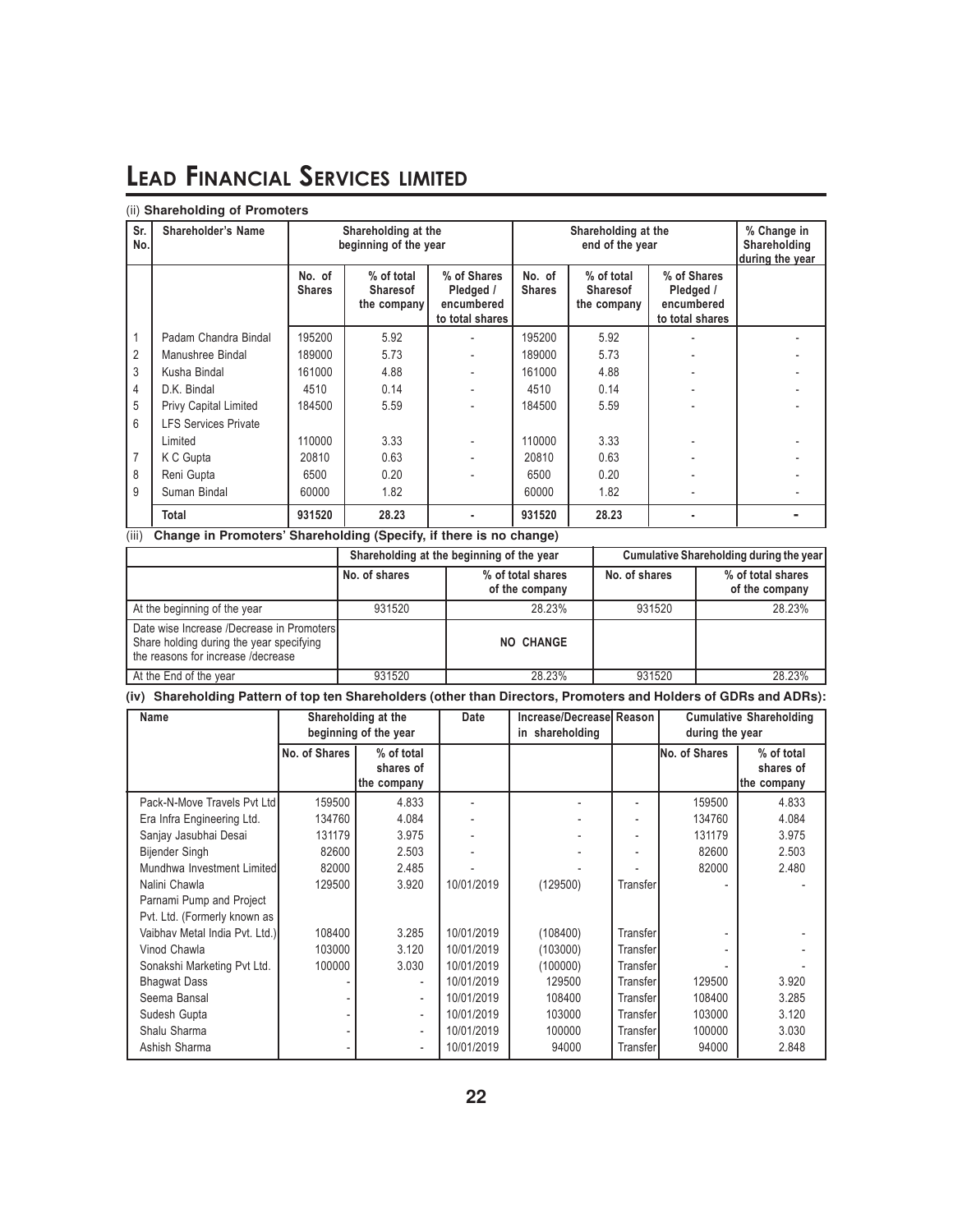### **(v) Shareholding of Directors and Key Managerial Personnel:**

| For Each of the Directors and KMP                                                                                    | Shareholder's Name                             | Shareholding at the<br>beginning of the year |                                        | <b>Cumulative Shareholding</b><br>during the year |                                        |  |
|----------------------------------------------------------------------------------------------------------------------|------------------------------------------------|----------------------------------------------|----------------------------------------|---------------------------------------------------|----------------------------------------|--|
|                                                                                                                      |                                                | No. of shares                                | % of total<br>shares of<br>the company | No. of shares                                     | % of total<br>shares of<br>the company |  |
| At the beginning of the year                                                                                         | Mr. Padam Chandra Bindal<br>Ms. Kusha Bindal   | 195200<br>161000                             | 5.92<br>4.88                           | 195200<br>161000                                  | 5.92<br>4.88                           |  |
| Date wise Increase / Decrease in<br>Shareholding during the year<br>specifying the reasons for increase/<br>decrease |                                                | N.A.                                         |                                        |                                                   |                                        |  |
| At the End of the year                                                                                               | IMr. Padam Chandra Bindal<br>IMs. Kusha Bindal | 195200<br>161000                             | 5.92<br>4.88                           | 195200<br>161000                                  | 5.92<br>4.88                           |  |

#### **V. INDEBTEDNESS**

### **Indebtedness of the Company including interest outstanding/accrued but not due for payment**

**( Amount in Rs.)**

|                                                            | Secured Loans<br>excluding deposits | <b>Unsecured Loans</b> | Deposits | Total<br>Indebtedness |
|------------------------------------------------------------|-------------------------------------|------------------------|----------|-----------------------|
| Indebtedness at the beginning<br>of the financial year     |                                     |                        |          |                       |
| i) Principal Amount                                        |                                     | 20,00,000              |          | 20,00,000             |
| ii) Interest due but not paid                              |                                     |                        |          |                       |
| iii) Interest accrued but not due                          | ٠                                   |                        |          |                       |
| Total $(i + ii + iii)$                                     | -                                   | 20,00,000              |          | 20,00,000             |
| <b>Change in Indebtedness</b><br>during the financial year |                                     |                        |          |                       |
| · Addition                                                 |                                     | 15,01,420              |          | 15,01,420             |
| · Reduction                                                |                                     | (11,00,000)            |          | (11,00,000)           |
| <b>Net Change</b>                                          | ۰                                   | 4,01,420               |          | 4,01,420              |
| Indebtedness at the end<br>of the financial year           |                                     |                        |          |                       |
| i) Principal Amount                                        |                                     | 24,01,420              |          | 24,01,420             |
| ii) Interest due but not paid                              |                                     |                        |          |                       |
| iii) Interest accrued but not due                          | ۰                                   |                        |          |                       |
| Total (i+ii+iii)                                           | ٠                                   | 24,01,420              |          | 24,01,420             |

### **VI. REMUNERATION OF DIRECTORS AND KEY MANAGERIAL PERSONNEL**

*A. Remuneration to Managing Director, Whole-time Directors and/or Manager***: ( Amount in Rs.)**

| <b>Particulars of Remuneration</b>                     | Name of MD/WTD/ Manager |            |                            |               |  |  |
|--------------------------------------------------------|-------------------------|------------|----------------------------|---------------|--|--|
|                                                        | MD                      | <b>WTD</b> | Manager<br>Mr. Vijay Kumar |               |  |  |
| Gross salary                                           |                         | ---        | 2,40,000 p.a.              | 2,40,000 p.a. |  |  |
| a. Salary as per provisions contained in               |                         |            |                            |               |  |  |
| section 17(1) of the Income-tax Act, 1961              |                         |            |                            |               |  |  |
| b. Value of perquisites u/s 17(2) Income-tax Act, 1961 |                         |            | ---                        |               |  |  |
| c. Profits in lieu of salary under section 17(3)       |                         |            |                            |               |  |  |
| Income-tax Act, 1961                                   | $- - -$                 | ---        | $- - -$                    | $- - -$       |  |  |
| <b>Stock Option</b>                                    | ---                     | ---        | $- - -$                    | $- - -$       |  |  |
| <b>Sweat Equity</b>                                    | ---                     | ---        | $- - -$                    | ---           |  |  |
| Commission-as % of profit                              | ---                     | ---        | $- - -$                    | ---           |  |  |
| Total                                                  | $- - -$                 | ---        | $- - -$                    | $- - -$       |  |  |
| Ceiling as per the Act (in compliance with the         |                         |            |                            |               |  |  |
| provision of Schedule 'V' Part II Section II(A)        |                         | ---        | 2,50,000 p.m.              | 2,50,000 p.m. |  |  |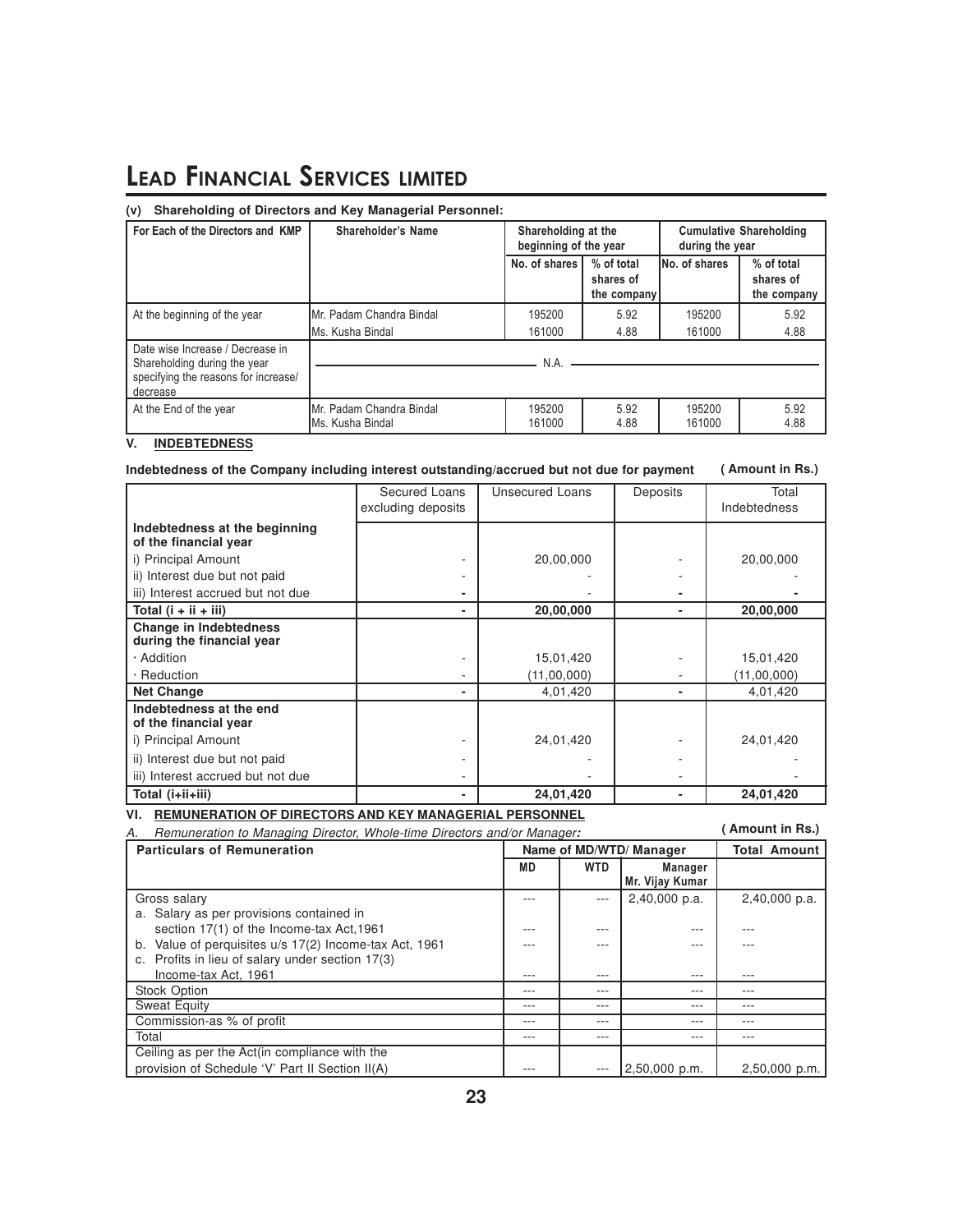| В<br>Remuneration to other directors: |                                                                                                                                 |                          |       |  |                |                                        |                     |                 |
|---------------------------------------|---------------------------------------------------------------------------------------------------------------------------------|--------------------------|-------|--|----------------|----------------------------------------|---------------------|-----------------|
| Sr.<br>No.                            | <b>Particulars of Remuneration</b>                                                                                              | <b>Name of Directors</b> |       |  |                |                                        | <b>Total Amount</b> |                 |
|                                       | <b>Independent Directors</b><br>Fee for attending board/committee meetings<br>Commission<br>Others, please specify<br>$\bullet$ | $\overline{a}$           |       |  |                |                                        | ---                 |                 |
|                                       | Total (1)                                                                                                                       | $\overline{a}$           | $---$ |  | $---$          | ---                                    | $---$               |                 |
|                                       | Other Non-Executive Directors<br>Fee for attending board/committee meetings<br>Commission<br>Others, please specify             |                          |       |  |                |                                        |                     |                 |
|                                       | Total (2)                                                                                                                       | ---                      | $---$ |  | $\overline{a}$ | ---                                    | ---                 |                 |
|                                       | Total $(B)=(1+2)$                                                                                                               | $---$                    | ---   |  | $---$          | $\sim$                                 | $\overline{a}$      |                 |
|                                       | <b>Total Managerial Remuneration</b>                                                                                            | $\overline{a}$           | ---   |  | $- - -$        | $- - -$                                | ---                 |                 |
|                                       | Overall Ceiling as per the Act                                                                                                  | $\sim$                   | ---   |  | $-$            | $- - -$                                | $- - -$             |                 |
| C.                                    | Remuneration to Key Managerial Personnel Other Than MD/ Manager/ WTD-                                                           |                          |       |  |                |                                        |                     | (Amount in Rs.) |
| Sr.                                   | <b>Particulars of Remuneration</b>                                                                                              |                          |       |  |                | <b>Key Managerial Personnel</b>        |                     |                 |
| No.                                   |                                                                                                                                 | <b>CEO</b>               |       |  |                | <b>CompanySecretary</b><br>(Ms. Suman) | <b>CFO</b>          | <b>Total</b>    |
| $\mathbf{1}$                          | Gross salary                                                                                                                    |                          |       |  |                | 2,77,424 p.a.                          | ---                 | 2,77,424 p.a.   |
|                                       | (a) Salary as per provisions contained<br>in section 17(1) of the Income-tax Act, 1961                                          |                          |       |  |                |                                        |                     |                 |
|                                       | (b) Value of perquisitesu/s 17(2) Income-tax<br>Act. 1961                                                                       |                          |       |  |                |                                        |                     |                 |
|                                       | (c) Profits in lieu of salary under section 17(3)<br>Income-tax Act, 1961                                                       |                          |       |  |                |                                        | ---                 |                 |
| 2                                     | Stock Option                                                                                                                    | $- - -$                  |       |  |                | $- - -$                                | ---                 |                 |
| 3                                     | <b>Sweat Equity</b>                                                                                                             | ---                      |       |  |                | $---$                                  | $---$               |                 |
| 4                                     | Commission                                                                                                                      |                          |       |  |                |                                        |                     |                 |
|                                       | - as % of profit                                                                                                                |                          |       |  |                |                                        |                     |                 |
|                                       | - others, specify                                                                                                               | ---                      |       |  |                | $---$                                  | ---                 |                 |
| 5                                     | Others, please Specify                                                                                                          | ---                      |       |  |                | $- - -$                                | ---                 |                 |
|                                       | <b>Total</b>                                                                                                                    | ---                      |       |  |                | 2,77,424 p.a.                          | $---$               | 2,77,424 p.a.   |

## **VII. PENALTIES / PUNISHMENT/ COMPOUNDING OF OFFENCES: NIL**

| <b>Type</b>                  | Section of the<br><b>Companies Act</b> | <b>Brief Description</b> | Details of Penalty<br>Punishment/<br>Compounding<br>fees imposed | Authority (RD /<br><b>NCLT/Court)</b> | Appeal made,<br>if any<br>(give Details) |
|------------------------------|----------------------------------------|--------------------------|------------------------------------------------------------------|---------------------------------------|------------------------------------------|
| A. Company                   |                                        |                          |                                                                  |                                       |                                          |
| Penalty                      |                                        |                          |                                                                  |                                       |                                          |
| Punishment                   |                                        |                          |                                                                  |                                       |                                          |
| Compounding                  |                                        |                          |                                                                  |                                       |                                          |
| <b>B.</b> Directors          |                                        |                          |                                                                  |                                       |                                          |
| Penalty                      |                                        |                          |                                                                  |                                       |                                          |
| Punishment                   |                                        |                          |                                                                  |                                       |                                          |
| Compounding                  |                                        |                          |                                                                  |                                       |                                          |
| C. Other Officers in default |                                        |                          |                                                                  |                                       |                                          |
| Penalty                      |                                        |                          |                                                                  |                                       |                                          |
| Punishment                   |                                        |                          |                                                                  |                                       |                                          |
| Compounding                  |                                        |                          |                                                                  |                                       |                                          |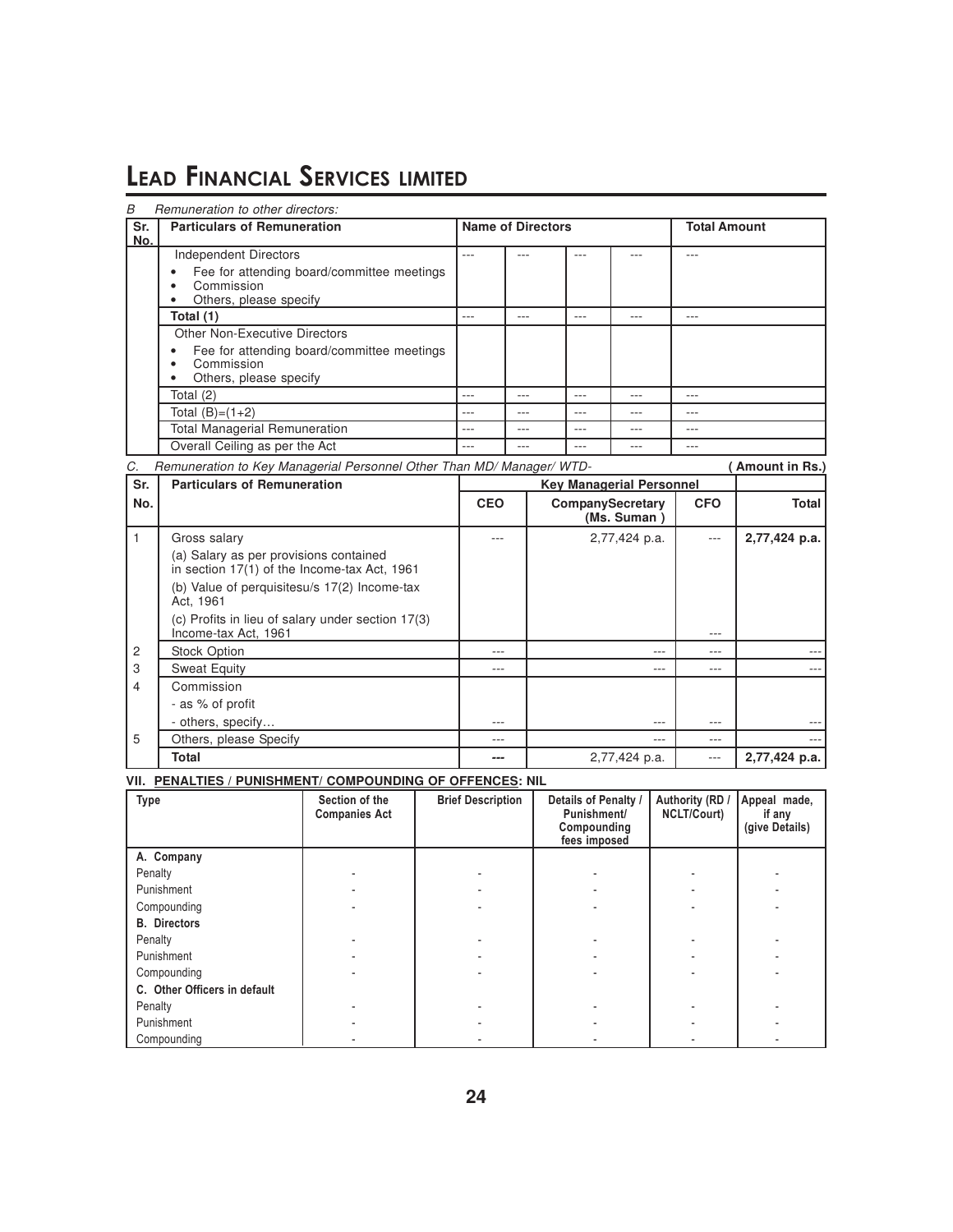#### **MANAGERIAL REMUNERATION:**

#### **Annexure- 5**

**The information required under section 197 of the Act read with rule 5(1) of the companies (Appointment and Remuneration of Managerial Personnel) Rule 2014 are given below :**

| $\left( 1\right)$ | the ratio of the remuneration of each director to the median<br>remuneration of the employees of the company for the financial year;                                                                                                                                                                                                                           | N.A                        |
|-------------------|----------------------------------------------------------------------------------------------------------------------------------------------------------------------------------------------------------------------------------------------------------------------------------------------------------------------------------------------------------------|----------------------------|
| (ii)              | the percentage increase in remuneration of each director,<br>Chief Financial Officer, Chief Executive Officer, Company Secretary<br>or Manager, if any, in the financial year;                                                                                                                                                                                 | Company Secretary - 36.67% |
| (iii)             | the percentage increase in the median remuneration of employees<br>in the financial year;                                                                                                                                                                                                                                                                      | <b>NIL</b>                 |
| (iv)              | the number of permanent employees on the rolls of company;                                                                                                                                                                                                                                                                                                     | 3                          |
| (v)               | average percentile increase already made in the salaries of<br>employees other than the managerial personnel in the last financial<br>year and its comparison with the percentile increase in the managerial<br>remuneration and justification thereof and point out if there are any<br>exceptional circumstances for increase in the managerial remuneration | N.A                        |

It is hereby affirmed that the remuneration paid is as per the as per the Remuneration Policy for Directors, Key Managerial Personnel and other Employees.

#### **For and on behalf of the Board For Lead Financial Services Limited**

Date : 12.08.2019

**PADAM CHANDRA BINDAL KUSHA BINDAL** Place : New Delhi **CHAIRMAN DIRECTOR**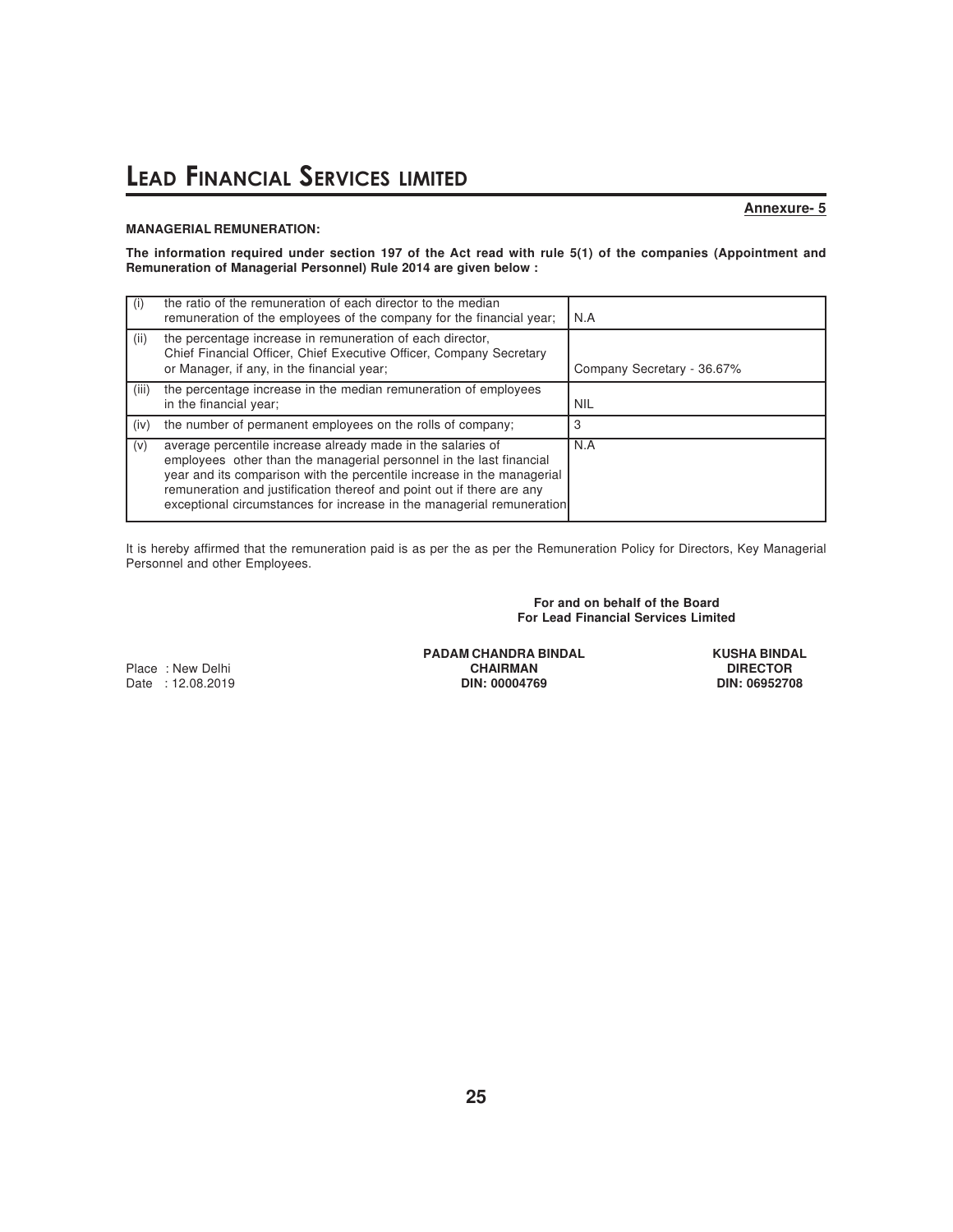## **LEAD FINANCIAL SERVICES LIMITED INDEPENDENT AUDITOR'S REPORT**

#### **To the Members of LEAD FINANCIAL SERVICES LIMITED**

#### **Report on the audit of financial statements**

#### **Opinion**

We have audited the accompanying financial statements of LEAD FINANCIAL SERVICES LIMITED (the 'Company'), which comprise the Balance Sheet as at 31 March 2019, the Statement of Profit and Loss, the Cash Flow Statement for the year then ended, and the notes to the financial statements, including a summary of the significant accounting policies and other explanatory information.

In our opinion and to the best of our information and according to the explanations given to us, the aforesaid financial statements give the information required by the Companies Act, 2013 (the 'Act') in the manner so required and give a true and fair view in conformity with the accounting principles generally accepted in India, of the state of affairs of the Company as at 31 March 2019, its loss, and its cash flows for the year ended on that date.

#### **Basis for Opinion**

We conducted our audit in accordance with the Standards on Auditing (SAs) specified under Section 143(10) of the Act. Our responsibilities under those standards are further described in the Auditor's Responsibilities for the Audit of the Financial Statements section of our report. We are independent of the Company in accordance with the Code of Ethics issued by the Institute of Chartered Accountants of India ('ICAI') together with the ethical requirements that are relevant to our audit of the financial statements under the provisions of the Act and the rules thereunder, and we have fulfilled our other ethical responsibilities in accordance with these requirements and the Code of Ethics. We believe that the audit evidence we have obtained is sufficient and appropriate to provide a basis for our audit opinion on the financial statements.

#### **Key Audit Matters**

Key audit matters are those matters that, in our professional judgment, were of most significance in our audit of the financial statements of the current period. These matters were addressed in the context of our audit of the financial statements as a whole, and in forming our opinion thereon, and we do not provide a separate opinion on these matters.

We have determined that there are no key audit matters to communicate in our report.

#### **Other Information**

The Company's Board of Directors is responsible for the other information. The other information comprises the information included in the Director's Report and management discussion analysis, but does not include the financial statements and our auditor's report thereon.

Our opinion on the financial statements does not cover the other information and we do not express any form of assurance conclusion thereon.

In connection with our audit of the financial statements, our responsibility is to read the other information and, in doing so, consider whether the other information is materially inconsistent with the financial statements or our knowledge obtained in the audit, or otherwise appears to be materially misstated. If, based on the work we have performed, we conclude that there is a material misstatement of this other information, we are required to report that fact.

We have nothing to report in this regard.

#### **Management's Responsibility for the Financial Statements**

The Company's Board of Directors is responsible for the matters stated in Section 134 (5) of the Act with respect to the preparation of these financial statements that give a true and fair view of the financial position, financial performance and cash flows of the Company in accordance with the accounting principles generally accepted in India, including the accounting standards specified under section 133 of the Act. This responsibility also includes maintenance of adequate accounting records in accordance with the provisions of the Act for safeguarding of the assets of the Company and for preventing and detecting frauds and other irregularities; selection and application of appropriate accounting policies; making judgments and estimates that are reasonable and prudent; and design, implementation and maintenance of adequate internal financial controls, that were operating effectively for ensuring the accuracy and completeness of the accounting records, relevant to the preparation and presentation of the financial statements that give a true and fair view and are free from material misstatement, whether due to fraud or error.

In preparing the financial statements, management is responsible for assessing the Company's ability to continue as a going concern, disclosing, as applicable, matters related to going concern and using the going concern basis of accounting unless management either intends to liquidate the Company or to cease operations, or has no realistic alternative but to do so. The Board of Directors are also responsible for overseeing the Company's financial reporting process.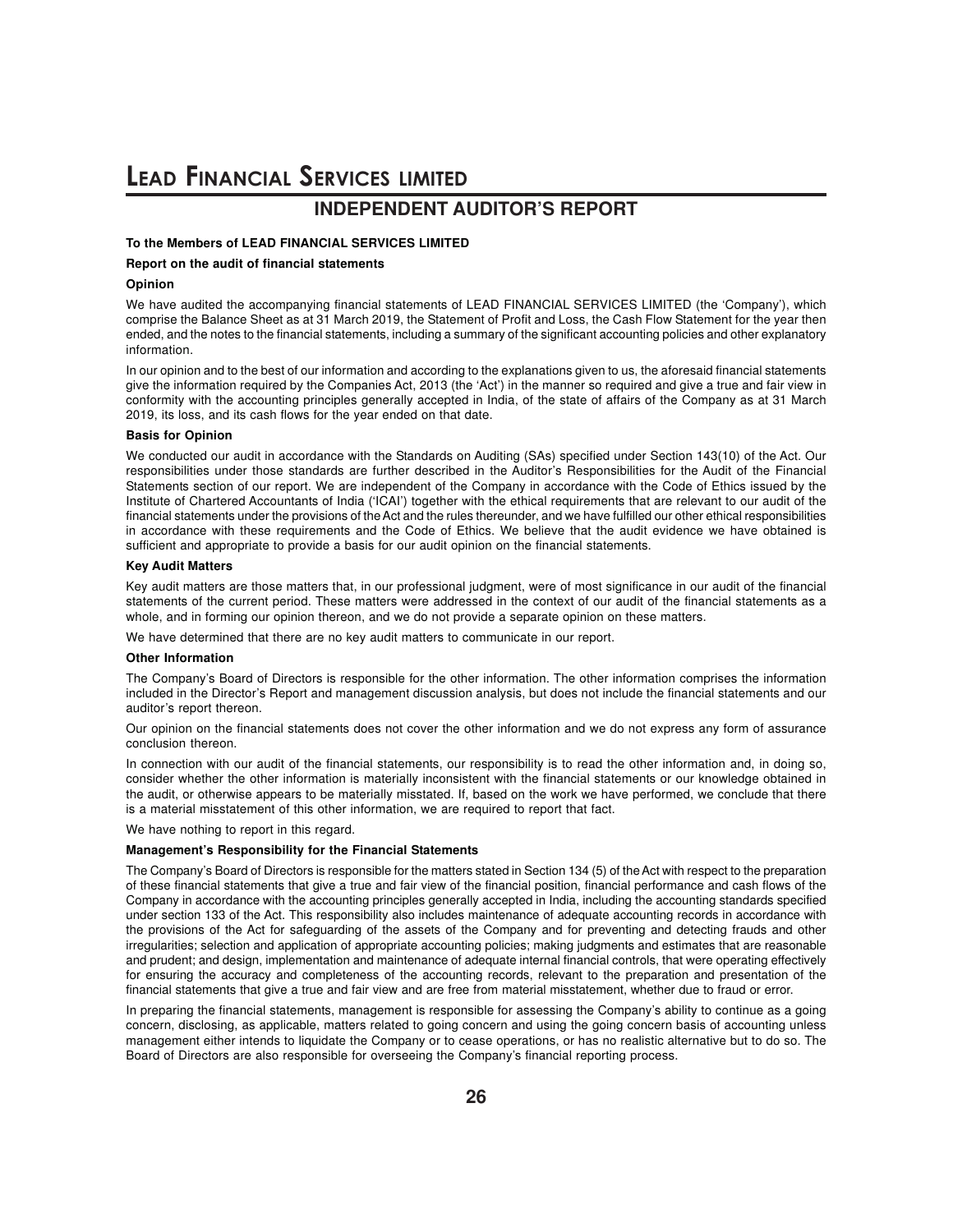### **Auditor's Responsibilities for the Audit of the Financial Statements**

Our objectives are to obtain reasonable assurance about whether the financial statements as a whole are free from material misstatement, whether due to fraud or error, and to issue an auditor's report that includes our opinion. Reasonable assurance is a high level of assurance, but is not a guarantee that an audit conducted in accordance with Standards on Auditing will always detect a material misstatement when it exists. Misstatements can arise from fraud or error and are considered material if, individually or in the aggregate, they could reasonably be expected to influence the economic decisions of users taken on the basis of these financial statements.

As part of an audit in accordance with Standards on Auditing, we exercise professional judgment and maintain professional skepticism throughout the audit. We also:

- i. Identify and assess the risks of material misstatement of the financial statements, whether due to fraud or error, design and perform audit procedures responsive to those risks, and obtain audit evidence that is sufficient and appropriate to provide a basis for our opinion. The risk of not detecting a material misstatement resulting from fraud is higher than for one resulting from error, as fraud may involve collusion, forgery, intentional omissions, misrepresentations, or the override of internal control.
- ii. Obtain an understanding of internal financial control relevant to the audit in order to design audit procedures that are appropriate in the circumstances. Under Section 143(3) (i) of the Act, we are also responsible for explaining our opinion on whether the Company has adequate internal financial controls system in place and the operating effectiveness of such controls.
- iii. Evaluate the appropriateness of accounting policies used and the reasonableness of accounting estimates and related disclosures made by management.
- iv. Conclude on the appropriateness of management's use of the going concern basis of accounting and, based on the audit evidence obtained, whether a material uncertainty exists related to events or conditions that may cast significant doubt on the Company's ability to continue as a going concern. If we conclude that a material uncertainty exists, we are required to draw attention in our auditor's report to the related disclosures in the financial statements or, if such disclosures are inadequate, to modify our opinion. Our conclusions are based on the audit evidence obtained up to the date of our auditor's report. However, future events or conditions may cause the Company to cease to continue as a going concern.
- v. Evaluate the overall presentation, structure and content of the financial statements, including the disclosures, and whether the financial statements represent the underlying transactions and events in a manner that achieves fair presentation.

Materiality is the magnitude of misstatements in the financial statements that, individually or in aggregate, makes it probable that the economic decisions of a reasonably knowledgeable user of the financial statements may be influenced. We consider quantitative materiality and qualitative factors in (i) planning the scope of our audit work and in evaluating the results of our work; and (ii) to evaluate the effect of any identified misstatements in the financial statements.

We communicate with those charged with governance regarding, among other matters, the planned scope and timing of the audit and significant audit findings, including any significant deficiencies in internal control that we identify during our audit.

We also provide those charged with governance with a statement that we have complied with relevant ethical requirements regarding independence, and to communicate with them all relationships and other matters that may reasonably be thought to bear on our independence, and where applicable, related safeguards.

From the matters communicated with those charged with governance, we determine those matters that were of most significance in the audit of the financial statements of the current period and are therefore the key audit matters. We describe these matters in our auditor's report unless law or regulation precludes public disclosure about the matter or when, in extremely rare circumstances, we determine that a matter should not be communicated in our report because the adverse consequences of doing so would reasonably be expected to outweigh the public interest benefits of such communication.

#### **Report on Other Legal and Regulatory Requirements**

- 1- As required by the Companies (Auditor's Report) Order, 2016 (the 'Order') issued by the Central Government of India in terms of Section 143(11) of the Act, we give in the "**Annexure A**", a statement on the matters specified in paragraphs 3 and 4 of the Order, to the extent applicable.
- 2- As required by Section 197(16) of the Act, we report that the Company has not paid any remuneration to its directors during the current year.
- 3- As required by section 143 (3) of the Act, we report that:
	- (a) We have sought and obtained all the information and explanations which to the best of our knowledge and belief were necessary for the purposes of our audit.
	- (b) In our opinion proper books of account as required by law have been kept by the Company so far as appears from our examination of those books.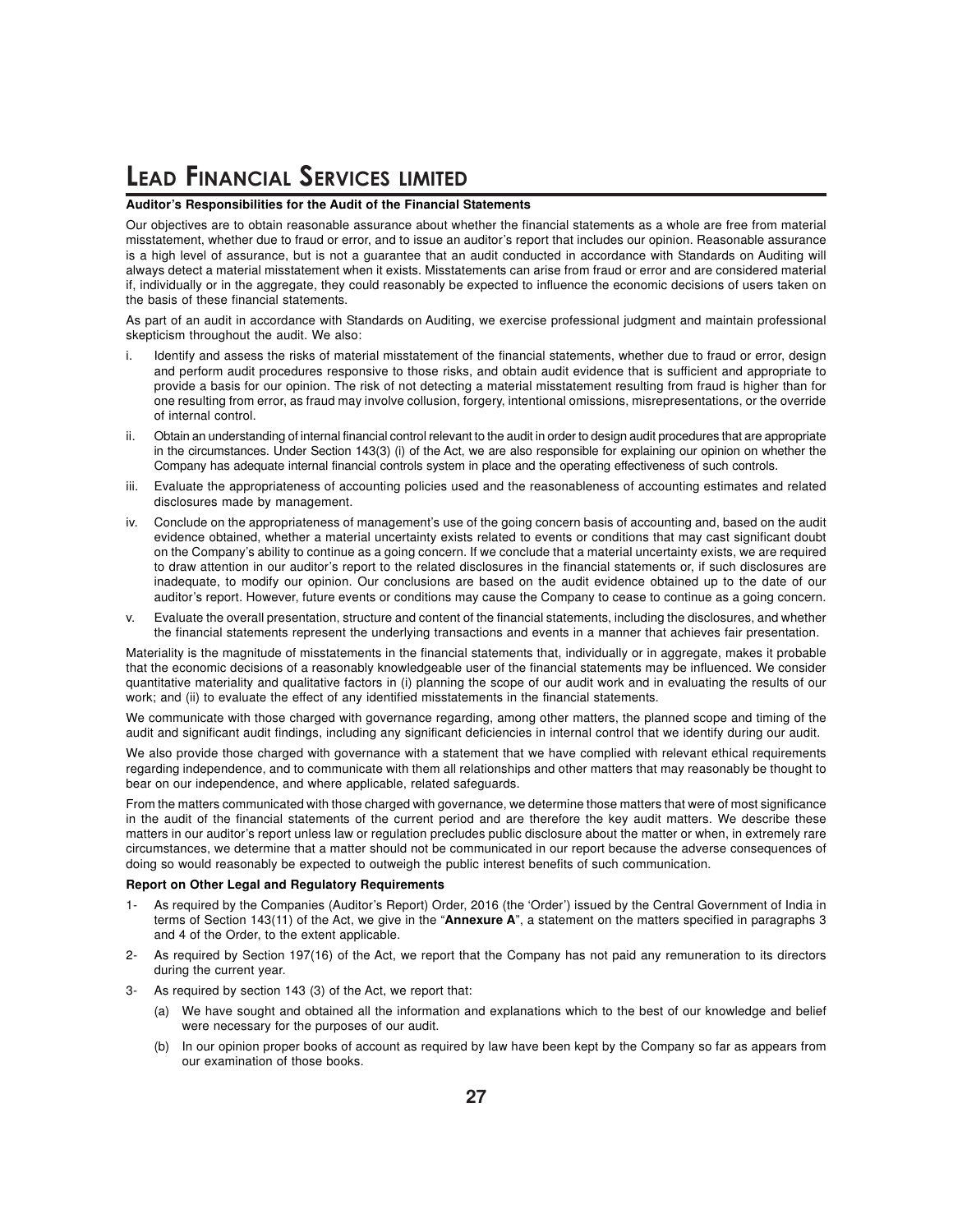- (c) The Balance Sheet, the Statement of Profit and Loss and the Statement of Cash Flow dealt with by this Report are in agreement with the relevant books of account.
- (d) In our opinion, the aforesaid financial statements comply with the accounting standards specified under Section 133 of the Act.
- (e) On the basis of written representations received from the directors as on 31 March, 2019, taken on record by the Board of Directors, none of the directors is disqualified as on 31 March, 2019, from being appointed as a director in terms of Section 164(2) of the Act.
- (f) With respect to the adequacy of the internal financial controls over financial reporting of the Company and the operating effectiveness of such controls, refer to our separate Report in **"Annexure B".**
- (g) With respect to the other matters included in the Auditor's Report and to our best of our information and according to the explanations given to us:
	- a. The Company has disclosed the impact of pending litigations on its financial position in its financial statements. – Refer Note 20 to the financial statements.
	- b. The Company did not have any long-term contracts including derivatives contracts for which there were any material foreseeable losses;
	- c. There are no amounts which are required to be transferred to the Investor Education and Protection Fund by the Company.
	- d. The reporting on disclosures relating to Specified Bank Notes is not applicable to the Company for the year ended March 31, 2019.

**For B G G & ASSOCIATES** Chartered Accountants F R N. 016874N

Place of Signature: New Delhi Partner (1999) and the Signature: New Delhi Partner (1999) and the Signature of Si<br>Pate: May 29, 2019 ... No. 092854 Date: May 29, 2019

CA. Alok Kumar Bansal

### **Annexure "A" to Independent Auditor's Report**

#### **(Referred to in paragraph 1 under 'Report on Other Legal and Regulatory Requirements' section of our report to the Members of LEAD FINANCIAL SERVICES LIMITED ("the Company") of even date)**

Based on the audit procedures performed for the purpose of reporting a true and fair view on the financial statements of the Company and taking into consideration the information and explanations given to us and the books of account and other records examined by us in the normal course of audit, and to the best of our knowledge and belief, we report that:

- i. (a) The Company has maintained proper records showing full particulars including quantitative details and situation of fixed assets.
	- (b) The fixed assets have been physically verified during the year by the management. In our opinion, the frequency of verification is reasonable having regard to the size of the Company and the nature of its assets. To the best of our knowledge, no discrepancies have been noticed on such verification.
	- (c) As per the records and according to information and explanations given to us, title deeds of immovable properties are held in the name of the company.
- ii. As explained to us, inventories have been verified by the management at regular intervals during the year. No discrepancy has been noticed on verification between the statements obtained from depository participants and the books records.
- iii. According to the Information and explanation given to us, the Company has not granted any loans, secured or unsecured to companies, firms or other parties covered in the register maintained under section 189 Companies Act 2013. Accordingly, Clauses (a), (b) and (c) of sub Para iii of paragraph 3 of the Order are not applicable.
- iv. In our opinion and according to information and explanation given to us, the Company has not granted any loans or provided any guarantees or given any security or made any investments to which the provision of section 185 and 186 of the Companies Act, 2013. Accordingly, paragraph 3 (iv) of the Order is not applicable.
- In our opinion and according to the information and explanations given to us, the Company has not accepted any deposits from public to which the directives issued by Reserve Bank of India and provisions of sections 73 to 76 of the Companies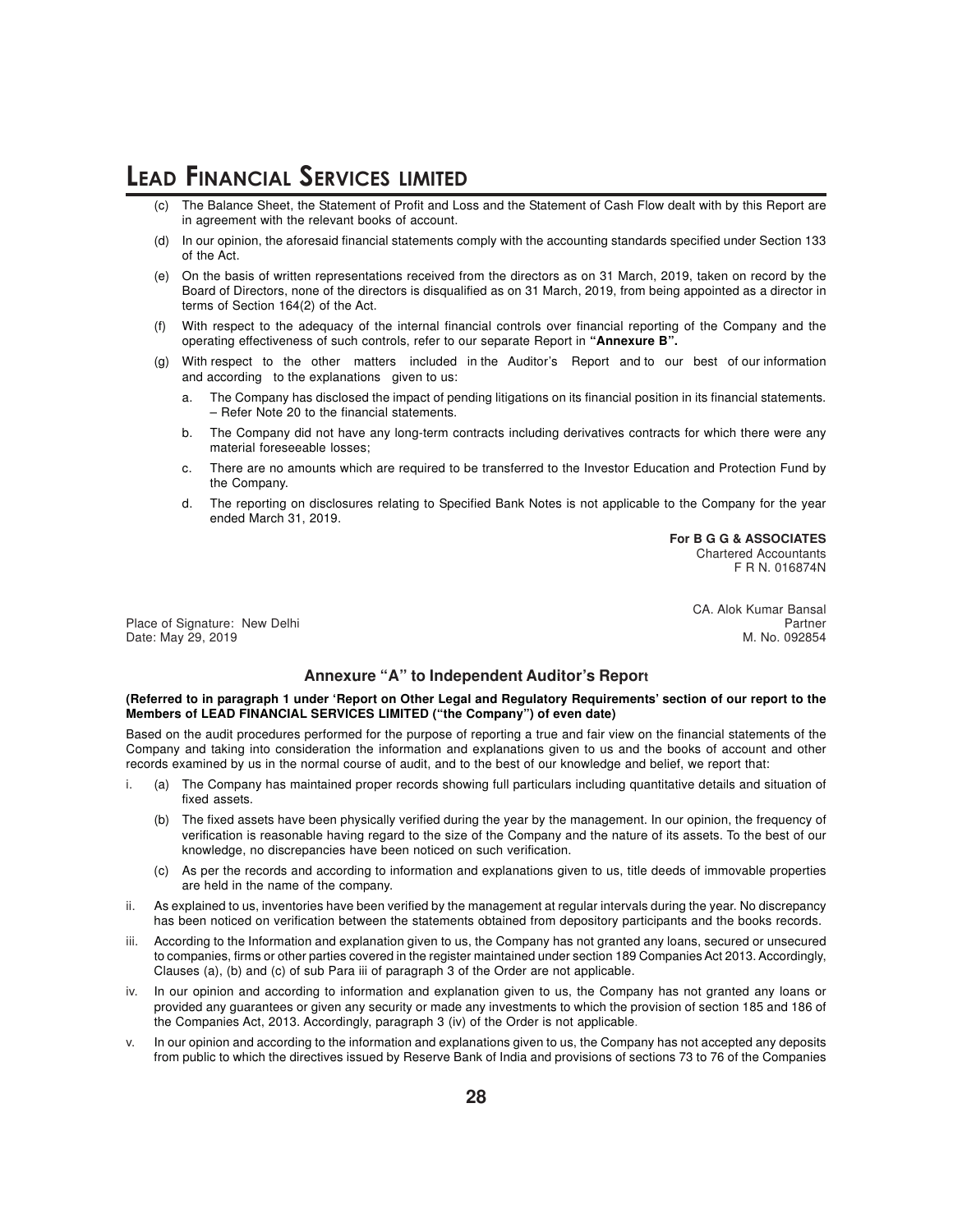Act, 2013, including rules framed there under, apply. Further, no order has been passed by the Company Law Board or National Company Law Tribunal or Reserve Bank of India or any other tribunal.

- vi. The Company is a Non-Banking Finance Company hence clause (vi) of Companies (Auditors' Report) Order, 2016 regarding compliance of maintenance of cost records under clause of sub section (1) of section 148 of the Companies Act, 2013 is not applicable to the Company.
- vii. (a) According to the books and records produced before us, the company is regular in depositing with appropriate authorities undisputed statutory dues including provident fund, employees' state insurance, income-tax, goods & services tax, cess and any other statutory dues with the appropriate authority, as applicable to it.

According to the information and explanations given to us, no undisputed amounts payable in respect of provident fund, employees' state insurance, income-tax, sales- tax, service tax, goods and service tax, duty of customs, duty of excise, value added tax, cess and other material statutory dues were in arrears as at 31 March, 2019 for a period of more than six months from the date they became payable.

- (b) According to the books and records produced before us, there are no dues of income tax or service tax or goods & service tax or cess which have not been deposited on account of any dispute.
- viii. According to the books of accounts and records of the Company, the Company has not taken any loan from any financial institutions or banks or debenture holders. Thus, this clause is not applicable to Company.
- ix. According to the information and explanations given to us and our examination of the records of the Company, the Company has not raised any moneys by way of initial public offer or further public offer (including debt instruments) or by way of term loan during the current financial year.
- x. Based on our audit procedures and on the basis of the information and explanations given to us, no fraud by the Company or by its officer or employees has been noticed or reported during the course of our audit.
- xi. According to the books of accounts and records of the company, managerial remuneration has been paid / provided in accordance with the requisite approvals mandated by the provisions of section 197 read with schedule V to the Companies Act.
- xii. According to the information and explanations given to us, the Company is not a Nidhi Company. Therefore, the provisions of paragraph 3 (xii) of the Order are not applicable to the Company.
- xiii. Based on our audit procedure and according to the information and explanation given to us, all transactions with the related parties are in compliance with section 177 & section 188 of Companies Act-2013 and details of the same is disclosed in the financial statement as required by the applicable accounting standards.
- xiv. Based on our audit procedures and on the basis of the information and explanations given to us, the Company has not made any preferential allotment or private placement of shares or fully or partly convertible debentures during the year under Audit.
- xv. According to the books of accounts and records of the company, the company has not entered into any non-cash transactions with directors or persons connected with him in compliance with provisions of Section 192 of Companies Act, 2013.
- xvi. The Company is registered under section 45-IA of the Reserve Bank of India Act, 1934. The copy of such registration has been obtained.

**For B G G & ASSOCIATES** Chartered Accountants F R N. 016874N

Place of Signature: New Delhi Partner<br>Date: May 29, 2019 M. No. 092854 Date: May 29, 2019

CA. Alok Kumar Bansal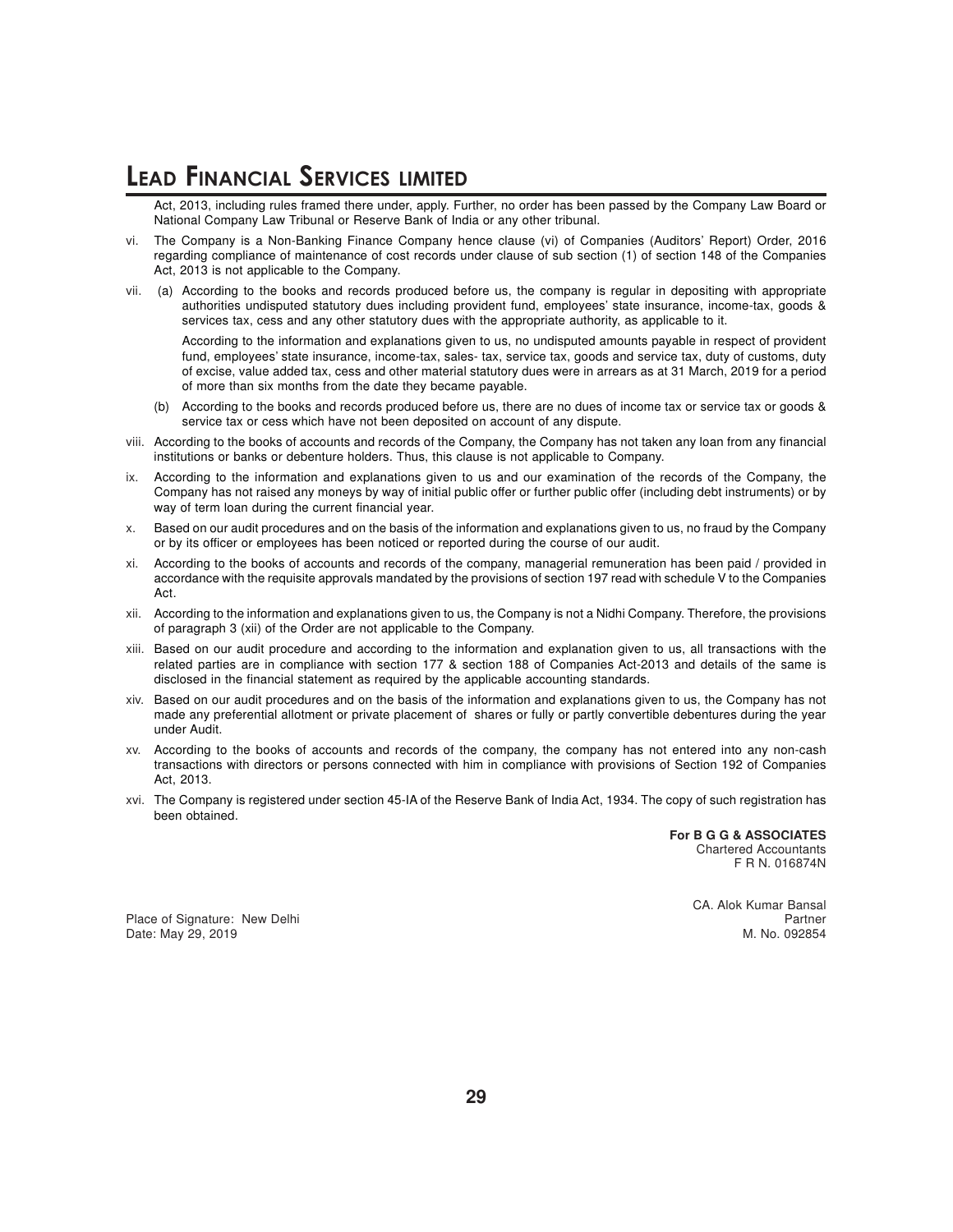### **Annexure "B" to the Independent Auditor's Report**

**(Referred to in paragraph 3 (f) under 'Report on Other Legal and Regulatory Requirements' section of our report to the Members of LEAD FINANCIAL SERVICES LIMITED of even date)**

#### **Report on the Internal Financial Controls under Clause (i) of Sub-section 3 of Section 143 of the Companies Act, 2013 ("the Act")**

We have audited the internal financial controls over financial reporting of LEAD FINANCIAL SERVICES LIMITED ("the Company") as of 31 March, 2019 in conjunction with our audit of the financial statements of the Company for the year ended on that date.

#### **Management's Responsibility for Internal Financial Controls**

The Company's management is responsible for establishing and maintaining internal financial controls based on the internal control over financial reporting criteria established by the Company considering the essential components of internal control stated in the Guidance Note on Audit of Internal Financial Controls over Financial Reporting issued by the Institute of Chartered Accountants of India ('ICAI').These responsibilities include the design, implementation and maintenance of adequate internal financial controls that were operating effectively for ensuring the orderly and efficient conduct of its business, including adherence to company's policies, the safeguarding of its assets, the prevention and detection of frauds and errors, the accuracy and completeness of the accounting records, and the timely preparation of reliable financial information, as required under the Companies Act, 2013.

#### **Auditors' Responsibility**

Our responsibility is to express an opinion on the Company's internal financial controls over financial reporting based on our audit. We conducted our audit in accordance with the Guidance Note on Audit of Internal Financial Controls Over Financial Reporting (the "Guidance Note") and the Standards on Auditing, issued by ICAI and deemed to be prescribed under section 143(10) of the Companies Act, 2013, to the extent applicable to an audit of internal financial controls, both applicable to an audit of Internal Financial Controls and, both issued by the Institute of Chartered Accountants of India. Those Standards and the Guidance Note require that we comply with ethical requirements and plan and perform the audit to obtain reasonable assurance about whether adequate internal financial controls over financial reporting was established and maintained and if such controls operated effectively in all material respects.

Our audit involves performing procedures to obtain audit evidence about the adequacy of the internal financial controls system over financial reporting and their operating effectiveness. Our audit of internal financial controls over financial reporting included obtaining an understanding of internal financial controls over financial reporting, assessing the risk that a material weakness exists, and testing and evaluating the design and operating effectiveness of internal control based on the assessed risk. The procedures selected depend on the auditor's judgement, including the assessment of the risks of material misstatement of the financial statements, whether due to fraud or error.

We believe that the audit evidence we have obtained is sufficient and appropriate to provide a basis for our audit opinion on the Company's internal financial controls system over financial reporting.

#### **Meaning of Internal Financial Controls over Financial Reporting**

A company's internal financial control over financial reporting is a process designed to provide reasonable assurance regarding the reliability of financial reporting and the preparation of financial statements for external purposes in accordance with generally accepted accounting principles. A company's internal financial control over financial reporting includes those policies and procedures that (1) pertain to the maintenance of records that, in reasonable detail, accurately and fairly reflect the transactions and dispositions of the assets of the company; (2) provide reasonable assurance that transactions are recorded as necessary to permit preparation of financial statements in accordance with generally accepted accounting principles, and that receipts and expenditures of the company are being made only in accordance with authorizations of management and directors of the company; and (3) provide reasonable assurance regarding prevention or timely detection of unauthorized acquisition, use, or disposition of the company's assets that could have a material effect on the financial statements.

#### **Inherent Limitations of Internal Financial Controls over Financial Reporting**

Because of the inherent limitations of internal financial controls over financial reporting, including the possibility of collusion or improper management override of controls, material misstatements due to error or fraud may occur and not be detected. Also, projections of any evaluation of the internal financial controls over financial reporting to future periods are subject to the risk that the internal financial control over financial reporting may become inadequate because of changes in conditions, or that the degree of compliance with the policies or procedures may deteriorate.

#### **Opinion**

In our opinion, the Company has, in all material respects, an adequate internal financial controls system over financial reporting and such internal financial controls over financial reporting were operating effectively as at 31 March, 2019, based on the internal control over financial reporting criteria established by the Company considering the essential components of internal control stated in the Guidance Note on Audit of Internal Financial Controls Over Financial Reporting issued by the Institute of Chartered Accountants of India.

> **For B G G & ASSOCIATES** Chartered Accountants F R N. 016874N

Place of Signature: New Delhi Partner (1999) and the Signature: New Delhi Partner (1998) and the Signature of Si<br>Pate: May 29, 2019 and the Signature of Partner (1992-1954) and the Signature of M. No. 092854 Date: May 29, 2019

CA. Alok Kumar Bansal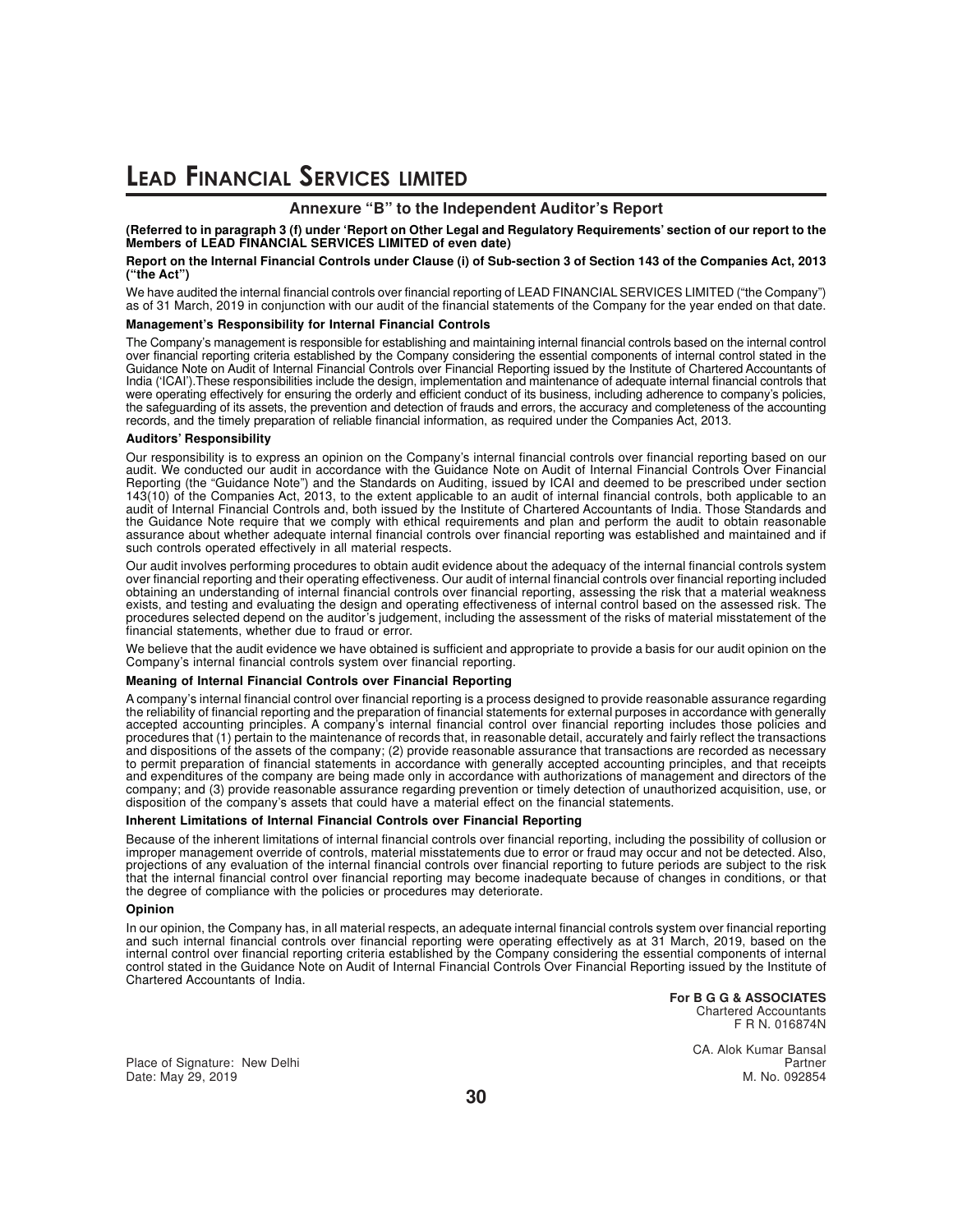## **LEAD FINANCIAL SERVICES LIMITED INDEPENDENT AUDITOR'S REPORT**

#### **To the Board of Directors of Lead Financial Services Limited**

#### **Additional Report as per Direction of RBI**

As required by the Non-Banking Financial Companies Auditor's Report (Reserve Bank) Directions, 2016, (the Directions) issued by the Reserve Bank of India in terms of sub-section (1A) of section 45MA of the Reserve Bank of India Act, 1934, we give the following statements on the matters specified in paragraphs 3 and 4 of the Directions:-

- 1. The Company is engaged in the business of Non Banking Financial institution as defined in section 45-I (a) of the RBI Act and meeting the Principal Business Criteria (Financial asset/ Income pattern) as laid down vide the Bank's press release dated April 08, 1999, and directions issued by DNBR. The Company has obtained a Certificate of Registration (CoR) from the Bank.
- 2. The Company is entitled to hold such CoR in terms of Principal Business Criteria (Financial asset/ Income pattern) as on March 31, 2019.
- 3. The company is meeting the required net owned fund requirement as laid down in Master Direction Non-Banking Financial Company - Non-Systemically Important Non-Deposit Taking Company (Reserve Bank) Directions, 2016.
- 4. The Board of Directors has passed a resolution for non acceptance of any public deposits.
- 5. The Company has not received any public deposits during the financial year 2018-19.
- 6. The Company has duly complied with the prudential norms relating to income recognition, accounting standards, asset classification and provisioning for bad and doubtful debts as applicable to it in terms of Non-Banking Financial Company-Non-Systemically Important Non-Deposit Taking Company (Reserve Bank) Directions, 2016.

**For B G G & ASSOCIATES** Chartered Accountants F R N. 016874N

Place of Signature: New Delhi Partner (1992) 2019 (1993) 2019 (1994) 2015 (1994) 2016 (1994) 2019 (1994) 2019<br>Date: May 29, 2019 (1992) 2019 Date: May 29, 2019

CA. Alok Kumar Bansal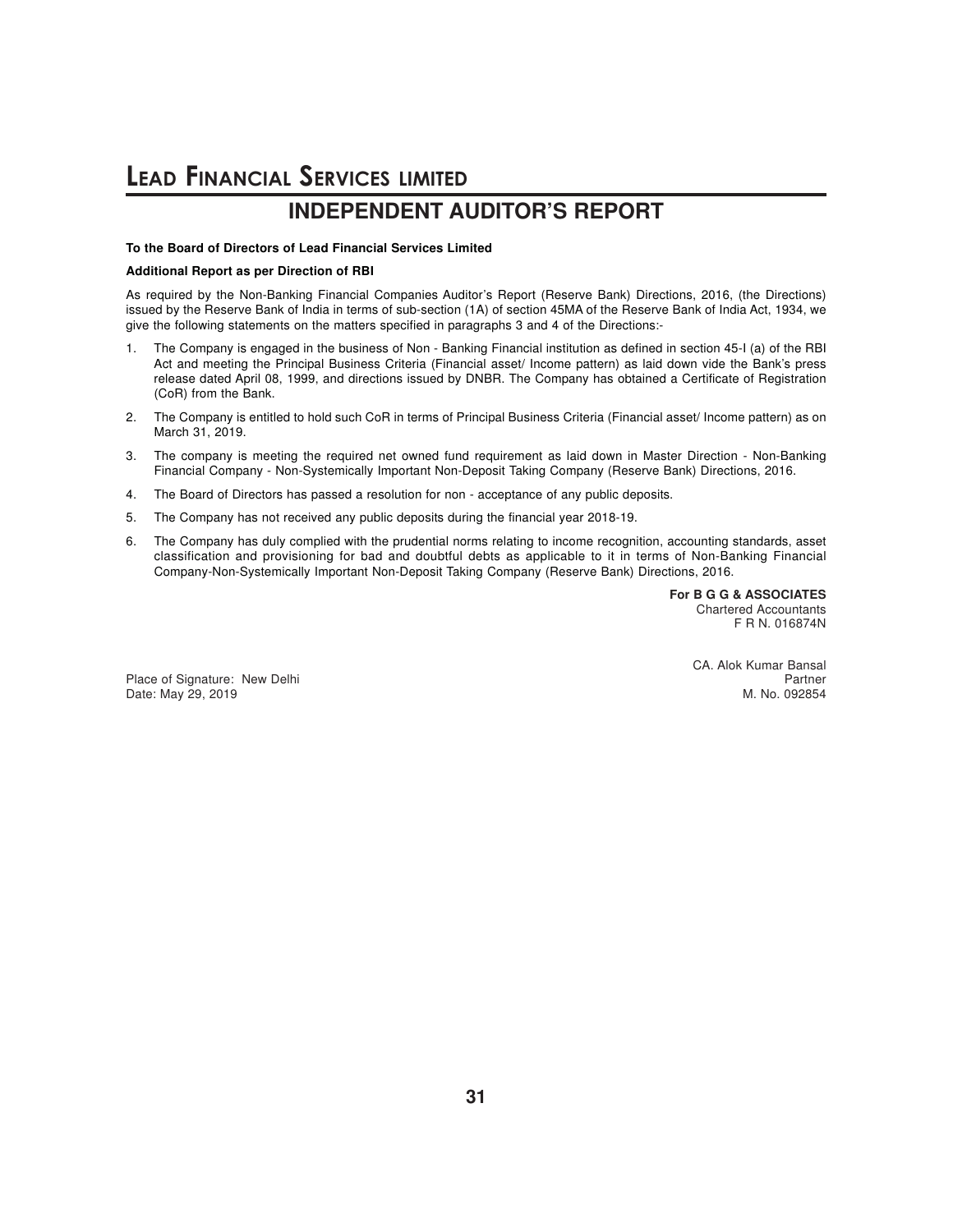|                                         | <b>BALANCE SHEET AS AT 31ST MARCH, 2019</b> |                  |                  |  |  |  |
|-----------------------------------------|---------------------------------------------|------------------|------------------|--|--|--|
| <b>Particulars</b>                      | Note No.                                    | As at            | As at            |  |  |  |
|                                         |                                             | 31st March, 2019 | 31st March, 2018 |  |  |  |
| <b>EQUITY AND LIABILITIES</b><br>L.     |                                             |                  |                  |  |  |  |
| <b>Shareholder's Funds</b><br>(1)       |                                             |                  |                  |  |  |  |
| Share Capital<br>(a)                    | $\overline{c}$                              | 33,000,000       | 33,000,000       |  |  |  |
| Reserves and Surplus<br>(b)             | 3                                           | 22,188,150       | 22,654,708       |  |  |  |
| <b>Current Liabilities</b><br>(2)       |                                             |                  |                  |  |  |  |
| Short-Term Borrowings<br>(a)            | 4                                           | 2,401,420        | 2,000,000        |  |  |  |
| <b>Other Current Liabilities</b><br>(b) | 5                                           | 45,090,658       | 45,256,273       |  |  |  |
| <b>Short-Term Provisions</b><br>(c)     | 6                                           | 12,980           | 870,173          |  |  |  |
| <b>Total Liabilities</b>                |                                             | 102,693,208      | 103,781,154      |  |  |  |
| Ш.<br><b>ASSETS</b>                     |                                             |                  |                  |  |  |  |
| (1)<br><b>Non-Current Assets</b>        |                                             |                  |                  |  |  |  |
| (a) Property, Plant & Equipment         | 7                                           | 57,408           | 68,506           |  |  |  |
| Non-Current Investments<br>(b)          | 8                                           | 23,576,391       | 23,576,391       |  |  |  |
| Deferred Tax Assets<br>(c)              | 9                                           | 207,024          | 30,958           |  |  |  |
| <b>Current Assets</b><br>(2)            |                                             |                  |                  |  |  |  |
| Inventories<br>(a)                      | 10                                          | 46,059,129       | 46,086,045       |  |  |  |
| Cash and Cash Equivalents<br>(b)        | 11                                          | 379,533          | 1,666,436        |  |  |  |
| Short-Term Loans and Advances<br>(c)    | 12                                          | 32,413,724       | 32,352,818       |  |  |  |
| <b>Total Assets</b>                     |                                             | 102,693,208      | 103,781,154      |  |  |  |

Summary of significant accounting policies 1

The accompanying notes (1-31) are an integral part of the financial statements

As per our report of even date

For **B G G & Associates FOR & ON BEHALF OF THE BOARD** Chartered Accountants Firm Registration No. 016874N

**(CA. Alok Kumar Bansal)** Chairman Chairman Director Director Director Chairman Director Director Director Chairman Director Director Director Director Director Director Director Director Director Director Director Directo M.No.092854

Place : New Delhi **Manager** Company Secretary Date : May 29, 2019

**Vijay Kumar Suman**<br>
Manager **Company Sec** 

**P.C. Bindal Chairman Kusha Bindal** Chairman **Chairman** DIN: 06952708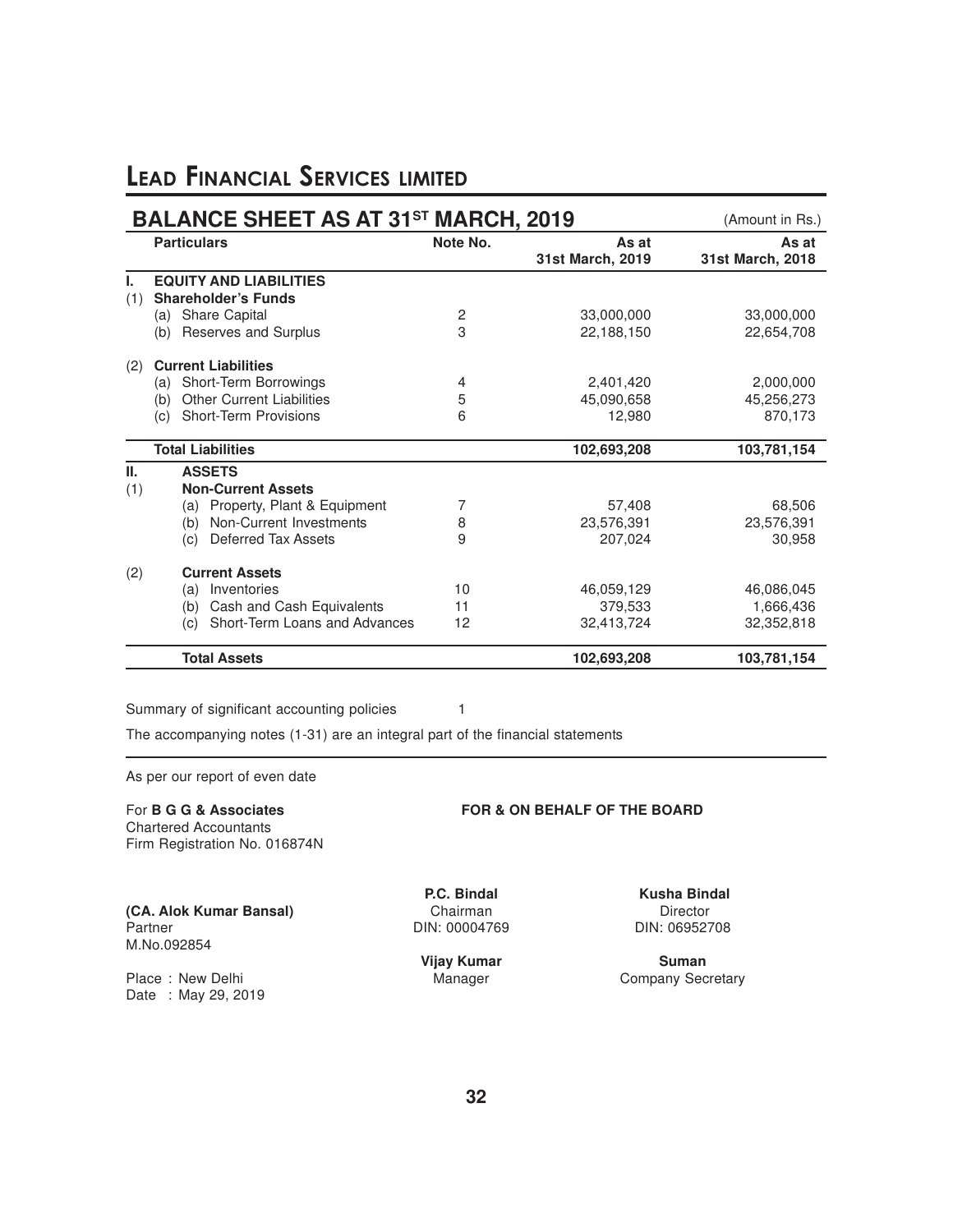## **STATEMENT OF PROFIT & LOSS FOR THE YEAR ENDED 31ST MARCH, 2019**

|                                                                                                                    |          |                                       | (Amount in Rs.)                             |
|--------------------------------------------------------------------------------------------------------------------|----------|---------------------------------------|---------------------------------------------|
| <b>Particulars</b>                                                                                                 | Note No. | <b>Year Ended</b><br>31st March, 2019 | <b>Year Ended</b><br>31st March, 2018       |
| <b>Income</b>                                                                                                      |          |                                       |                                             |
| Revenue from Operations<br>Other Income                                                                            | 13<br>14 | 607,996<br>1,100,000                  | 11,574,917<br>329,292                       |
| <b>Total Revenue (I)</b>                                                                                           |          | 1,707,996                             | 11,904,209                                  |
| <b>Expenses</b><br>Purchases of Stock-in-Trade/ Traded Goods<br>(Increase)/ Decrease in Inventories of             | 15       |                                       | 46,000,000                                  |
| <b>Traded Goods</b>                                                                                                | 16       | 26,916                                | (45, 405, 187)                              |
| <b>Employee Benefit Expenses</b>                                                                                   | 17       | 843.344                               | 956,590                                     |
| <b>Finance Costs</b>                                                                                               | 18       | 113,013                               | 1,759                                       |
| Depreciation                                                                                                       | 8        | 11,098                                | 41,662                                      |
| Other Expenses                                                                                                     | 19       | 1,331,881                             | 2,672,005                                   |
| <b>Total Expenses (II)</b>                                                                                         |          | 2,326,253                             | 4,266,829                                   |
| Profit/ (Loss) Before Tax                                                                                          |          | (618, 257)                            | 7,637,380                                   |
| Tax Expense:<br>(1) Current Tax<br>Deferred Tax<br>(2)<br>Earlier Year Tax<br>(3)<br>Mat Credit Entitlement<br>(4) |          | (176,066)<br>24,367                   | 1,481,258<br>23,574<br>(2,874)<br>(72, 420) |
| Profit / (Loss) for the Year from<br><b>Continuing Operations (A)</b>                                              |          | (466, 558)                            | 6,207,842                                   |
| Profit / (Loss) for the Year from<br><b>Discontinuing Operations (B)</b>                                           |          |                                       |                                             |
| Profit/ (Loss) for the Year (A+B)                                                                                  |          | (466, 558)                            | 6,207,842                                   |
| Earnings Per Equity Share<br><b>Basic</b><br>(1)<br>Diluted<br>(2)                                                 |          | (0.14)<br>(0.14)                      | 1.88<br>1.88                                |

Summary of significant accounting policies 1 The accompanying notes (1-31) are an integral part of the financial statements

As per our report of even date

#### For **B G G & Associates FOR & ON BEHALF OF THE BOARD** Chartered Accountants Firm Registration No. 016874N

**(CA. Alok Kumar Bansal)** Chairman Director Chairman Director Chairman Director Chairman Director Chairman Director Chairman Director Chairman Director Chairman Director Chairman Director Chairman Director Chairman Directo M.No.092854

Place : New Delhi **Manager** Manager Company Secretary Date : May 29, 2019

**P.C. Bindal Chairman Kusha Bindal** Chairman **Chairman** DIN: 06952708

**Vijay Kumar Suman**<br> **Manager Company Sec**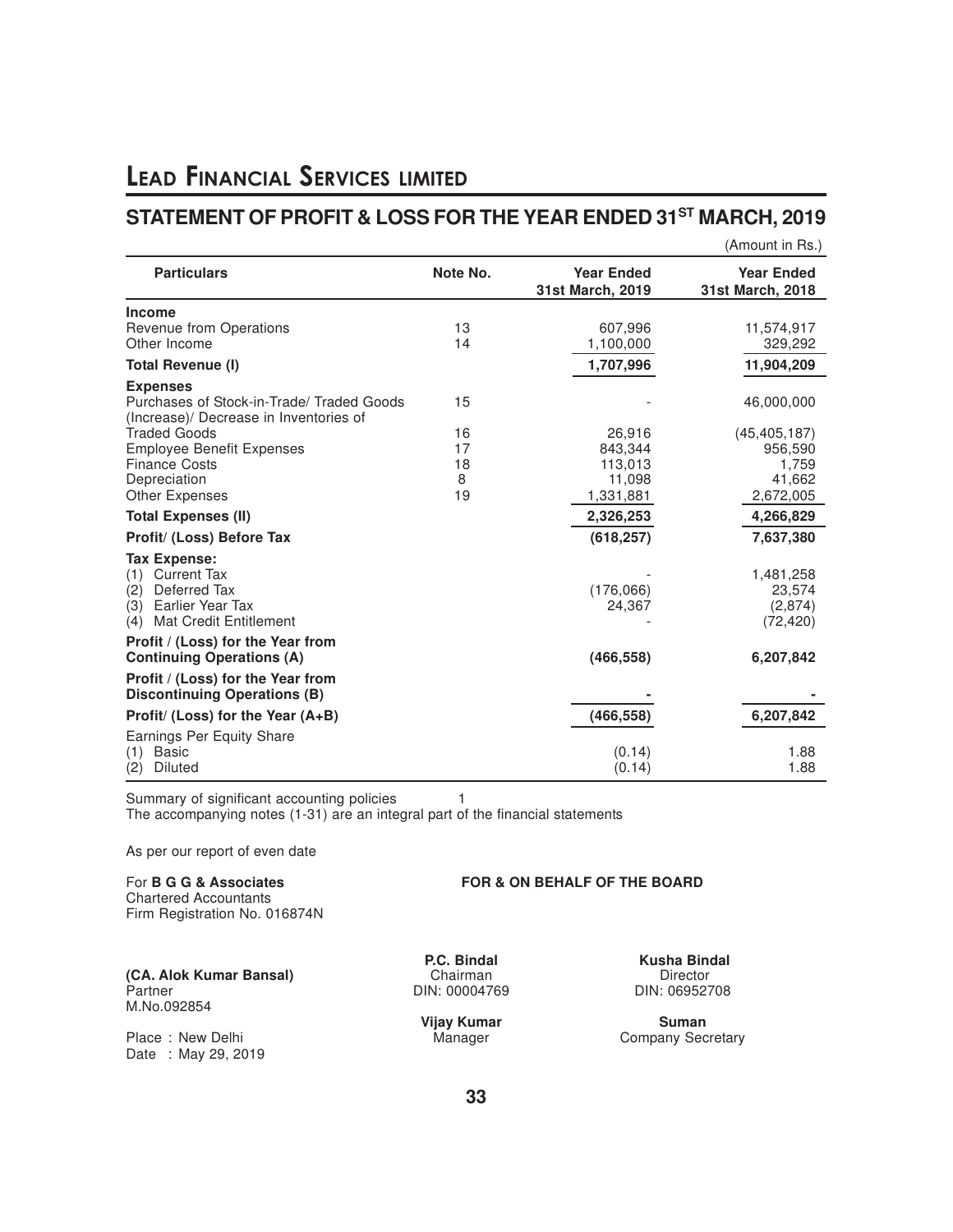### **NOTES TO THE FINANCIAL STATEMENTS FOR THE YEAR ENDED 31ST MARCH, 2019**

#### **1. SIGNIFICANT ACCOUNTING POLICIES**

The financial statements have been prepared in accordance with applicable accounting standards issued by the Institute of Chartered Accountants of India and the relevant requirements of the Companies Act, 2013. Significant accounting policies applied in preparing and presenting these financial Statements are set out below:

#### **1.1. Basis of accounting**

The financial statements are prepared on a going concern basis under the historical cost convention on the accrual basis of accounting, in accordance with the Indian Generally Accepted Accounting Principles (GAAP) and comply with the Accounting Standards specified under Section 133 of the Companies Act, 2013, read with Rule 7 of the Companies (Accounts) Rules, 2014, to the extent applicable, as adopted consistently by the Company.

#### **1.2. Revenue Recognition**

Income from operations which comprises Sale of Shares, Interest Income , Hire Charges, Lease Rentals, etc. are all accounted for on an accrual basis except for Dividend Income which is considered on reciept basis. Advisory service charges are accounted for on accrual basis.

#### **1.3. Property, Plant & Equipment**

Property, Plant & Equipments are recorded at Cost of acquisition. They are stated at historical cost less accumulated depreciation.

### **1.4. Depreciation**

Depreciation is provided as per Written Down Value Method in accordance with the provisions of Schedule II of the Companies Act,2013 on assets put to use. Depreciation is charged on pro-rata basis for assets purchased/ sold during the year.

#### **1.5. Impairment**

Impairment is recognised at each Balance Sheet date in respect of Company's Fixed assets. An impairment loss is recognised whenever the carrying amount of an asset exceeds its recoverable amount. The recoverable amount is greator of the Net Selling Price and the Value in use. In assessing the value in use, the estimated future cash flows are discounted to their present value, based on an appropriate discount factor.

#### **1.6. Investments**

Investments are classified into Current Investments and Long Term (Non-Current) Investments. Current Investments are carried at Lower of Cost or Fair Value and Provisions are made to recognize the decline in the carrying value. Long Term Investments are stated at Cost. Provision for Diminutioon in the value of Long Term Investments is made only if such decline is other than temporary, in the opinion of Management.

#### **1.7. Inventories**

Inventories or stock-in-trade is valued at lower of cost and net realizable value (on consolidated categorywise basis).

#### **1.8. Employee Benefits**

Gratuity is charged to the Statement of Profit & Loss through a provision of accruing liability based on assumption that such benefits are payable to all the eligible employees at the end of accounting year.

### **1.9. Taxation**

Current Tax: Provision for Income Tax is made in accordance with the provisions of the Income Tax Act, 1961.

Deferred Tax: Deferred Tax is recognized on timing difference between taxable and accounting income that originates in one period and is capable of reversal in one or more subsequent periods. The deferred tax asset is recognized and carried forward only to the extent there is reasonable certainty of its realization.

### **1.10.Contingent Liabilities**

Contingent Liabilities are not provided for and generally disclosed by way of Notes to Accounts, if any.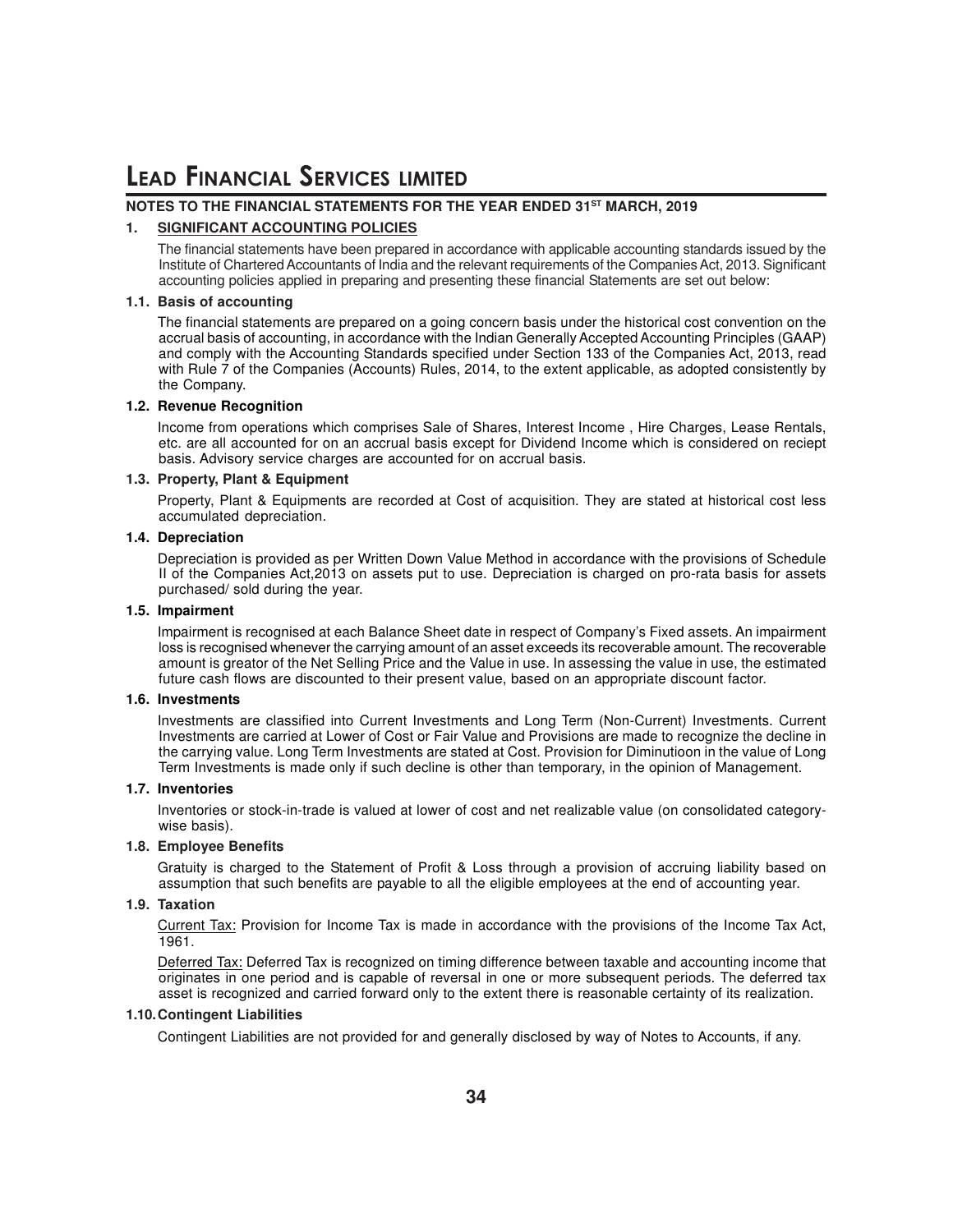|    | Notes to the financial statements for the year ended 31st March, 2019                                                          | (Amount in Rs.)           |                           |
|----|--------------------------------------------------------------------------------------------------------------------------------|---------------------------|---------------------------|
|    | <b>Particulars</b>                                                                                                             | As at<br>31st March, 2019 | As at<br>31st March, 2018 |
| 2. | <b>Share Capital</b><br><b>Authorised Capital</b><br>35,00,000 (31 March, 2018: 35,00,000) Equity<br>Shares of Rs.10/- each    | 35,000,000                | 35,000,000                |
|    | <b>Issued, Subscribed and Paid up</b><br>33,00,000 (31 March, 2018: 33,00,000) Equity<br>Shares of Rs.10/- each, fully paid-up | 33,000,000                | 33,000,000                |
|    |                                                                                                                                | 33,000,000                | 33,000,000                |

### **(a) Reconciliation of the shares outstanding at the beginning & end of the reporting period.**

|                                                                                | 31-Mar-19 |             |  |
|--------------------------------------------------------------------------------|-----------|-------------|--|
|                                                                                | No.       | Amount (Rs) |  |
| <b>Equity Shares</b><br>At the beginning of the Year<br>Issued during the Year | 3,300,000 | 33,000,000  |  |
| Outstanding at the end of the Year                                             | 3,300,000 | 33,000,000  |  |
|                                                                                | 31-Mar-18 |             |  |
|                                                                                | No.       | Amount (Rs) |  |
| <b>Equity Shares</b><br>At the beginning of the Year<br>Issued during the Year | 3,300,000 | 33,000,000  |  |
| Outstanding at the end of the Year                                             | 3,300,000 | 33,000,000  |  |

### **(b) Terms/ Rights attached to equity shares**

 $\overline{a}$ 

The company has only one class of equity shares having par value of Rs. 10 per share. Each Holder of Equity Shares is entitled to one vote per share. The company declares and pays dividend in Indian Rupees.

In the event of liquidation of the Company, the holders of equity shares will be entitled to receive remaining assets of the Company, after distribution of all preferential amounts. The distribution will be in proportion to the number of equity shares held by shareholders.

### **(c) Details of shareholders holding more than 5% shares.**

| <b>Particulars</b>                                         |         | 31-Mar-19 |                           |
|------------------------------------------------------------|---------|-----------|---------------------------|
|                                                            | No.     |           | % holding<br>in the class |
| Equity Shares of Rs. 10 each fully paid up                 |         |           |                           |
| P. C. Bindal                                               | 195,200 |           | 5.92                      |
| Manushree Bindal                                           | 189,000 |           | 5.73                      |
| Privy Capital Ltd.                                         | 184.500 |           | 5.59                      |
|                                                            | 568,700 |           | 17.23                     |
|                                                            |         |           |                           |
| <b>Particulars</b>                                         |         | 31-Mar-18 |                           |
|                                                            | No.     |           | % holding<br>in the class |
|                                                            |         |           |                           |
| Equity Shares of Rs. 10 each fully paid up<br>P. C. Bindal | 195,200 |           | 5.92                      |
| Manushree Bindal                                           | 189,000 |           | 5.73                      |
| Privy Capital Ltd.                                         | 184,500 |           | 5.59                      |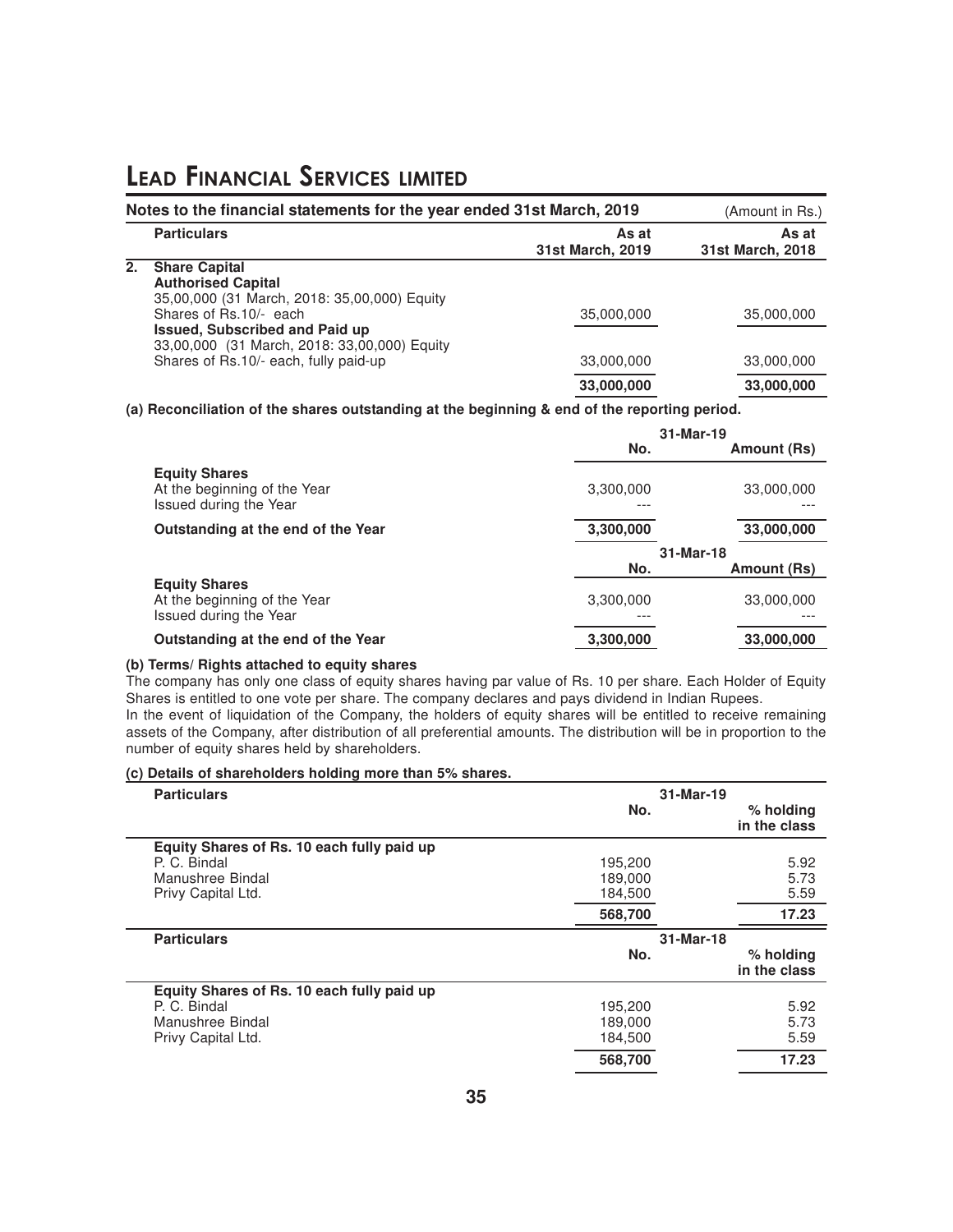|    |                                                                                                                                               |                           | (Amount in Rs.)           |
|----|-----------------------------------------------------------------------------------------------------------------------------------------------|---------------------------|---------------------------|
|    | <b>Particulars</b>                                                                                                                            | As at<br>31st March, 2019 | As at<br>31st March, 2018 |
| 3. | <b>Reserves and Surplus</b>                                                                                                                   |                           |                           |
|    | (a) General Reserve<br>As per last Balance Sheet<br>Addition during the year                                                                  | 63,000                    | 63,000                    |
|    | <b>Closing Balance</b>                                                                                                                        | 63,000                    | 63,000                    |
|    | (b) Statutory Reserve*<br>As per last Balance Sheet<br>Addition during the year                                                               | 4,117,954                 | 2,876,384<br>1,241,570    |
|    | <b>Closing Balance</b>                                                                                                                        | 4,117,954                 | 4,117,954                 |
|    | * Reserve created as per the Guidelines issued<br>by the Reserve Bank of India.<br>(c) Surplus i.e. Balance in the Statement of Profit & Loss |                           |                           |
|    | As per last Balance Sheet                                                                                                                     | 18,473,754                | 13,507,482                |
|    | Addition during the year<br>Transfer to Statutory Reserve                                                                                     | (466, 558)                | 6,207,842<br>(1,241,570)  |
|    | <b>Closing Balance</b>                                                                                                                        | 18,007,196                | 18,473,754                |
|    |                                                                                                                                               | 22,188,150                | 22,654,708                |
| 4  | <b>Short-Term Borrowings</b><br>Loans Repayable on Demand                                                                                     |                           |                           |
|    | - from Inter Corporate Deposit                                                                                                                | 2,401,420                 | 2,000,000                 |
|    |                                                                                                                                               | 2,401,420                 | 2,000,000                 |
|    | The above amount includes<br>- Secured Borrowings                                                                                             |                           |                           |
|    | - Unsecured Borrowings                                                                                                                        | 2,401,420                 | 2,000,000                 |
| 5  | <b>Other Current Liabilities</b><br><b>Advances Received</b>                                                                                  | 45,000,000                | 45,000,000                |
|    | <b>Expenses Payable</b>                                                                                                                       | 88,500                    | 130,273                   |
|    | <b>Statutory Liabilities</b>                                                                                                                  | 2,158                     | 126,000                   |
|    |                                                                                                                                               | 45,090,658                | 45,256,273                |
| 6  | <b>Short-Term Provisions</b><br>Provision for Taxes (net of Prepaid Taxes)<br><b>Contingent Provisions against Standard Assets</b>            | 12,980                    | 857,193<br>12,980         |
|    |                                                                                                                                               | 12.980                    |                           |
|    |                                                                                                                                               |                           | 870,173                   |

### **7. Property, Plant & Equipment**

| ls.       | Particulars          |                          | <b>Gross Block</b>              |                                                      |                              |                    | <b>Depreciation Block</b> |                    |                    |                                               | Net Block                                     |
|-----------|----------------------|--------------------------|---------------------------------|------------------------------------------------------|------------------------------|--------------------|---------------------------|--------------------|--------------------|-----------------------------------------------|-----------------------------------------------|
| l No.l    |                      | Cost as<br>on 01.04.2018 | Additions<br>during the<br>year | Sale/<br>Disposal/<br>Transfer<br>during the<br>year | Total<br>as on<br>31.03.2019 | Upto<br>01.04.2018 | year                      | For the Adjustment | Upto<br>31.03.2019 | Net<br>Carrying<br>amount as on<br>31.03.2019 | Net<br>Carrying<br>amount as on<br>31.03.2018 |
| $\vert$ 1 | Furiture & Fixtures  | 1,461,325                |                                 |                                                      | 1,461,325                    | 1,417,411          |                           |                    | 1,417,411          | 43,914                                        | 43,914                                        |
| l2        | Office Equipments    | 240.375                  |                                 |                                                      | 240.375                      | 228.356            |                           |                    | 228.356            | 12,019                                        | 12,019                                        |
| l3        | Computer             | 29,500                   |                                 |                                                      | 29,500                       | 16.927             | 11.098                    |                    | 28.025             | 1,475                                         | 12,573                                        |
|           | Itotal               | 1.731.200                |                                 |                                                      | 1,731,200                    | 1.662.694          | 11,098                    |                    | 1,673,792          | 57,408                                        | 68,506                                        |
|           | <b>Previous Year</b> | 2,220,200                | 29,500                          | 518,500                                              | 1.731.200                    | 2.077.524          | 41.662                    | 456.492            | 1.662.694          | 68,506                                        | 142,676                                       |

Note: In respect of Furniture & Fixtures and Office Equipments, no depreciation has been charged during the year considering that the entire depreciable amount of these assets has already been charged as depreciation in earlier years.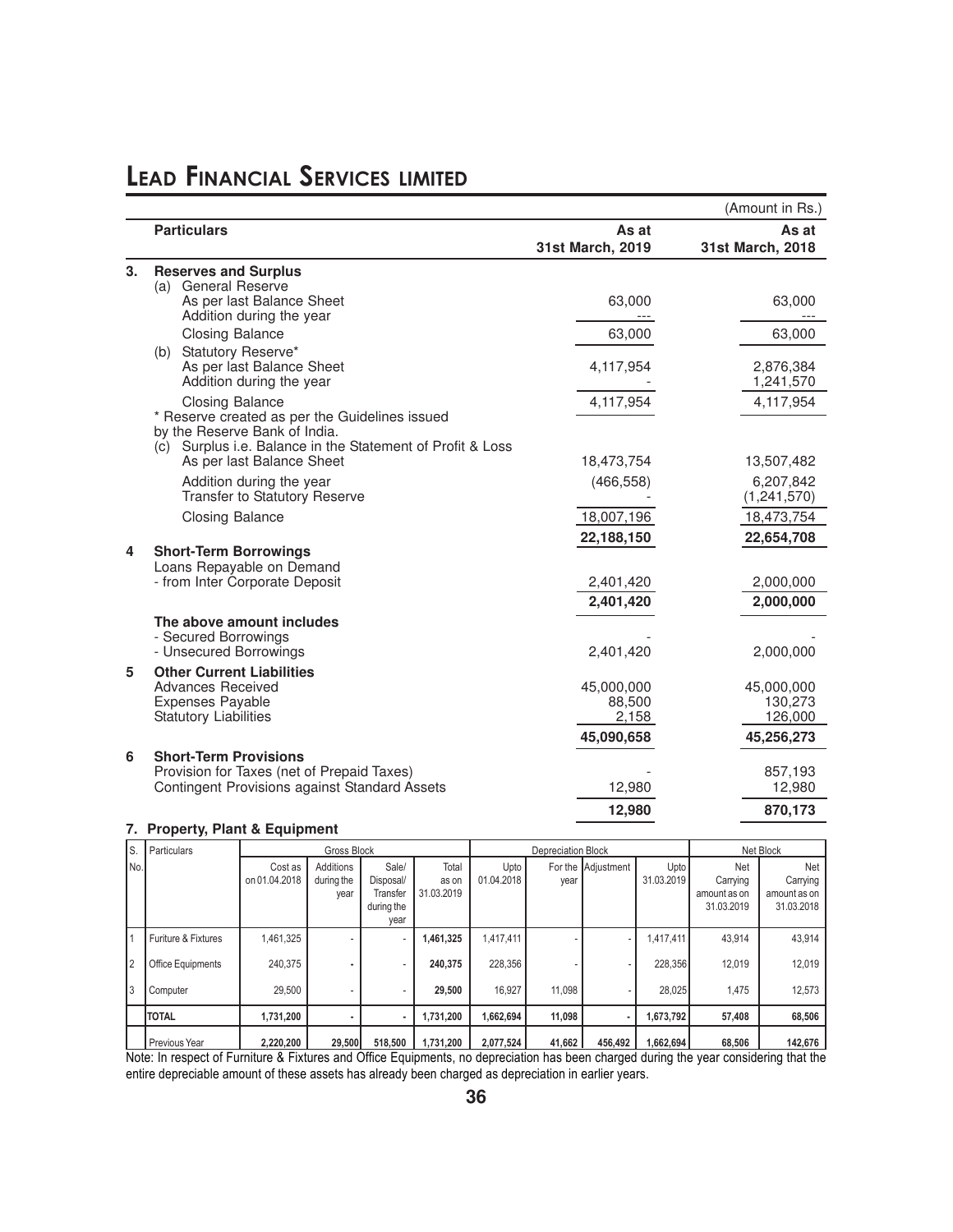|    |                                                                                                                                                                                                                                                                             |                                                        | (Amount in Rs.)                                        |
|----|-----------------------------------------------------------------------------------------------------------------------------------------------------------------------------------------------------------------------------------------------------------------------------|--------------------------------------------------------|--------------------------------------------------------|
|    | <b>Particulars</b>                                                                                                                                                                                                                                                          | As at                                                  | As at                                                  |
|    |                                                                                                                                                                                                                                                                             | 31st March, 2019                                       | 31st March, 2018                                       |
| 8  | <b>Non-Current Investments</b><br><b>TRADE INVESTMENTS (Valued at Cost)</b><br><b>Investment in Quoted Equity Instruments</b>                                                                                                                                               |                                                        |                                                        |
|    | 663 (31 March 2018: 663) Equity Shares of Rs 10 each fully<br>paid up in NHPC Ltd.                                                                                                                                                                                          | 12,829                                                 | 12,829                                                 |
|    | 1,641.185 (31 March 2018: 6,257) Units of UTI Equity Fund                                                                                                                                                                                                                   | 24,000                                                 | 24,000                                                 |
|    | (Previously UTI Mutual Fund-Leadership Equity Fund)*<br>* UTI Mutual Fund-Leadership Equity Fund<br>merged into UTI Equity Fund                                                                                                                                             | 36,829                                                 | 36,829                                                 |
|    | <b>Investment in Unquoted Equity Instruments</b><br>1,20,000 (31 March 2018:1,20,000) Equity Shares of<br>Rs 10 each fully<br>paid up in SLS Stock & Share Brokers Ltd.                                                                                                     | 1,200,000                                              | 1,200,000                                              |
|    | 82,000 (31 March 2018: 82,000) Equity Shares of Rs 10 each fully<br>paid up in Indraprastha Commodity Trading Pvt. Ltd.                                                                                                                                                     | 820,000                                                | 820,000                                                |
|    | 1,000 (31 March 2018: 1000) Equity Shares of Rs 10 each fully<br>paid up in Privy Capital Advisors Pvt. Ltd.                                                                                                                                                                | 500,000                                                | 500,000                                                |
|    |                                                                                                                                                                                                                                                                             | 2,520,000                                              | 2,520,000                                              |
|    | <b>Building at Sector 62 Noida</b>                                                                                                                                                                                                                                          | 21,019,562                                             | 21,019,562                                             |
|    |                                                                                                                                                                                                                                                                             | 23,576,391                                             | 23,576,391                                             |
|    | Aggregate Amount of Quoted Investments<br>Aggregate Amount of Unquoted Investments<br>Aggregate Amount of Land & Building<br>Market Value of Quoted Investments as on 31 March, 19<br>is Rs. 1,90,063 (31 March 2018: Rs. 42,332)                                           | 36,829<br>2,520,000<br>21,019,562                      | 36,829<br>4,223,743<br>21,019,562                      |
| 9  | <b>Deferred Tax Assets</b><br>Deferred tax assets relate to the following:<br>Property, plant & equipment: impact of difference<br>between tax depreciation and depreciation/ amortisation<br>for financial reporting<br>Carried forward losses and unabsorbed depreciation | 26,693<br>180,331                                      | 30,958                                                 |
|    | <b>Deferred Tax Assets</b>                                                                                                                                                                                                                                                  | 207,024                                                | 30,958                                                 |
|    | 10 Inventories (Valued at lower of cost and net realizable value)                                                                                                                                                                                                           |                                                        |                                                        |
|    | Stock-in-Trade/ Traded Goods                                                                                                                                                                                                                                                | 46,059,129                                             | 46,086,045                                             |
|    |                                                                                                                                                                                                                                                                             | 46,059,129                                             | 46,086,045                                             |
| 11 | <b>Cash and Cash Equivalents</b>                                                                                                                                                                                                                                            |                                                        |                                                        |
|    | Balance with Banks in Current Accounts<br>Cash on Hand                                                                                                                                                                                                                      | 299,870<br>79,664                                      | 1,538,978<br>127,458                                   |
|    |                                                                                                                                                                                                                                                                             | 379,533                                                | 1,666,436                                              |
|    | 12 Short-Term Loans and Advances<br>Advances against Assets<br>Other Loans & Advances<br><b>Mat Credit Entitlement</b><br>Income Tax Refund Due<br>Recoverable in Cash/Kind                                                                                                 | 28,500,000<br>3,243,000<br>198,404<br>463,039<br>9,281 | 28,500,000<br>3,243,577<br>198,404<br>408,598<br>2,239 |
|    |                                                                                                                                                                                                                                                                             | 32,413,724                                             | 32,352,818                                             |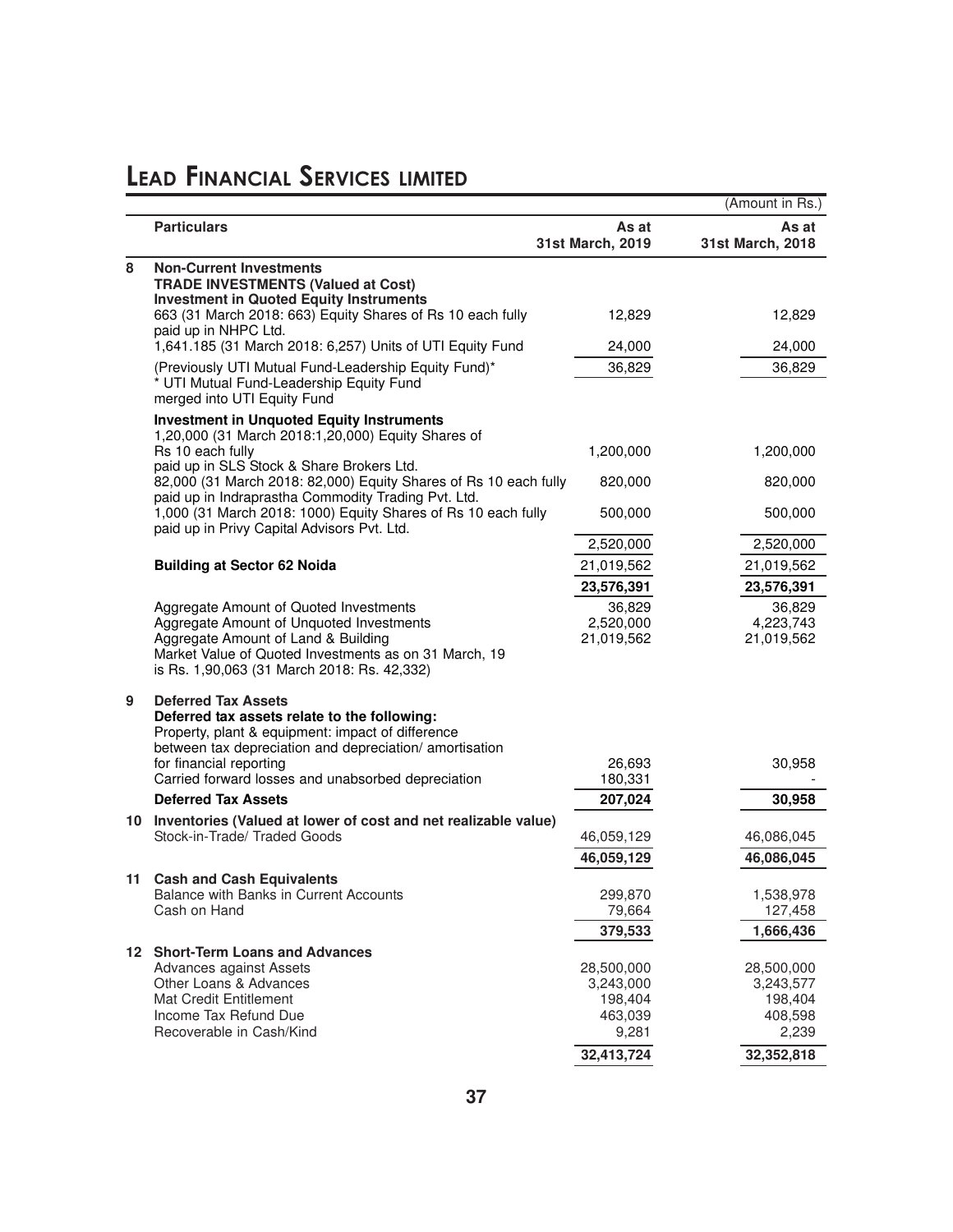|    |                                                                          |                                       | (Amount in Rs.)                       |
|----|--------------------------------------------------------------------------|---------------------------------------|---------------------------------------|
|    | <b>Particulars</b>                                                       | <b>Year Ended</b><br>31st March, 2019 | <b>Year Ended</b><br>31st March, 2018 |
|    | 13 Revenue from Operations                                               |                                       |                                       |
|    | Interest Income                                                          | 602,493                               | 8,705,249                             |
|    | Income from Trading in Securities                                        |                                       | 611,364                               |
|    | Dividend Income<br>Capital Gain                                          | 5,503                                 | 53,475<br>2,204,829                   |
|    |                                                                          |                                       |                                       |
|    |                                                                          | 607,996                               | 11,574,917                            |
|    | 14 Other Income                                                          |                                       |                                       |
|    | <b>Bank Interest</b><br>Profit on Sale of Property, Plant & Equipment    |                                       | 179,290<br>69,992                     |
|    | Others                                                                   | 1,100,000                             | 80,010                                |
|    |                                                                          | 1,100,000                             | 329,292                               |
|    |                                                                          |                                       |                                       |
|    | 15 Purchases of Stock-in-Trade/ Traded Goods                             |                                       |                                       |
|    | <b>Shares of Companies</b>                                               |                                       | 46,000,000                            |
|    |                                                                          |                                       | 46,000,000                            |
|    | 16 (Increase)/ Decrease in Inventories                                   |                                       |                                       |
|    | Inventories at the beginning of the year                                 |                                       |                                       |
|    | Traded Goods (Shares of Companies)<br>Inventories at the end of the year | 46,086,045                            | 680,858                               |
|    | Traded Goods (Shares of Companies)                                       | 46,059,129                            | 46,086,045                            |
|    | (Increase)/ Decrease in Inventories                                      | 26,916                                | (45, 405, 187)                        |
| 17 | <b>Employee Benefit Expenses</b>                                         |                                       |                                       |
|    | Establishment Expenses                                                   | 824,424                               | 949600                                |
|    | <b>Staff Welfare Expenses</b>                                            | 18,920                                | 6,990                                 |
|    |                                                                          | 843,344                               | 956,590                               |
|    | <b>18 Finance Costs</b>                                                  |                                       |                                       |
|    | Interest Expense                                                         | 111,945                               | 255                                   |
|    | <b>Bank Charges</b>                                                      | 1,068                                 | 1,504                                 |
|    |                                                                          | 113,013                               | 1,759                                 |
| 19 | <b>Other Expenses</b>                                                    |                                       |                                       |
|    | Rent                                                                     | 360,000                               | 360,000                               |
|    | Repair & Maintenance                                                     | 173,480                               | 81,868                                |
|    | <b>Communication Expenses</b>                                            | 4,505                                 | 7,089                                 |
|    | <b>Printing and Stationery</b>                                           | 15,072                                | 15,122                                |
|    | Fee & Subscription                                                       | 323,320                               | 333,105                               |
|    | Professional & Legal Expenses                                            | 336,219                               | 693,617                               |
|    | Management & Consultancy Charges<br>Auditors' Remuneration               | 25,000                                | 960,000<br>41,300                     |
|    | Travelling & Conveyance                                                  | 12,533                                | 44,934                                |
|    | Demat Charges                                                            |                                       | 6,198                                 |
|    | Interest paid on TDS                                                     |                                       | 1,078                                 |
|    | Insurance Charges                                                        | 2,239                                 | 8,751                                 |
|    | Advertisement & Business Promotion Expenses                              | 53,695                                | 56,928                                |
|    | General and Miscellaneous Expenses<br>Bad debts / Balance written off    | 10,159                                | 6,500                                 |
|    | Donation                                                                 | 5,559<br>10,100                       | 55,515                                |
|    |                                                                          |                                       |                                       |
|    |                                                                          | 1,331,881                             | 2,672,005                             |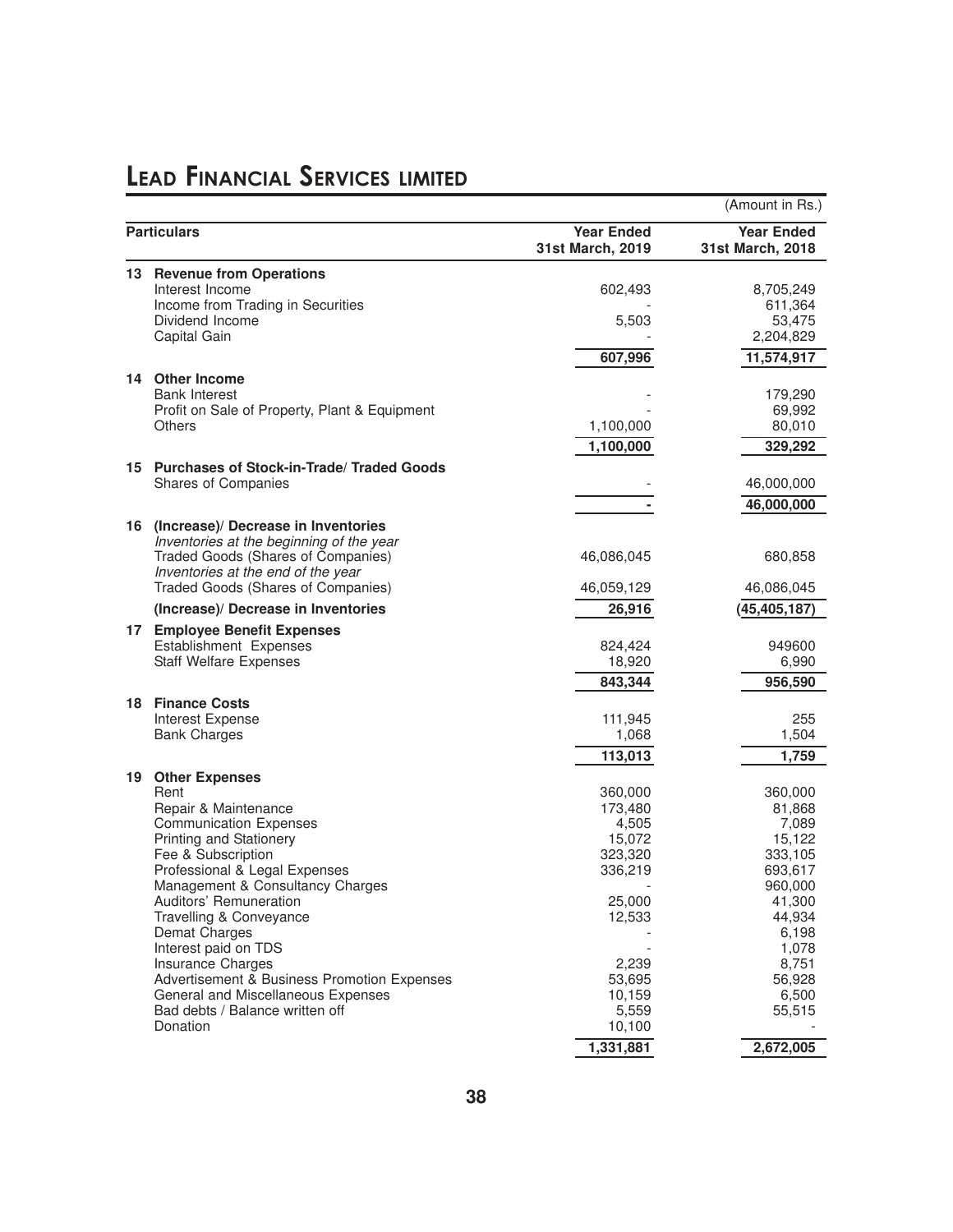## **20 Contingent Liabilities**

Contingent Liabilities in respect of Guarantees given in respect of loan taken by others, is limited to immovable property mortgaged having book value of Rs. 210.20 Lakhs only and subject to adjustment of realizations. The proceedings in respect of matters under litigation are in early stage. Impact of the above will be considered as and when arises.

### **21 Capital Commitments**

Estimated amount of contracts remaining to be executed on Capital Accounts & Others (net of advances) Rs. 6,65,00,000 (31 March, 2018: Rs. 6,65,00,000)

### **22 Segment Reporting**

The company is a Non Banking Financial Company. Since there is only one segment in which company is operating, Segment Reporting as required under Accounting Standard-17 notified by the Companies (Accounting Standards) Rules, 2006 (as amended) is not applicable.

#### **23 Related Party Disclosures**

### **23.1 Related Party Relationships**

Related Parties with whom transactions have taken place during the year - Key Managerial Personnel Mr. Vijay Kumar, Manager

|    | 23.2 Related Party Transactions                 |            | Ms. Suman, Company Secretary |  |  |
|----|-------------------------------------------------|------------|------------------------------|--|--|
|    |                                                 | 31.03.2019 | 31.3.2018                    |  |  |
|    | <b>Key Managerial Personnel</b><br>Remuneration | 517.424    | 378,600                      |  |  |
| 24 | <b>Earnings Per Share</b>                       |            |                              |  |  |

|    | <b>Particulars</b>                                                                                           |       | 31.03.2019             | 31.3.2018              |
|----|--------------------------------------------------------------------------------------------------------------|-------|------------------------|------------------------|
|    | Opening Number of Equity Shares<br>Allotted during the Year<br>Outstanding Number of Shares at the year end. |       | 3,300,000<br>3,300,000 | 3,300,000<br>3,300,000 |
|    | Weighted number of Shares                                                                                    | (A)   | $-3.300.000$           | 3.300.000              |
|    | Net Profit/ (Loss) after Tax                                                                                 | (B)   | (466,558)              | 6,207,842              |
|    | Earning Per Share (Rs.) - Basic & Diluted                                                                    | (B/A) | (0.14)                 | 1.88                   |
| 25 | <b>Payment to Auditor</b>                                                                                    |       |                        |                        |

| <b>Particulars</b> | 31.03.2019 | 31.3.2018 |
|--------------------|------------|-----------|
| <b>Audit Fees</b>  | 21.186     | 35,000    |
| Service Tax        | 3,814      | 6,300     |

**26** The company has not given any loans and advances in the nature of loan and advances required to be disclosed pursuant to Regulation 53(f) read with Para A of Schedule V to SEBI (Lisiting Obligation and Disclosure Requirements), Regulation, 2015.

**27** No provision has been made for Gratuity as no employee has completed qualifying period of service.

**28** In the opinion of Board of Directors, all the current assets, loan & advances have a value on realization in the ordinary course of business at least equal to the amount at which they are stated, except those stated otherwise and that all known liabilities relating to the year have been provided for.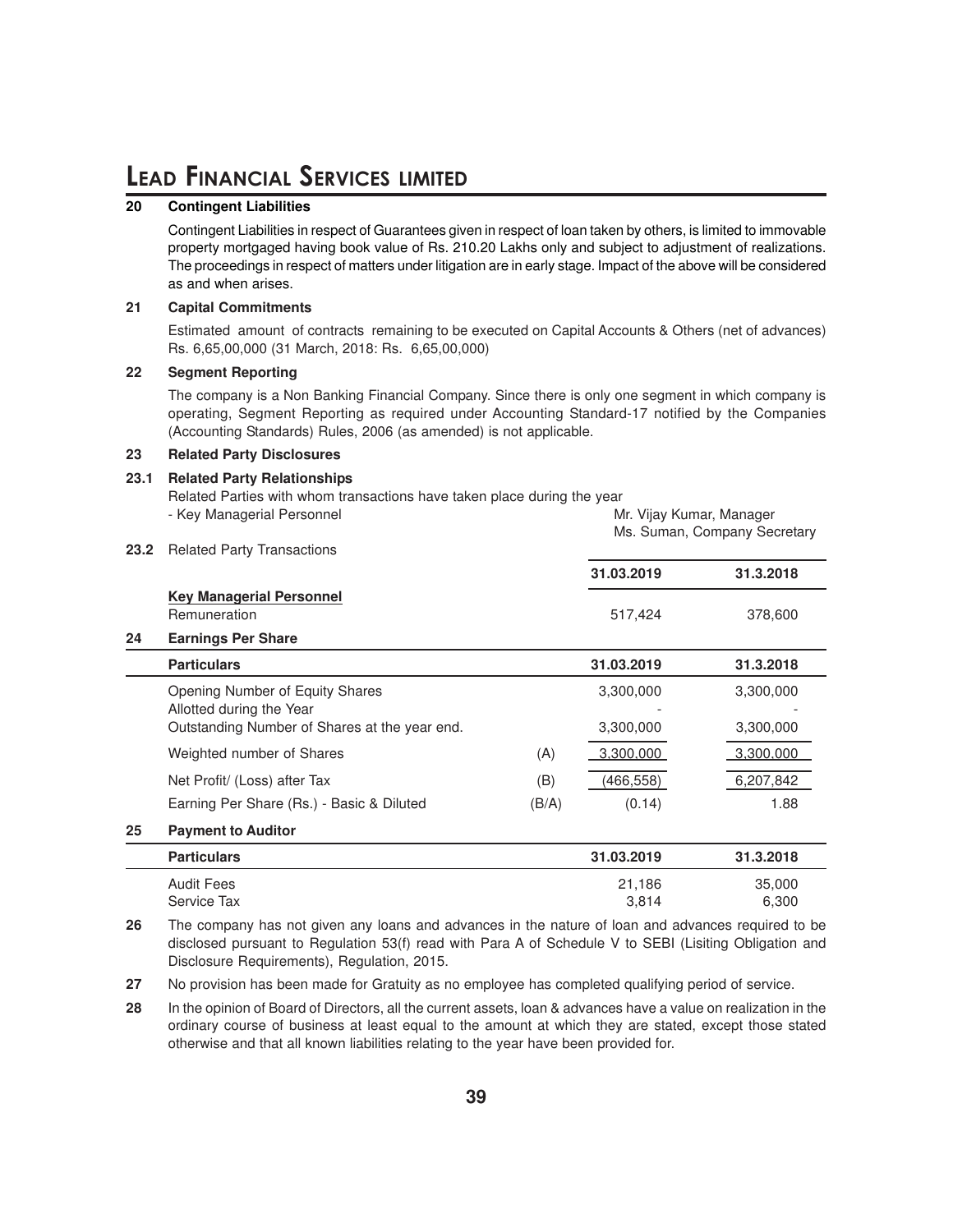| 29 | Particulars                     | 31.03.2019 | 31.3.2018 |
|----|---------------------------------|------------|-----------|
|    | Earning in Foreign Currency     | -          |           |
|    | Expenditure in Foreign Exchange |            |           |

**30** The Ministry of Micro, Small and Medium Enterprises has issued an Office Memorandum dated 26 August 2008 which recommends that Micro and Small Enterprises should mention in their correspondence with its customers the Entrepreneurs Memorandum Number as allocated after filing of the Memorandum. Based on information received and available with the Company, there are no amounts payable to Micro and Small Enterprises as at 31 March 2019 and 31 March 2018.

### **31 Previous Year's Figures**

Previous period figures have been regrouped /recast to conform the current year classifications.

As per our report of even date

For **B G G & Associates FOR & ON BEHALF OF THE BOARD** Chartered Accountants Firm Registration No. 016874N

**(CA. Alok Kumar Bansal)** Chairman Chairman Director Director<br>Partner DIN: 00004769 DIN: 06952708 M.No.092854

Place : New Delhi **Manager** Manager Company Secretary Date : May 29, 2019

DIN: 00004769

**Vijay Kumar Suman**<br> **Manager Company Sec** 

P.C. Bindal **Kusha Bindal**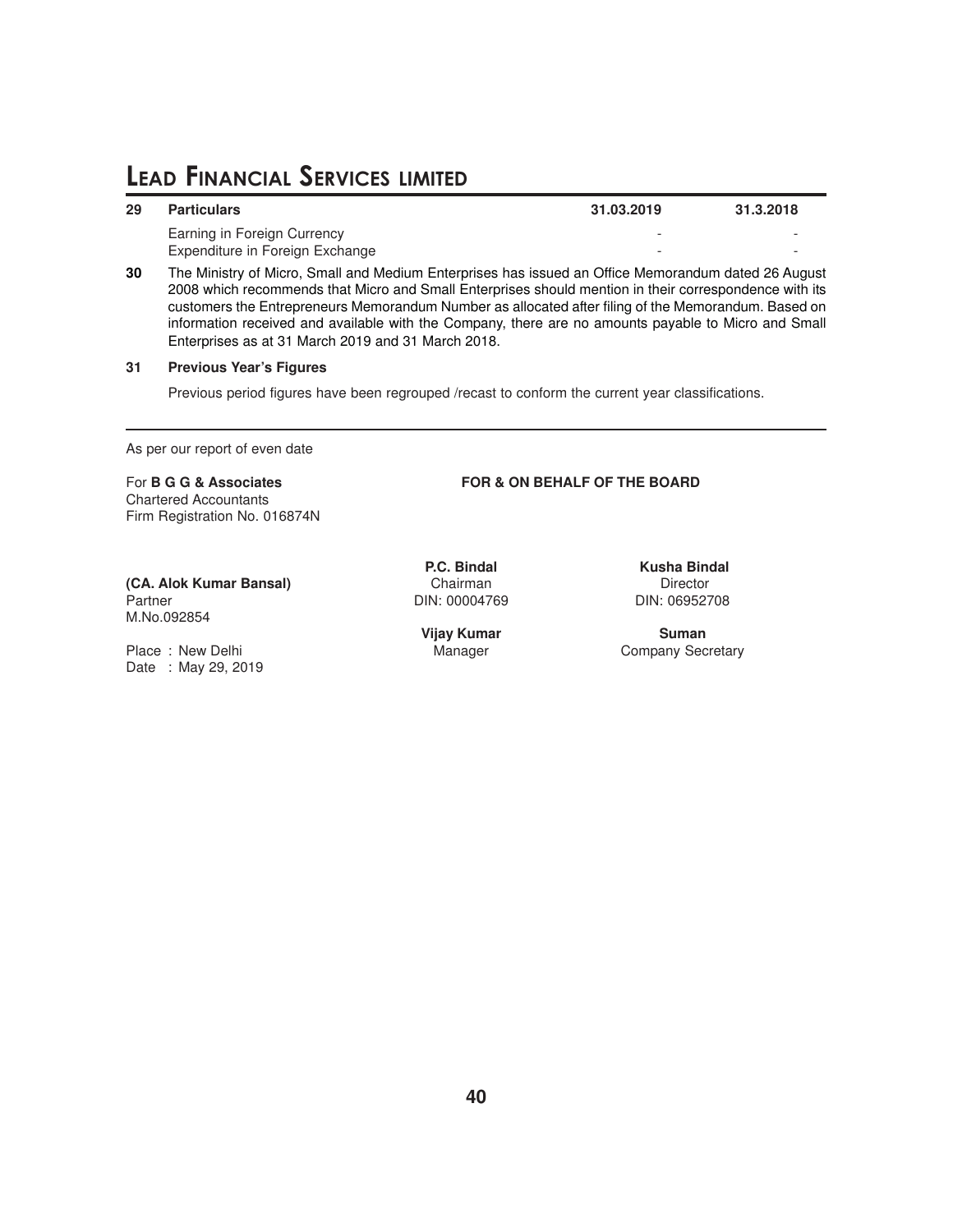## **CASH FLOW STATEMENT FOR THE YEAR ENDED 31ST MARCH, 2019**

|                                                                                                    |               | (Amount in Rs.)        |
|----------------------------------------------------------------------------------------------------|---------------|------------------------|
| <b>Particulars</b>                                                                                 | 2018-2019     | 2017-2018              |
| Profit/(Loss) before Tax<br>Non Cash Adjustment:                                                   | (618, 275)    | 7,637,380              |
| - Depreciation                                                                                     | 11,098        | 41,662                 |
| - Provisions Created/ (Written Back)                                                               |               | (80, 011)              |
| - Capital Gain on Sale of Investment                                                               |               | (2,204,829)            |
| - Loss/(Profit) on Sale of Property, Plant & Equipment<br>- Finance Charges                        | 113,013       | (69, 991)<br>1,759     |
| <b>Operating profit before Working Capital changes</b>                                             | (494, 146)    | 5,325,970              |
| <b>Changes in Working Capital:</b>                                                                 |               |                        |
| Decrease/ (Increase) in Inventories                                                                | 26,916        | (45, 405, 187)         |
| Decrease/ (Increase) in Short/ Long Term Loans and Advances                                        | (60, 905)     | (1,599,212)            |
| (Decrease)/ Increase in Other Current Liabilities                                                  | (165,615)     | 41,128                 |
| Cash generated from /(used in) Operations                                                          | (693, 751)    | (41, 637, 301)         |
| Income Tax Paid                                                                                    | (881,560)     | (621, 191)             |
| Cash generated from /(used in) Operating Activities (A)                                            | (1, 575, 311) | (42,258,492)           |
| <b>Cash Flow from Investing Activities</b>                                                         |               |                        |
| Net Proceeds from Sale of Investments                                                              |               | 36,349,848             |
| Proceeds from Sale of Property, Plant & Equipment                                                  |               | 132,000                |
| Purchase of Property, Plant & Equipment<br>Cash generated from /(used in) Investing Activities (B) |               | (29.500)<br>36,452,348 |
| <b>Cash Flow from Financing Activities</b>                                                         |               |                        |
| Proceeds/(Repayment) from Short Term Borrowings                                                    | 401,420       | 687,483                |
| Interest paid                                                                                      | (113,013)     | (1,760)                |
| Cash generated from / (used in) Financing Activities (C)                                           | 288,407       | 685,723                |
| Net Increase/ (Decrease) in Cash & Cash Equivalents (A+B+C)                                        | (1,286,903)   | (5, 120, 420)          |
| Cash & Cash Equivalents at the beginning of year                                                   | 1,666,436     | 6,786,856              |
| Cash & Cash Equivalents at the end of year                                                         | 379,533       | 1,666,436              |

Note :

The above Cash Flow Statement has been prepared under the "Indirect Method " as stated in Accounting Standard -3.

### **FOR & ON BEHALF OF THE BOARD**

| P.C. Bindal   | Kusha Bindal             |
|---------------|--------------------------|
| Chairman      | Director                 |
| DIN: 00004769 | DIN: 06952708            |
| Vijay Kumar   | Suman                    |
| Manager       | <b>Company Secretary</b> |

### **AUDITOR'S CERTIFICATE**

We have examined the attached Cash Flow Statement of the Company for the year ended 31 March, 2019. The Statement has been prepared by the Company in accordance with the requirements of SEBI (Listing Obligations and Disclosure Requirements) Regulations 2015 and is based on and is in agreement with corresponding Statement of Profit and Loss and Balance Sheet of the Company covered by our Report dated 29th May, 2019 to the members of the Company.

> For **B G G & Associates** Chartered Accountants Fir m Registeration No.016874N

**CA. Alok Kumar Bansal** Place : New Delhi Partner Partner (Partner Partner Partner Partner Partner Partner Partner Partner Partner Par Date : May 29, 2019 M.No.092854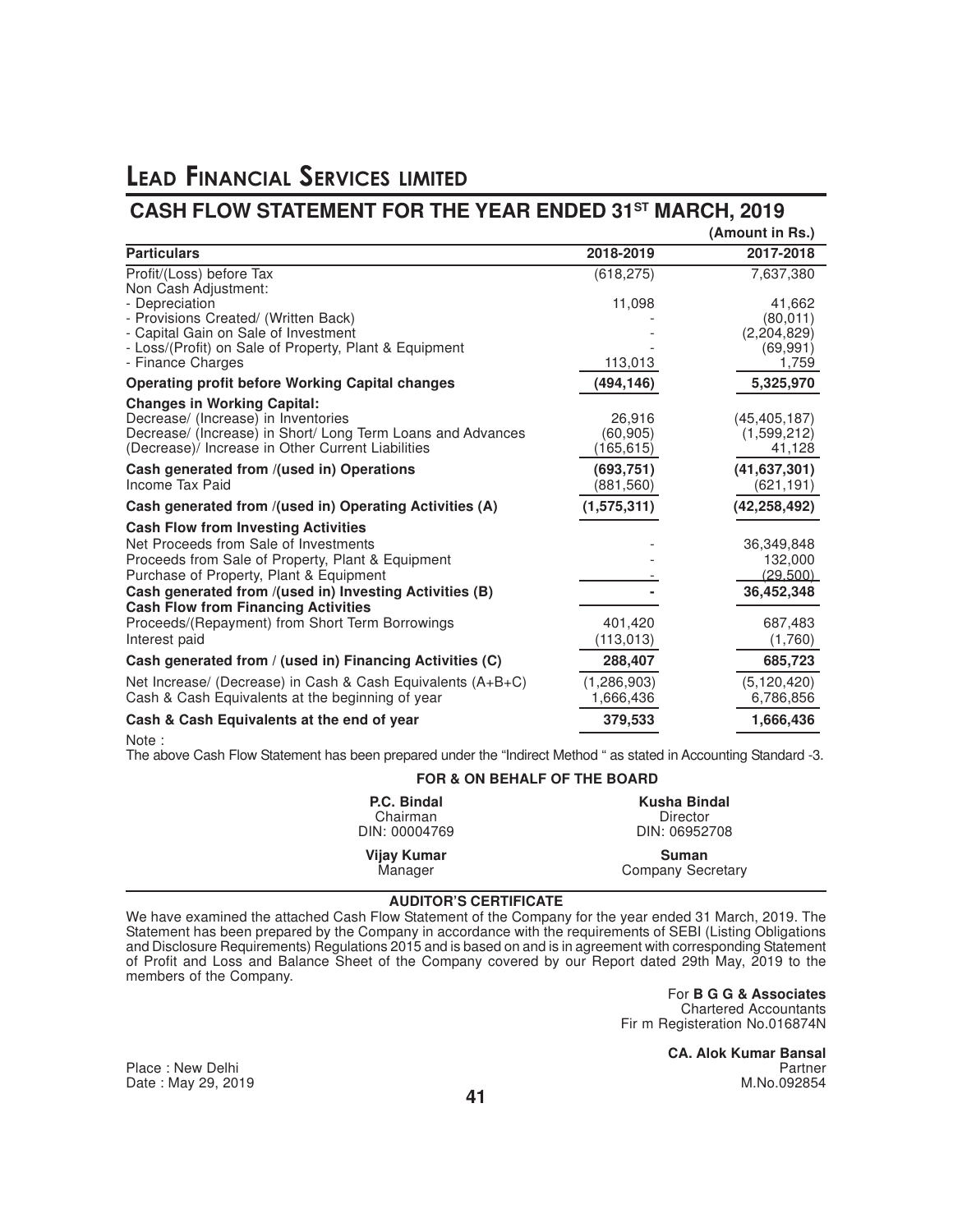## **Form No. MGT-11 LEAD FINANCIAL SERVICES LIMITED**

Regd. Office: 101, Sita Ram Mansion, 718/21 Joshi Road, Karol Bagh, New Delhi 110005 CIN: L74140DL1993PLC053485 Ph. No.-011-23549822, 23 e-mail: lead financial@rediffmail.com www.leadfinancialservice.in

### **PROXY FORM**

*[Pursuant to section 105(6) of the Companies Act, 2013 and rule 19(3) of the Companies (Management and Administration) Rules, 2014]*

I/We, being the member(s) holding …………. shares of the above named company, hereby appoint

as my/our proxy to attend and vote (on a poll) for me/us and on my/our behalf at the 26<sup>th</sup> Annual general meeting of the company, to be held on Saturday, the 28<sup>th</sup> day of September, 2019 at 10:00 a.m. at Khandelwal Samaj Vikas Trust, 2C/24, New Rohtak Road, Sarai Rohilla, New Delhi-110005 and at any adjournment thereof in respect of such resolutions as are indicated below:

Item Description of Resolution No.

Ordinary Business

- 1. To Consider and adopt the Audited Financial Statements as at 31st March, 2019 and the Report of the Auditors' and Board of Director's thereon.
- 2. To appoint a Director in place of Ms. Kusha Bindal, who retires by rotation and being eligible offers herself for re-appointment.

Special Business<br>3<br>Be-anno

3. Re-appointment of Mr. Pradeep Kumar Jain as an Independent Director of the Company for a second terms of 5 years w.e.f. 29.09.2019.

> Affix **Revenue** Stamp

Signature of Proxy Holder (s) ...................................................

**Note: This form of proxy in order to be effective should be duly completed and deposited at the Registered Office of the Company, not less than 48 hours before the commencement of the Meeting.**